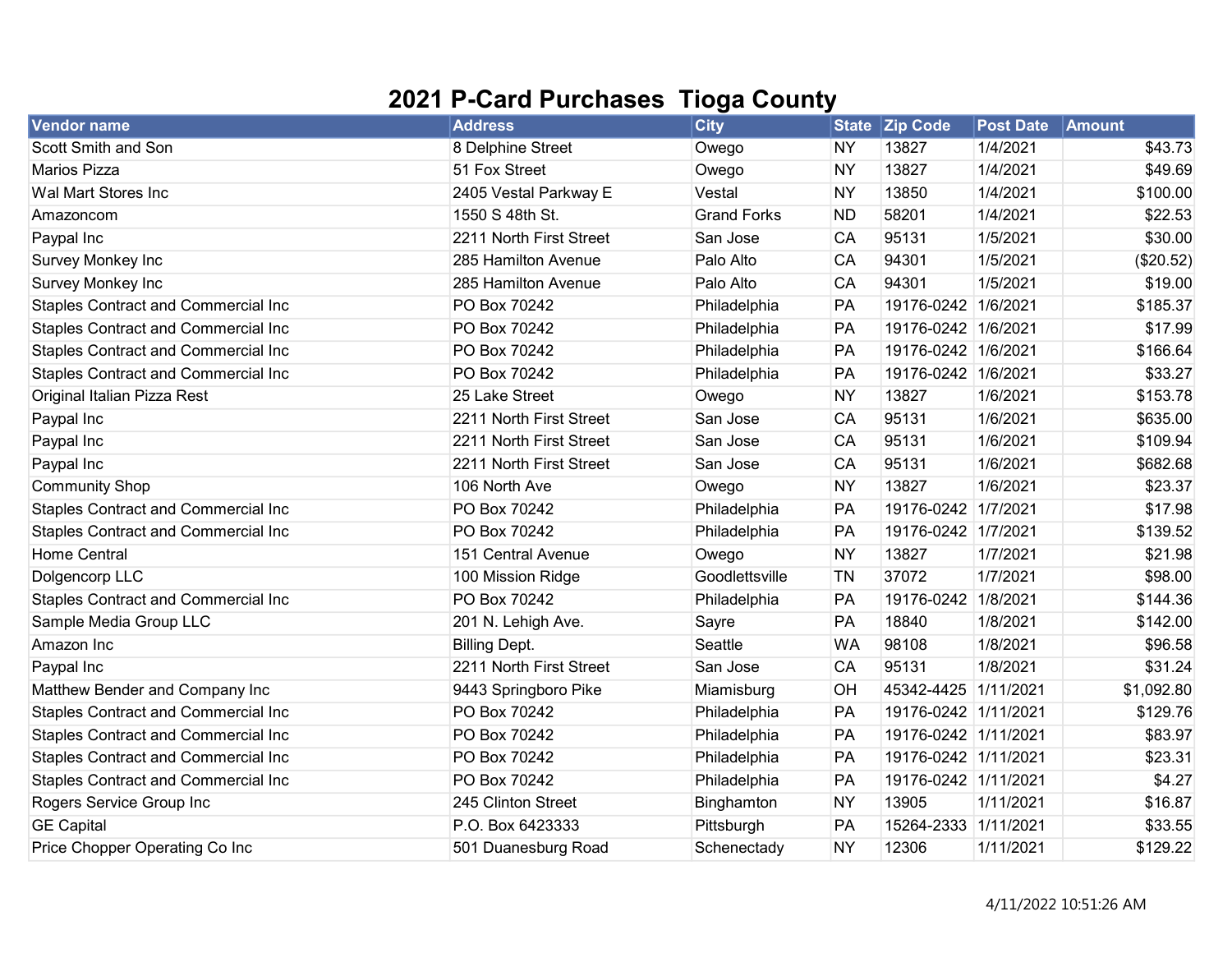| Survey Monkey Inc                          | 285 Hamilton Avenue              | Palo Alto          | CA        | 94301                | 1/11/2021 | \$19.00    |
|--------------------------------------------|----------------------------------|--------------------|-----------|----------------------|-----------|------------|
| Matthew Bender and Company Inc             | 9443 Springboro Pike             | Miamisburg         | OH        | 45342-4425           | 1/12/2021 | \$764.46   |
| <b>Home Central</b>                        | 151 Central Avenue               | Owego              | <b>NY</b> | 13827                | 1/13/2021 | \$20.08    |
| Amazon Inc                                 | <b>Billing Dept.</b>             | Seattle            | <b>WA</b> | 98108                | 1/13/2021 | \$29.97    |
| NY Public Welfare Association Inc          | 130 Washington Avenue            | Albany             | <b>NY</b> | 12210                | 1/14/2021 | \$300.00   |
| <b>US Postal Service</b>                   | 6 Lake Street                    | Owego              | <b>NY</b> | 13827                | 1/14/2021 | \$16.60    |
| <b>US Postal Service</b>                   | 6 Lake Street                    | Owego              | <b>NY</b> | 13827                | 1/14/2021 | \$5.35     |
| <b>US Postal Service</b>                   | 6 Lake Street                    | Owego              | <b>NY</b> | 13827                | 1/14/2021 | \$11.99    |
| <b>Staples Contract and Commercial Inc</b> | PO Box 70242                     | Philadelphia       | PA        | 19176-0242 1/15/2021 |           | \$175.55   |
| Verizon                                    | <b>Exception Processing Unit</b> | Menands            | <b>NY</b> | 12204-0001 1/15/2021 |           | \$3.18     |
| Verizon                                    | <b>Exception Processing Unit</b> | Menands            | <b>NY</b> | 12204-0001 1/15/2021 |           | \$691.97   |
| <b>Verizon Wireless</b>                    | P.O. Box 408                     | <b>Newark</b>      | <b>NJ</b> | 07101-0408 1/15/2021 |           | \$3,905.02 |
| Amazon Inc                                 | <b>Billing Dept.</b>             | Seattle            | <b>WA</b> | 98108                | 1/15/2021 | \$353.80   |
| Monique Burr Foundation for Children, Inc. | 7807 Baymeadows Road East        | Jacksonville       | <b>FL</b> | 32256                | 1/15/2021 | \$2,905.19 |
| <b>Staples Contract and Commercial Inc</b> | PO Box 70242                     | Philadelphia       | PA        | 19176-0242 1/18/2021 |           | \$71.42    |
| Staples Contract and Commercial Inc        | PO Box 70242                     | Philadelphia       | PA        | 19176-0242 1/18/2021 |           | \$83.14    |
| Staples Contract and Commercial Inc        | PO Box 70242                     | Philadelphia       | PA        | 19176-0242 1/18/2021 |           | \$83.14    |
| Staples Contract and Commercial Inc        | PO Box 70242                     | Philadelphia       | PA        | 19176-0242 1/18/2021 |           | \$399.96   |
| <b>Home Central</b>                        | 151 Central Avenue               | Owego              | <b>NY</b> | 13827                | 1/18/2021 | \$94.95    |
| NY Public Welfare Association Inc          | 130 Washington Avenue            | Albany             | <b>NY</b> | 12210                | 1/18/2021 | \$100.00   |
| <b>US Postal Service</b>                   | 6 Lake Street                    | Owego              | <b>NY</b> | 13827                | 1/18/2021 | \$22.44    |
| Price Chopper Operating Co Inc             | 501 Duanesburg Road              | Schenectady        | <b>NY</b> | 12306                | 1/18/2021 | \$193.29   |
| <b>NYS Defenders Association</b>           | 194 Washington Ave.              | Albany             | <b>NY</b> | 12210-2314           | 1/18/2021 | \$25.00    |
| Monique Burr Foundation for Children, Inc. | 7807 Baymeadows Road East        | Jacksonville       | <b>FL</b> | 32256                | 1/18/2021 | (\$240.00) |
| Amazoncom                                  | 1550 S 48th St.                  | <b>Grand Forks</b> | <b>ND</b> | 58201                | 1/19/2021 | \$47.99    |
| <b>Tyler Business Forms</b>                | PO Box 681                       | Tarrytown          | <b>NY</b> | 10591                | 1/19/2021 | \$133.10   |
| <b>CDW Government Inc</b>                  | 75 Remittance Drive              | Chicago            | IL.       | 60675-1515 1/20/2021 |           | \$236.28   |
| <b>NFPA</b>                                | P.O. Box 9689                    | Manchester         | <b>NH</b> | 03108-9689 1/20/2021 |           | \$80.95    |
| Price Chopper Operating Co Inc             | 501 Duanesburg Road              | Schenectady        | <b>NY</b> | 12306                | 1/20/2021 | \$21.69    |
| <b>Lourdes Memorial Hospital</b>           | 169 Riverside Drive              | Binghamton         | <b>NY</b> | 13905                | 1/21/2021 | \$5,247.27 |
| <b>US Postal Service</b>                   | 6 Lake Street                    | Owego              | <b>NY</b> | 13827                | 1/21/2021 | \$194.00   |
| <b>CDW Government Inc</b>                  | 75 Remittance Drive              | Chicago            | IL.       | 60675-1515 1/21/2021 |           | \$118.14   |
| Amazon Inc                                 | <b>Billing Dept.</b>             | Seattle            | <b>WA</b> | 98108                | 1/21/2021 | \$13.65    |
| Apple Inc                                  | 1 Infinite Loop                  | Cupertino          | CA        | 95014                | 1/21/2021 | \$0.99     |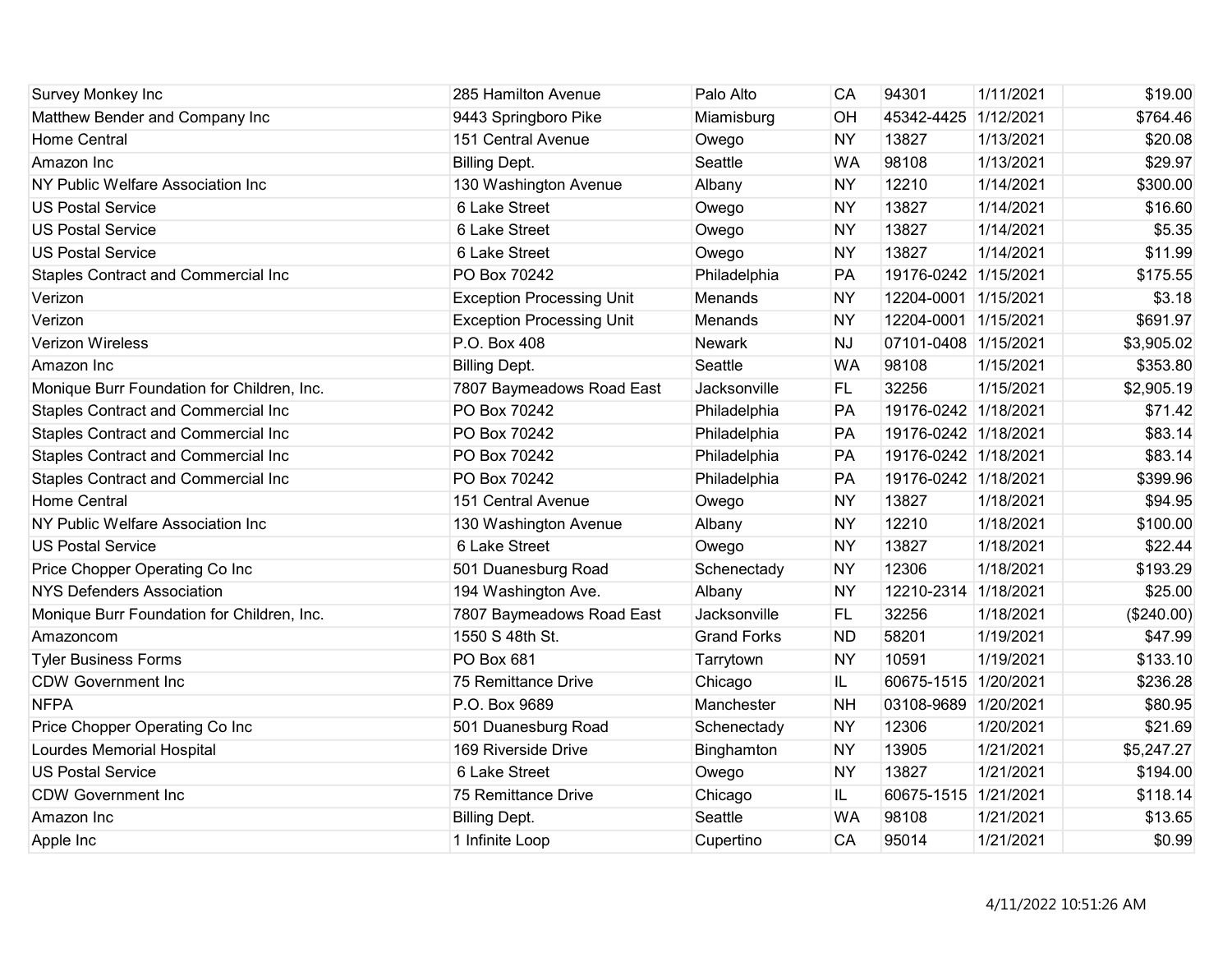| Adobe Systems Inc                          | 345 Park Avenue           | San Jose            | CA        | 95110                | 1/21/2021 | \$14.99  |
|--------------------------------------------|---------------------------|---------------------|-----------|----------------------|-----------|----------|
| <b>Staples Contract and Commercial Inc</b> | PO Box 70242              | Philadelphia        | PA        | 19176-0242 1/22/2021 |           | \$37.88  |
| Staples Contract and Commercial Inc        | PO Box 70242              | Philadelphia        | PA        | 19176-0242 1/22/2021 |           | \$239.22 |
| Fantasy Donuts Number 1 and 2 Inc          | 135 Park Street           | Owego               | <b>NY</b> | 13827                | 1/22/2021 | \$60.22  |
| American Probation and Parole Association  | 1776 Avenue of the States | Lexington           | KY        | 40511                | 1/22/2021 | \$170.00 |
| Amazon Inc                                 | <b>Billing Dept.</b>      | Seattle             | <b>WA</b> | 98108                | 1/22/2021 | \$28.45  |
| <b>Gannett CNY Newspapers</b>              | P.O. Box 822802           | Philadelphia        | PA        | 19182-2802 1/22/2021 |           | \$25.00  |
| Price Chopper Operating Co Inc             | 501 Duanesburg Road       | Schenectady         | <b>NY</b> | 12306                | 1/22/2021 | \$76.05  |
| Price Chopper Operating Co Inc             | 501 Duanesburg Road       | Schenectady         | <b>NY</b> | 12306                | 1/22/2021 | \$10.00  |
| <b>NYSACDL</b>                             | 90 State Street           | Albany              | <b>NY</b> | 12207                | 1/22/2021 | \$100.00 |
| <b>US Postal Service</b>                   | 6 Lake Street             | Owego               | <b>NY</b> | 13827                | 1/25/2021 | \$26.35  |
| <b>Guthrie Clinic Ltd</b>                  | <b>Guthrie Square</b>     | Sayre               | PA        | 18840                | 1/25/2021 | \$215.00 |
| American Planning Association              | P.O. Box 4291             | <b>Carol Stream</b> | IL.       | 60197-4291           | 1/25/2021 | \$500.00 |
| <b>CDW Government Inc</b>                  | 75 Remittance Drive       | Chicago             | IL        | 60675-1515 1/25/2021 |           | \$118.14 |
| Stamps                                     | 1990 E. Grand Avenue      | El Segundo          | <b>CA</b> | 90245                | 1/25/2021 | \$17.99  |
| <b>Tyler Business Forms</b>                | PO Box 681                | Tarrytown           | <b>NY</b> | 10591                | 1/25/2021 | \$203.26 |
| New York State Children's Alliance, Inc    | <b>PMB #227</b>           | Manlius             | <b>NY</b> | 13104                | 1/25/2021 | \$257.50 |
| Wal Mart Stores Inc                        | 2405 Vestal Parkway E     | Vestal              | <b>NY</b> | 13850                | 1/26/2021 | \$100.00 |
| <b>KFC/AW</b>                              | 803 State Route 17C       | Owego               | <b>NY</b> | 13827                | 1/26/2021 | \$51.71  |
| Fox Valley Technical College               | 1825 N Bluemound Drive    | Appleton            | WI        | 54912-2277 1/26/2021 |           | \$295.00 |
| Fox Valley Technical College               | 1825 N Bluemound Drive    | Appleton            | WI        | 54912-2277 1/26/2021 |           | \$8.41   |
| <b>Staples Contract and Commercial Inc</b> | PO Box 70242              | Philadelphia        | PA        | 19176-0242 1/27/2021 |           | \$38.40  |
| <b>NYSPHA</b>                              | Attn.: Membership         | Albany              | <b>NY</b> | 12203                | 1/27/2021 | \$250.00 |
| Amazoncom                                  | 1550 S 48th St.           | <b>Grand Forks</b>  | <b>ND</b> | 58201                | 1/27/2021 | \$148.00 |
| <b>CDW Government Inc</b>                  | 75 Remittance Drive       | Chicago             | IL        | 60675-1515 1/27/2021 |           | \$118.14 |
| Amazon Inc                                 | <b>Billing Dept.</b>      | Seattle             | <b>WA</b> | 98108                | 1/27/2021 | \$79.60  |
| <b>Patterson Dental Supply</b>             | 7675 Omnitch Pl. #5       | Victor              | <b>NY</b> | 14564-9658 1/27/2021 |           | \$256.25 |
| <b>Patterson Dental Supply</b>             | 7675 Omnitch Pl. #5       | Victor              | <b>NY</b> | 14564-9658 1/27/2021 |           | \$812.90 |
| Price Chopper Operating Co Inc             | 501 Duanesburg Road       | Schenectady         | <b>NY</b> | 12306                | 1/27/2021 | \$40.04  |
| <b>Glidden Training and Consulting LLC</b> | P.O. Box 73               | South Wellfleet     | <b>MA</b> | 02663                | 1/27/2021 | \$86.05  |
| Staples Contract and Commercial Inc        | PO Box 70242              | Philadelphia        | PA        | 19176-0242 1/28/2021 |           | \$48.14  |
| <b>International Radio LLC</b>             | 4015 NE 6th Avenue        | Ft. Lauderdale      | FL.       | 33334                | 1/28/2021 | \$396.28 |
| <b>Staples Contract and Commercial Inc</b> | PO Box 70242              | Philadelphia        | PA        | 19176-0242 1/29/2021 |           | \$30.20  |
| All Star Sports                            | 4 Delphine St.            | Owego               | <b>NY</b> | 13827                | 1/29/2021 | \$120.00 |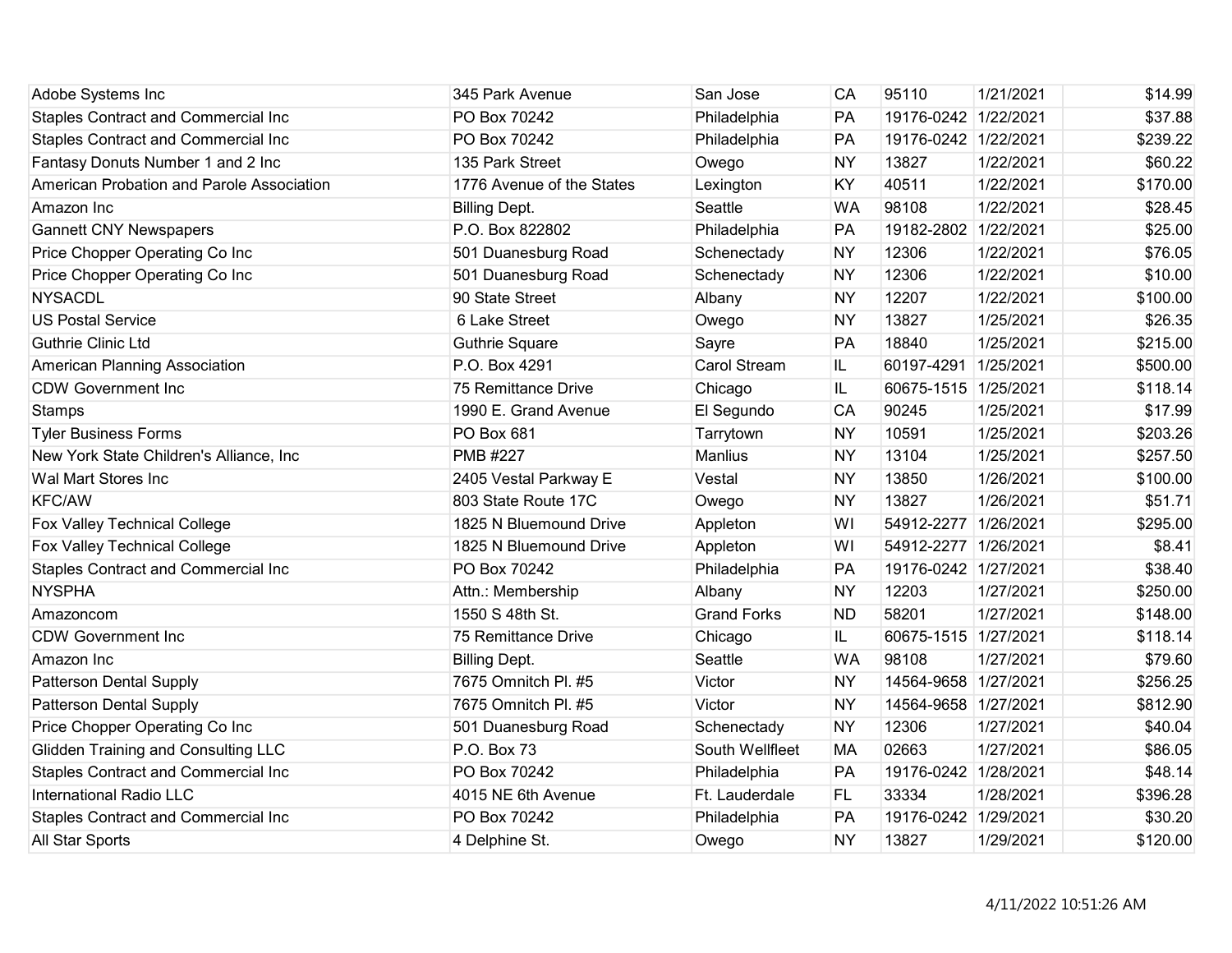| Amazon Inc                                 | <b>Billing Dept.</b>         | Seattle            | <b>WA</b> | 98108               | 1/29/2021 | \$21.07    |
|--------------------------------------------|------------------------------|--------------------|-----------|---------------------|-----------|------------|
| Amazon Inc                                 | <b>Billing Dept.</b>         | Seattle            | <b>WA</b> | 98108               | 1/29/2021 | \$42.82    |
| Owego Pharmacy Inc                         | 1135 State Route 17C         | Owego              | <b>NY</b> | 13827               | 1/29/2021 | \$117.90   |
| 3rd Rail Redemption Center                 | 44 Railroad Ave.             | <b>Berkshire</b>   | <b>NY</b> | 13736               | 1/29/2021 | \$61.74    |
| Amazoncom                                  | 1550 S 48th St.              | <b>Grand Forks</b> | <b>ND</b> | 58201               | 2/1/2021  | \$12.83    |
| Amazon Inc                                 | <b>Billing Dept.</b>         | Seattle            | <b>WA</b> | 98108               | 2/1/2021  | \$15.58    |
| Amazon Inc                                 | <b>Billing Dept.</b>         | Seattle            | <b>WA</b> | 98108               | 2/1/2021  | \$19.93    |
| Amazon Inc                                 | <b>Billing Dept.</b>         | Seattle            | <b>WA</b> | 98108               | 2/1/2021  | \$22.38    |
| Amazon Inc                                 | <b>Billing Dept.</b>         | Seattle            | <b>WA</b> | 98108               | 2/1/2021  | \$18.52    |
| Amazon Inc                                 | <b>Billing Dept.</b>         | Seattle            | <b>WA</b> | 98108               | 2/1/2021  | \$26.97    |
| <b>NYS Thruway Authority</b>               | P.O. Box 15185               | Albany             | <b>NY</b> | 12212-5185 2/1/2021 |           | \$50.00    |
| Amazoncom                                  | 1550 S 48th St.              | <b>Grand Forks</b> | <b>ND</b> | 58201               | 2/2/2021  | \$29.99    |
| Moniker Online Services LLC                | 20 SW 27th Avenue            | Pompano Beach      | <b>FL</b> | 33069               | 2/2/2021  | \$12.49    |
| Rise Vision, Inc.                          | 2967 Dundas St. W #632       | Toronto            | ON        | M6P 1Z2             | 2/2/2021  | \$888.80   |
| American Probation and Parole Association  | 1776 Avenue of the States    | Lexington          | KY        | 40511               | 2/3/2021  | \$230.00   |
| Amazoncom                                  | 1550 S 48th St.              | <b>Grand Forks</b> | <b>ND</b> | 58201               | 2/3/2021  | \$10.98    |
| Paypal Inc                                 | 2211 North First Street      | San Jose           | CA        | 95131               | 2/3/2021  | \$30.00    |
| PDQ.Com Corporation                        | 230 W 200 S Ste 3101         | Salt Lake City     | UT        | 84101               | 2/3/2021  | \$1,800.00 |
| Adobe Systems Inc                          | 345 Park Avenue              | San Jose           | CA        | 95110               | 2/3/2021  | \$599.88   |
| Amazoncom                                  | 1550 S 48th St.              | <b>Grand Forks</b> | <b>ND</b> | 58201               | 2/4/2021  | \$22.80    |
| Canon USA Inc                              | C/O Canon Financial Services | Chicago            | IL.       | 60693-0149 2/4/2021 |           | \$1,455.19 |
| <b>Hewlett Packard Government Sales</b>    | P.O. Box 101149              | Atlanta            | GA        | 30392-1149 2/4/2021 |           | \$1,211.00 |
| Owego Pharmacy Inc                         | 1135 State Route 17C         | Owego              | <b>NY</b> | 13827               | 2/4/2021  | \$649.90   |
| <b>Staples Contract and Commercial Inc</b> | PO Box 70242                 | Philadelphia       | PA        | 19176-0242 2/5/2021 |           | \$31.78    |
| <b>Staples Contract and Commercial Inc</b> | PO Box 70242                 | Philadelphia       | PA        | 19176-0242 2/5/2021 |           | \$408.77   |
| <b>Staples Contract and Commercial Inc</b> | PO Box 70242                 | Philadelphia       | PA        | 19176-0242 2/5/2021 |           | \$34.08    |
| <b>Staples Contract and Commercial Inc</b> | PO Box 70242                 | Philadelphia       | PA        | 19176-0242 2/5/2021 |           | \$343.34   |
| <b>Staples Contract and Commercial Inc</b> | PO Box 70242                 | Philadelphia       | PA        | 19176-0242 2/5/2021 |           | \$335.46   |
| <b>Staples Contract and Commercial Inc</b> | PO Box 70242                 | Philadelphia       | PA        | 19176-0242 2/5/2021 |           | \$77.00    |
| Amazoncom                                  | 1550 S 48th St.              | <b>Grand Forks</b> | <b>ND</b> | 58201               | 2/5/2021  | \$29.99    |
| The Change Companies                       | 5221 Sigstrom Drive          | Carson City        | <b>NV</b> | 89706               | 2/5/2021  | \$292.95   |
| <b>TSmith Enterprises</b>                  | 38 West Ave.                 | Owego              | <b>NY</b> | 13827               | 2/5/2021  | \$63.96    |
| <b>Staples Contract and Commercial Inc</b> | PO Box 70242                 | Philadelphia       | PA        | 19176-0242 2/8/2021 |           | \$167.28   |
| <b>Staples Contract and Commercial Inc</b> | PO Box 70242                 | Philadelphia       | PA        | 19176-0242 2/8/2021 |           | \$14.46    |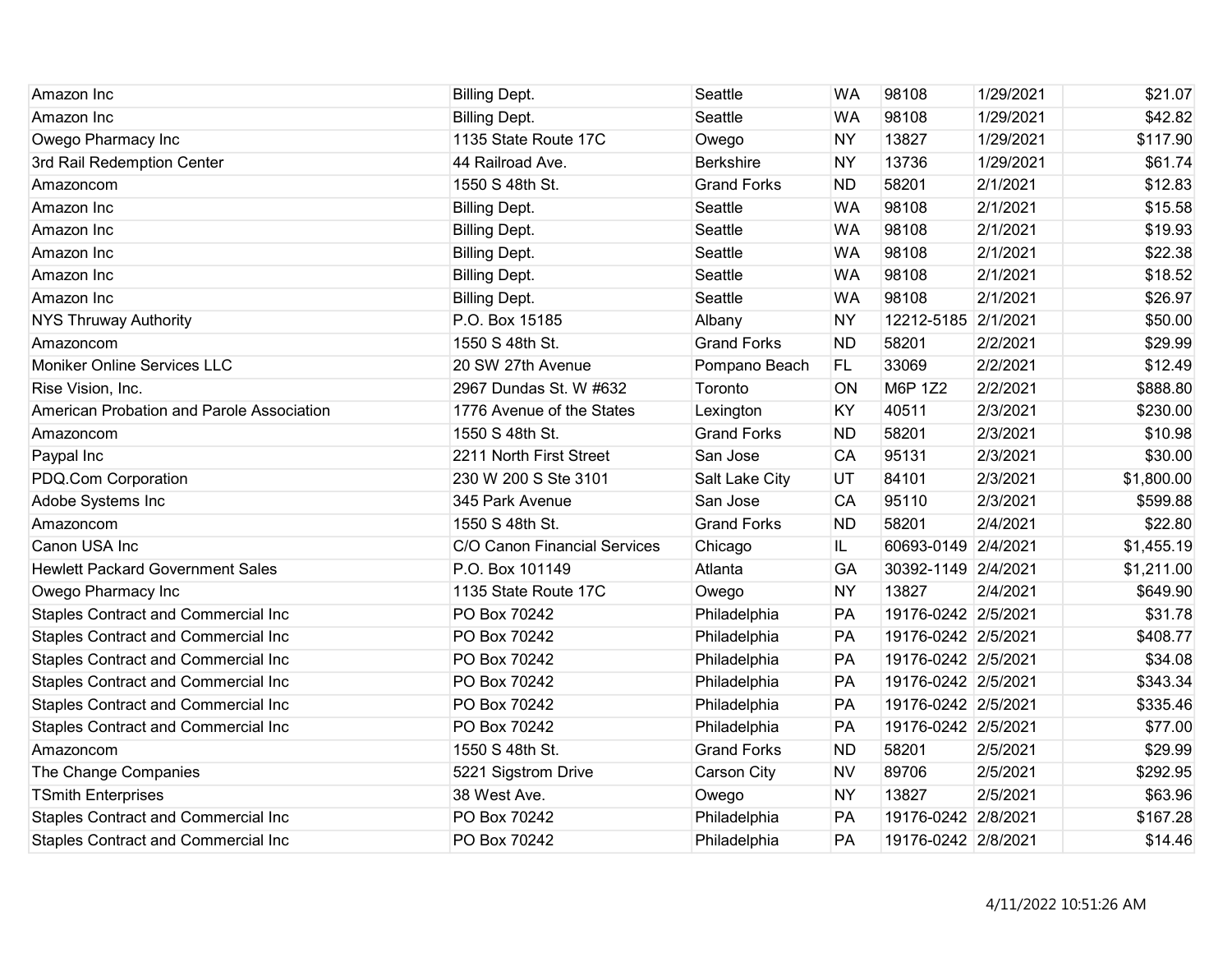| <b>Staples Contract and Commercial Inc</b> | PO Box 70242              | Philadelphia            | PA        | 19176-0242 2/8/2021  |           | \$50.73      |
|--------------------------------------------|---------------------------|-------------------------|-----------|----------------------|-----------|--------------|
| Staples Contract and Commercial Inc        | PO Box 70242              | Philadelphia            | PA        | 19176-0242 2/8/2021  |           | \$20.47      |
| Staples Contract and Commercial Inc        | PO Box 70242              | Philadelphia            | PA        | 19176-0242 2/8/2021  |           | \$9.62       |
| Staples Contract and Commercial Inc        | PO Box 70242              | Philadelphia            | PA        | 19176-0242 2/8/2021  |           | \$119.00     |
| Staples Contract and Commercial Inc        | PO Box 70242              | Philadelphia            | PA        | 19176-0242 2/8/2021  |           | \$584.49     |
| Marios Pizza                               | 51 Fox Street             | Owego                   | <b>NY</b> | 13827                | 2/8/2021  | \$60.48      |
| <b>NYS Office of General Services</b>      | <b>Attn Cashier</b>       | Albany                  | <b>NY</b> | 12220-0117           | 2/8/2021  | \$375.00     |
| Amazoncom                                  | 1550 S 48th St.           | <b>Grand Forks</b>      | <b>ND</b> | 58201                | 2/8/2021  | \$159.99     |
| Amazon Inc                                 | <b>Billing Dept.</b>      | Seattle                 | <b>WA</b> | 98108                | 2/8/2021  | \$71.18      |
| Amazon Inc                                 | <b>Billing Dept.</b>      | Seattle                 | <b>WA</b> | 98108                | 2/8/2021  | \$101.77     |
| Price Chopper Operating Co Inc             | 501 Duanesburg Road       | Schenectady             | <b>NY</b> | 12306                | 2/8/2021  | \$6.38       |
| Dolgencorp LLC                             | 100 Mission Ridge         | Goodlettsville          | <b>TN</b> | 37072                | 2/8/2021  | \$15.25      |
| Canva Pty Ltd ABN 80158929938              | PO Box 1330               | <b>Strawberry Hills</b> |           | <b>NSW 2012</b>      | 2/8/2021  | \$119.40     |
| <b>US Postal Service</b>                   | 6 Lake Street             | Owego                   | <b>NY</b> | 13827                | 2/9/2021  | \$4.80       |
| Wal Mart Stores Inc                        | 2405 Vestal Parkway E     | Vestal                  | <b>NY</b> | 13850                | 2/9/2021  | \$100.00     |
| Amazon Inc                                 | <b>Billing Dept.</b>      | Seattle                 | <b>WA</b> | 98108                | 2/9/2021  | (\$19.90)    |
| City of Derby                              | 1 Elizabeth Street        | Derby                   | <b>CT</b> | 06418                | 2/9/2021  | \$52.00      |
| Staples Contract and Commercial Inc        | PO Box 70242              | Philadelphia            | PA        | 19176-0242 2/10/2021 |           | \$160.32     |
| <b>Staples Contract and Commercial Inc</b> | PO Box 70242              | Philadelphia            | PA        | 19176-0242 2/10/2021 |           | \$42.24      |
| <b>US Postal Service</b>                   | 6 Lake Street             | Owego                   | <b>NY</b> | 13827                | 2/10/2021 | \$7.85       |
| <b>Greyhound Lines Inc</b>                 | 350 North St. Paul Street | Dallas                  | <b>TX</b> | 75201                | 2/10/2021 | \$46.99      |
| Price Chopper Operating Co Inc             | 501 Duanesburg Road       | Schenectady             | <b>NY</b> | 12306                | 2/11/2021 | \$23.94      |
| Big Room Testing, LLC                      | 550 NW 77th Street        | <b>Boca Raton</b>       | <b>FL</b> | 33487                | 2/11/2021 | \$304.80     |
| <b>Staples Contract and Commercial Inc</b> | PO Box 70242              | Philadelphia            | PA        | 19176-0242 2/12/2021 |           | (\$20.74)    |
| Staples Contract and Commercial Inc        | PO Box 70242              | Philadelphia            | PA        | 19176-0242 2/12/2021 |           | \$20.74      |
| Scott Smith and Son                        | 8 Delphine Street         | Owego                   | <b>NY</b> | 13827                | 2/12/2021 | \$62.78      |
| <b>US Postal Service</b>                   | 6 Lake Street             | Owego                   | <b>NY</b> | 13827                | 2/12/2021 | \$36.00      |
| AT and T Mobility II LLC                   | P.O. Box 6463             | <b>Carol Stream</b>     | IL        | 60197-6463 2/12/2021 |           | \$220.48     |
| AT and T Mobility II LLC                   | P.O. Box 6463             | <b>Carol Stream</b>     | IL        | 60197-6463 2/12/2021 |           | \$225.90     |
| <b>Broome Co Bar Association</b>           | 53 Chenango Street        | Binghamton              | <b>NY</b> | 13901                | 2/12/2021 | \$178.00     |
| <b>Waverly Pudgies Pizza</b>               | 1 Garfield Street         | Waverly                 | <b>NY</b> | 14892                | 2/12/2021 | \$62.77      |
| Intuit, Inc.                               | 7525 Torrey Santa Fe Road | San Diego               | CA        | 92104                | 2/12/2021 | (\$1,079.99) |
| Staples Contract and Commercial Inc        | PO Box 70242              | Philadelphia            | PA        | 19176-0242 2/15/2021 |           | (\$1.94)     |
| <b>Staples Contract and Commercial Inc</b> | PO Box 70242              | Philadelphia            | PA        | 19176-0242 2/15/2021 |           | \$1.94       |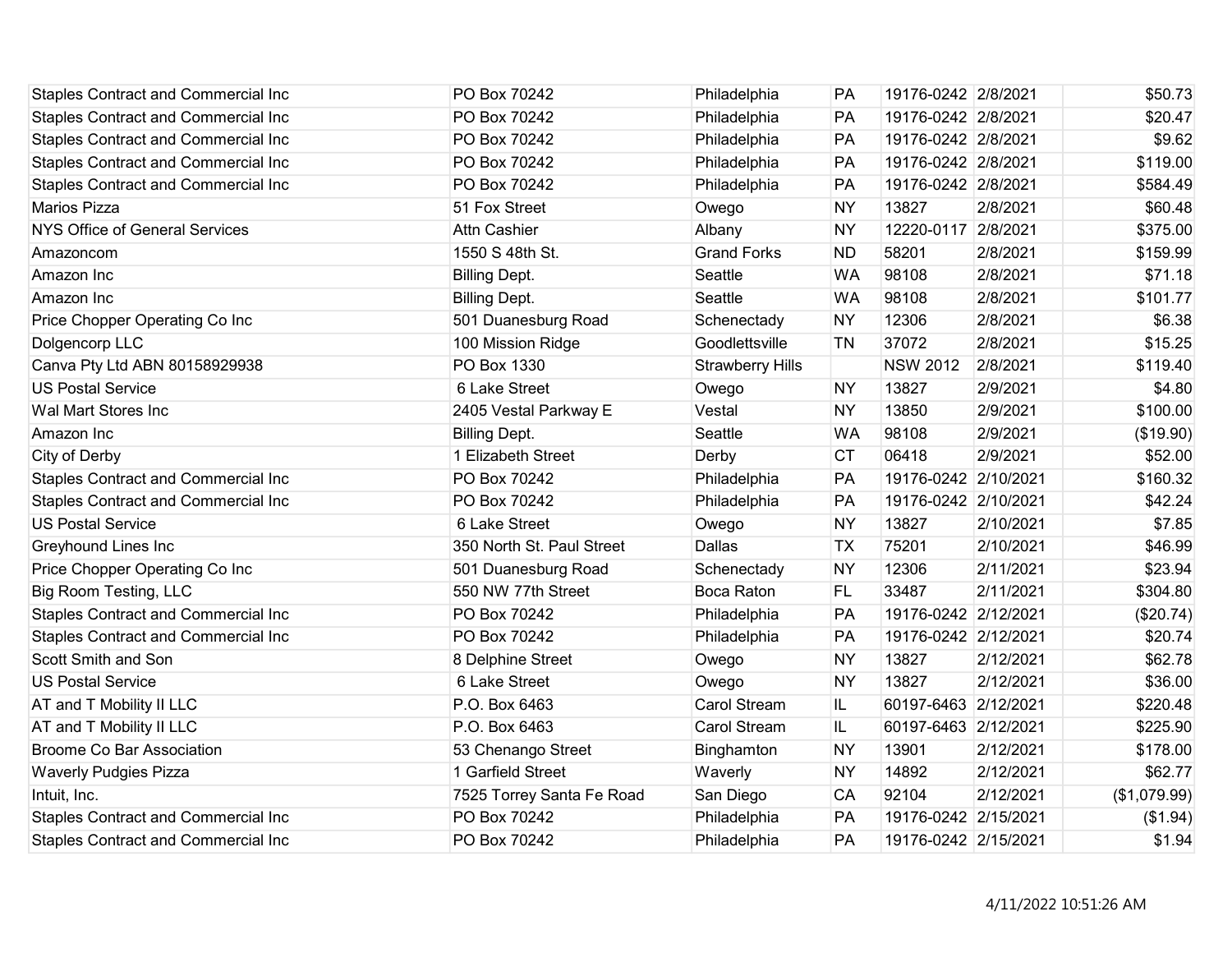| <b>Staples Contract and Commercial Inc</b> | PO Box 70242                 | Philadelphia       | <b>PA</b> | 19176-0242 2/15/2021 |           | \$22.41    |
|--------------------------------------------|------------------------------|--------------------|-----------|----------------------|-----------|------------|
| Amazon Inc                                 | <b>Billing Dept.</b>         | Seattle            | <b>WA</b> | 98108                | 2/15/2021 | \$39.86    |
| US Post Office - Apalachin                 | 6100 State Route 434         | Apalachin          | <b>NY</b> | 13732                | 2/15/2021 | \$28.00    |
| <b>Full Control Network Inc</b>            | 14400 College Blvd.          | Lenexa             | KS        | 66215                | 2/17/2021 | \$1,010.61 |
| <b>Staples Contract and Commercial Inc</b> | PO Box 70242                 | Philadelphia       | PA        | 19176-0242 2/18/2021 |           | \$10.99    |
| Staples Contract and Commercial Inc        | PO Box 70242                 | Philadelphia       | PA        | 19176-0242 2/18/2021 |           | \$84.76    |
| <b>US Postal Service</b>                   | 6 Lake Street                | Owego              | <b>NY</b> | 13827                | 2/18/2021 | \$6.45     |
| <b>Galls LLC</b>                           | PO Box 71628                 | Chicago            | IL.       | 60694-1628 2/18/2021 |           | \$1,612.80 |
| Staples Contract and Commercial Inc        | PO Box 70242                 | Philadelphia       | PA        | 19176-0242 2/19/2021 |           | \$226.56   |
| <b>Staples Contract and Commercial Inc</b> | PO Box 70242                 | Philadelphia       | PA        | 19176-0242 2/19/2021 |           | \$206.56   |
| Amazon Inc                                 | <b>Billing Dept.</b>         | Seattle            | <b>WA</b> | 98108                | 2/19/2021 | \$29.20    |
| Safe Kids Worldwide                        | C/O PES                      | New York           | <b>NY</b> | 10115                | 2/19/2021 | \$55.00    |
| <b>Staples Contract and Commercial Inc</b> | PO Box 70242                 | Philadelphia       | PA        | 19176-0242 2/22/2021 |           | \$50.33    |
| <b>Staples Contract and Commercial Inc</b> | PO Box 70242                 | Philadelphia       | PA        | 19176-0242 2/22/2021 |           | \$41.84    |
| <b>Staples Contract and Commercial Inc</b> | PO Box 70242                 | Philadelphia       | PA        | 19176-0242 2/22/2021 |           | \$254.62   |
| <b>Staples Contract and Commercial Inc</b> | PO Box 70242                 | Philadelphia       | PA        | 19176-0242 2/22/2021 |           | \$254.39   |
| Staples Contract and Commercial Inc        | PO Box 70242                 | Philadelphia       | PA        | 19176-0242 2/22/2021 |           | \$16.96    |
| <b>Tompkins Cortland Community College</b> | 170 North Street             | Dryden             | <b>NY</b> | 13053-0139 2/22/2021 |           | \$149.00   |
| <b>Tompkins Cortland Community College</b> | 170 North Street             | Dryden             | <b>NY</b> | 13053-0139 2/22/2021 |           | \$149.00   |
| <b>US Postal Service</b>                   | 6 Lake Street                | Owego              | <b>NY</b> | 13827                | 2/22/2021 | \$15.30    |
| <b>US Postal Service</b>                   | 6 Lake Street                | Owego              | <b>NY</b> | 13827                | 2/22/2021 | \$57.00    |
| Apple Inc                                  | 1 Infinite Loop              | Cupertino          | CA        | 95014                | 2/22/2021 | \$0.99     |
| Adobe Systems Inc                          | 345 Park Avenue              | San Jose           | CA        | 95110                | 2/22/2021 | \$14.99    |
| <b>US Postal Service</b>                   | 6 Lake Street                | Owego              | <b>NY</b> | 13827                | 2/23/2021 | \$3.60     |
| <b>Gannett CNY Newspapers</b>              | P.O. Box 822802              | Philadelphia       | PA        | 19182-2802 2/23/2021 |           | \$25.00    |
| <b>CVS Pharmacy</b>                        | 39 Park Street               | Owego              | <b>NY</b> | 13827                | 2/24/2021 | \$11.65    |
| <b>Stamps</b>                              | 1990 E. Grand Avenue         | El Segundo         | CA        | 90245                | 2/24/2021 | \$17.99    |
| <b>Staples Contract and Commercial Inc</b> | PO Box 70242                 | Philadelphia       | PA        | 19176-0242 2/25/2021 |           | \$32.54    |
| Staples Contract and Commercial Inc        | PO Box 70242                 | Philadelphia       | PA        | 19176-0242 2/25/2021 |           | \$53.98    |
| <b>US Postal Service</b>                   | 6 Lake Street                | Owego              | <b>NY</b> | 13827                | 2/25/2021 | \$3.60     |
| American Probation and Parole Association  | 1776 Avenue of the States    | Lexington          | KY        | 40511                | 2/25/2021 | \$50.00    |
| <b>CVS Pharmacy</b>                        | 39 Park Street               | Owego              | <b>NY</b> | 13827                | 2/25/2021 | \$24.26    |
| Amazoncom                                  | 1550 S 48th St.              | <b>Grand Forks</b> | <b>ND</b> | 58201                | 2/26/2021 | \$13.50    |
| Canon USA Inc                              | C/O Canon Financial Services | Chicago            | IL.       | 60693-0149 2/26/2021 |           | \$1,510.14 |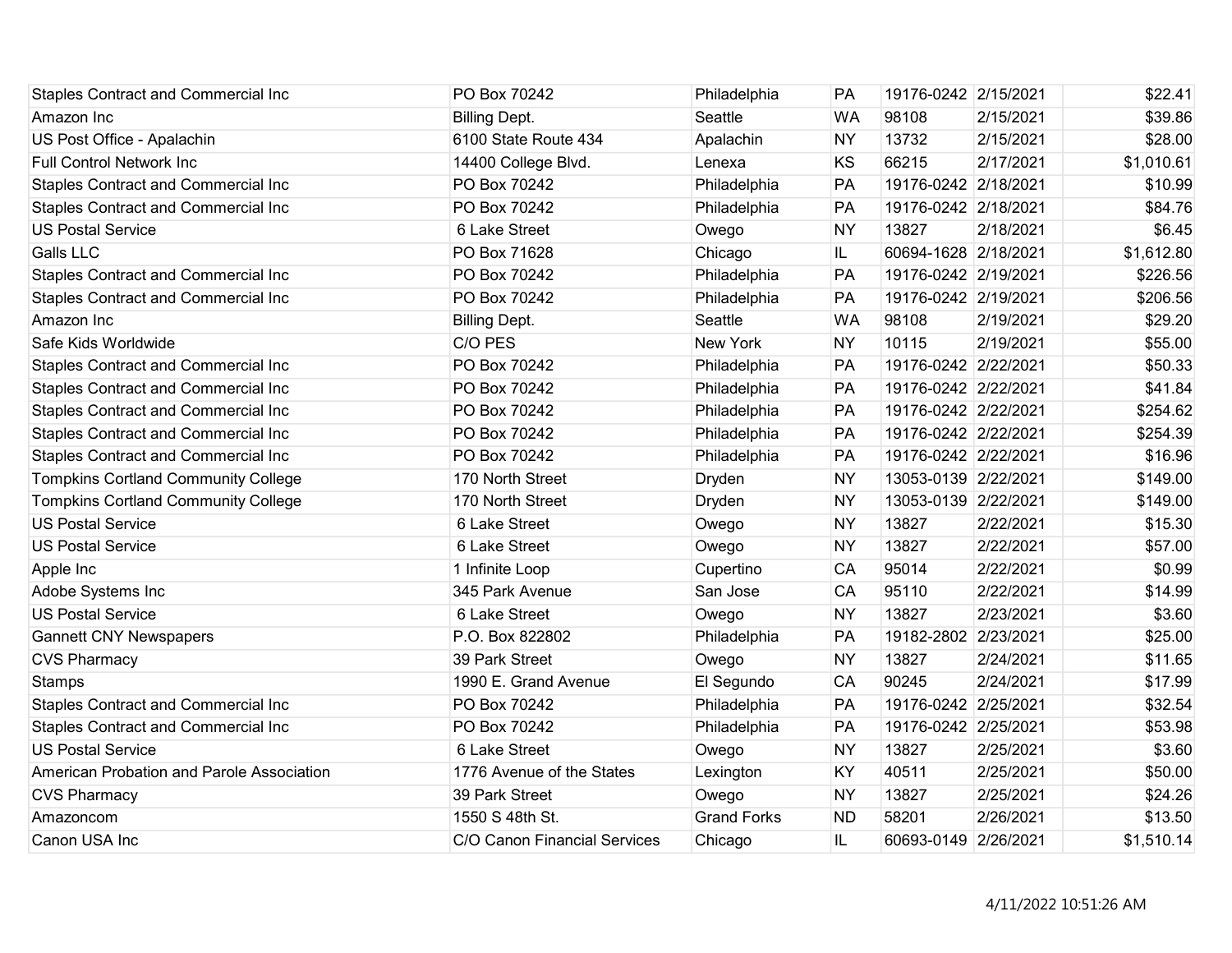| <b>Richford Pizza</b>                      | 13294 NY Rt. 38                  | Richford        | <b>NY</b> | 13835               | 2/26/2021 | \$25.06    |
|--------------------------------------------|----------------------------------|-----------------|-----------|---------------------|-----------|------------|
| <b>Staples Contract and Commercial Inc</b> | PO Box 70242                     | Philadelphia    | PA        | 19176-0242 3/1/2021 |           | \$97.63    |
| <b>Staples Contract and Commercial Inc</b> | PO Box 70242                     | Philadelphia    | PA        | 19176-0242 3/1/2021 |           | \$8.99     |
| Staples Contract and Commercial Inc        | PO Box 70242                     | Philadelphia    | PA        | 19176-0242 3/1/2021 |           | \$41.57    |
| <b>Staples Contract and Commercial Inc</b> | PO Box 70242                     | Philadelphia    | PA        | 19176-0242 3/1/2021 |           | \$302.21   |
| <b>Tioga County Treasurer</b>              | 56 Main Street                   | Owego           | <b>NY</b> | 13827               | 3/1/2021  | \$919.99   |
| <b>Tioga County Treasurer</b>              | 56 Main Street                   | Owego           | <b>NY</b> | 13827               | 3/1/2021  | \$1.76     |
| <b>Tioga County Treasurer</b>              | 56 Main Street                   | Owego           | <b>NY</b> | 13827               | 3/1/2021  | \$692.06   |
| <b>Tioga County Treasurer</b>              | 56 Main Street                   | Owego           | <b>NY</b> | 13827               | 3/1/2021  | \$4,324.93 |
| <b>Tioga County Treasurer</b>              | 56 Main Street                   | Owego           | <b>NY</b> | 13827               | 3/1/2021  | \$97.63    |
| <b>Tioga County Treasurer</b>              | 56 Main Street                   | Owego           | <b>NY</b> | 13827               | 3/1/2021  | \$8.99     |
| <b>Tioga County Treasurer</b>              | 56 Main Street                   | Owego           | <b>NY</b> | 13827               | 3/1/2021  | \$259.50   |
| <b>Tioga County Treasurer</b>              | 56 Main Street                   | Owego           | <b>NY</b> | 13827               | 3/1/2021  | \$366.15   |
| <b>Tioga County Treasurer</b>              | 56 Main Street                   | Owego           | <b>NY</b> | 13827               | 3/1/2021  | \$41.57    |
| <b>Tioga County Treasurer</b>              | 56 Main Street                   | Owego           | <b>NY</b> | 13827               | 3/1/2021  | \$302.21   |
| <b>Tioga County Treasurer</b>              | 56 Main Street                   | Owego           | <b>NY</b> | 13827               | 3/1/2021  | \$161.41   |
| <b>Marios Pizza</b>                        | 51 Fox Street                    | Owego           | <b>NY</b> | 13827               | 3/1/2021  | \$161.41   |
| Verizon                                    | <b>Exception Processing Unit</b> | Menands         | <b>NY</b> | 12204-0001          | 3/1/2021  | \$1.76     |
| Verizon                                    | <b>Exception Processing Unit</b> | Menands         | <b>NY</b> | 12204-0001 3/1/2021 |           | \$692.06   |
| <b>Verizon Wireless</b>                    | P.O. Box 408                     | <b>Newark</b>   | <b>NJ</b> | 07101-0408 3/1/2021 |           | \$4,324.93 |
| <b>Patterson Dental Supply</b>             | 7675 Omnitch Pl. #5              | Victor          | <b>NY</b> | 14564-9658 3/1/2021 |           | \$259.50   |
| Patterson Dental Supply                    | 7675 Omnitch Pl. #5              | Victor          | <b>NY</b> | 14564-9658 3/1/2021 |           | \$366.15   |
| Intuit, Inc.                               | 7525 Torrey Santa Fe Road        | San Diego       | CA        | 92104               | 3/1/2021  | \$919.99   |
| <b>Staples Contract and Commercial Inc</b> | PO Box 70242                     | Philadelphia    | PA        | 19176-0242 3/3/2021 |           | (\$39.01)  |
| Staples Contract and Commercial Inc        | PO Box 70242                     | Philadelphia    | PA        | 19176-0242 3/3/2021 |           | \$39.01    |
| <b>Staples Contract and Commercial Inc</b> | PO Box 70242                     | Philadelphia    | PA        | 19176-0242 3/3/2021 |           | \$52.32    |
| <b>Staples Contract and Commercial Inc</b> | PO Box 70242                     | Philadelphia    | PA        | 19176-0242 3/3/2021 |           | (\$39.01)  |
| <b>Staples Contract and Commercial Inc</b> | PO Box 70242                     | Philadelphia    | PA        | 19176-0242 3/3/2021 |           | \$39.01    |
| <b>Staples Contract and Commercial Inc</b> | PO Box 70242                     | Philadelphia    | PA        | 19176-0242 3/3/2021 |           | \$52.32    |
| Scott Smith and Son                        | 8 Delphine Street                | Owego           | <b>NY</b> | 13827               | 3/3/2021  | \$61.80    |
| Scott Smith and Son                        | 8 Delphine Street                | Owego           | <b>NY</b> | 13827               | 3/3/2021  | \$61.80    |
| <b>Tioga County Treasurer</b>              | 56 Main Street                   | Owego           | <b>NY</b> | 13827               | 3/3/2021  | \$23.95    |
| <b>Tioga County Treasurer</b>              | 56 Main Street                   | Owego           | <b>NY</b> | 13827               | 3/3/2021  | \$30.00    |
| New York Safety Program Inc                | 8302 5th Avenue                  | <b>Brooklyn</b> | <b>NY</b> | 11209-4511 3/3/2021 |           | \$23.95    |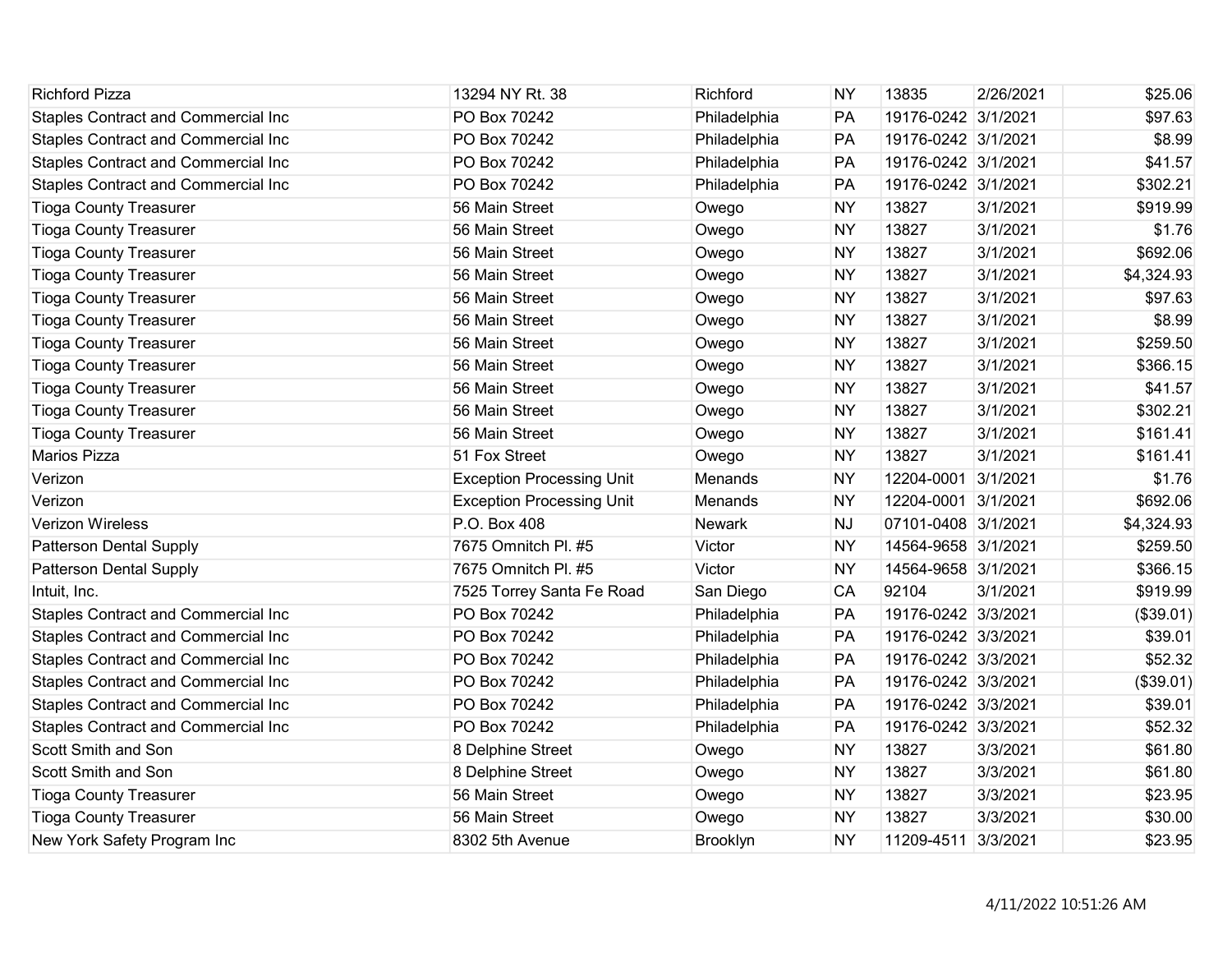| Paypal Inc                                 | 2211 North First Street | San Jose           | CA        | 95131                | 3/3/2021  | \$30.00    |
|--------------------------------------------|-------------------------|--------------------|-----------|----------------------|-----------|------------|
| <b>Staples Contract and Commercial Inc</b> | PO Box 70242            | Philadelphia       | PA        | 19176-0242 3/4/2021  |           | \$66.51    |
| <b>Tioga County Treasurer</b>              | 56 Main Street          | Owego              | <b>NY</b> | 13827                | 3/4/2021  | \$22.33    |
| <b>Tioga County Treasurer</b>              | 56 Main Street          | Owego              | <b>NY</b> | 13827                | 3/4/2021  | \$66.51    |
| <b>Tioga County Treasurer</b>              | 56 Main Street          | Owego              | <b>NY</b> | 13827                | 3/4/2021  | \$74.67    |
| Amazoncom                                  | 1550 S 48th St.         | <b>Grand Forks</b> | <b>ND</b> | 58201                | 3/4/2021  | \$74.67    |
| Amazoncom                                  | 1550 S 48th St.         | <b>Grand Forks</b> | <b>ND</b> | 58201                | 3/4/2021  | \$22.33    |
| <b>Staples Contract and Commercial Inc</b> | PO Box 70242            | Philadelphia       | PA        | 19176-0242 3/5/2021  |           | \$9.71     |
| Staples Contract and Commercial Inc        | PO Box 70242            | Philadelphia       | PA        | 19176-0242 3/5/2021  |           | \$627.18   |
| <b>Staples Contract and Commercial Inc</b> | PO Box 70242            | Philadelphia       | PA        | 19176-0242 3/5/2021  |           | \$26.01    |
| <b>Tioga County Treasurer</b>              | 56 Main Street          | Owego              | <b>NY</b> | 13827                | 3/5/2021  | \$10.02    |
| <b>Tioga County Treasurer</b>              | 56 Main Street          | Owego              | <b>NY</b> | 13827                | 3/5/2021  | \$9.71     |
| <b>Tioga County Treasurer</b>              | 56 Main Street          | Owego              | <b>NY</b> | 13827                | 3/5/2021  | \$627.18   |
| <b>Tioga County Treasurer</b>              | 56 Main Street          | Owego              | <b>NY</b> | 13827                | 3/5/2021  | \$26.01    |
| <b>Tioga County Treasurer</b>              | 56 Main Street          | Owego              | <b>NY</b> | 13827                | 3/5/2021  | \$435.60   |
| <b>Tioga County Treasurer</b>              | 56 Main Street          | Owego              | <b>NY</b> | 13827                | 3/5/2021  | \$673.23   |
| <b>Tioga County Treasurer</b>              | 56 Main Street          | Owego              | <b>NY</b> | 13827                | 3/5/2021  | \$639.99   |
| <b>Guthrie Clinic Ltd</b>                  | <b>Guthrie Square</b>   | Sayre              | PA        | 18840                | 3/5/2021  | \$673.23   |
| <b>GE Capital</b>                          | P.O. Box 6423333        | Pittsburgh         | PA        | 15264-2333           | 3/5/2021  | \$435.60   |
| Price Chopper Operating Co Inc             | 501 Duanesburg Road     | Schenectady        | <b>NY</b> | 12306                | 3/5/2021  | \$10.02    |
| <b>Vistaprint NV</b>                       | Hudsonweg 8, 5928 LW    | Venlo              |           |                      | 3/5/2021  | \$639.99   |
| <b>Tioga County Treasurer</b>              | 56 Main Street          | Owego              | <b>NY</b> | 13827                | 3/8/2021  | \$3,135.90 |
| <b>B</b> and H Foto and Electronics        | P.O. Box 3032           | <b>New York</b>    | <b>NY</b> | 10116-3032 3/8/2021  |           | \$298.40   |
| <b>B</b> and H Foto and Electronics        | P.O. Box 3032           | <b>New York</b>    | <b>NY</b> | 10116-3032 3/8/2021  |           | \$298.40   |
| <b>Arnold Printing Corporation</b>         | 604 West Green Street   | Ithaca             | <b>NY</b> | 14850                | 3/8/2021  | \$599.00   |
| Amazon Inc                                 | <b>Billing Dept.</b>    | Seattle            | <b>WA</b> | 98108                | 3/9/2021  | \$119.95   |
| Zoom Video Communications, Inc.            | 55 Almaden Blvd.        | San Jose           | CA        | 95113                | 3/9/2021  | \$149.90   |
| <b>Big Room Testing, LLC</b>               | 550 NW 77th Street      | Boca Raton         | <b>FL</b> | 33487                | 3/10/2021 | \$249.00   |
| Staples Contract and Commercial Inc        | PO Box 70242            | Philadelphia       | PA        | 19176-0242 3/11/2021 |           | \$27.55    |
| <b>Staples Contract and Commercial Inc</b> | PO Box 70242            | Philadelphia       | PA        | 19176-0242 3/11/2021 |           | \$109.99   |
| <b>GE Capital</b>                          | P.O. Box 6423333        | Pittsburgh         | PA        | 15264-2333 3/11/2021 |           | \$99.96    |
| Amazon Inc                                 | <b>Billing Dept.</b>    | Seattle            | <b>WA</b> | 98108                | 3/11/2021 | \$192.69   |
| Safe Kids Worldwide                        | C/O PES                 | New York           | <b>NY</b> | 10115                | 3/11/2021 | \$55.00    |
| <b>Staples Contract and Commercial Inc</b> | PO Box 70242            | Philadelphia       | PA        | 19176-0242 3/12/2021 |           | \$74.89    |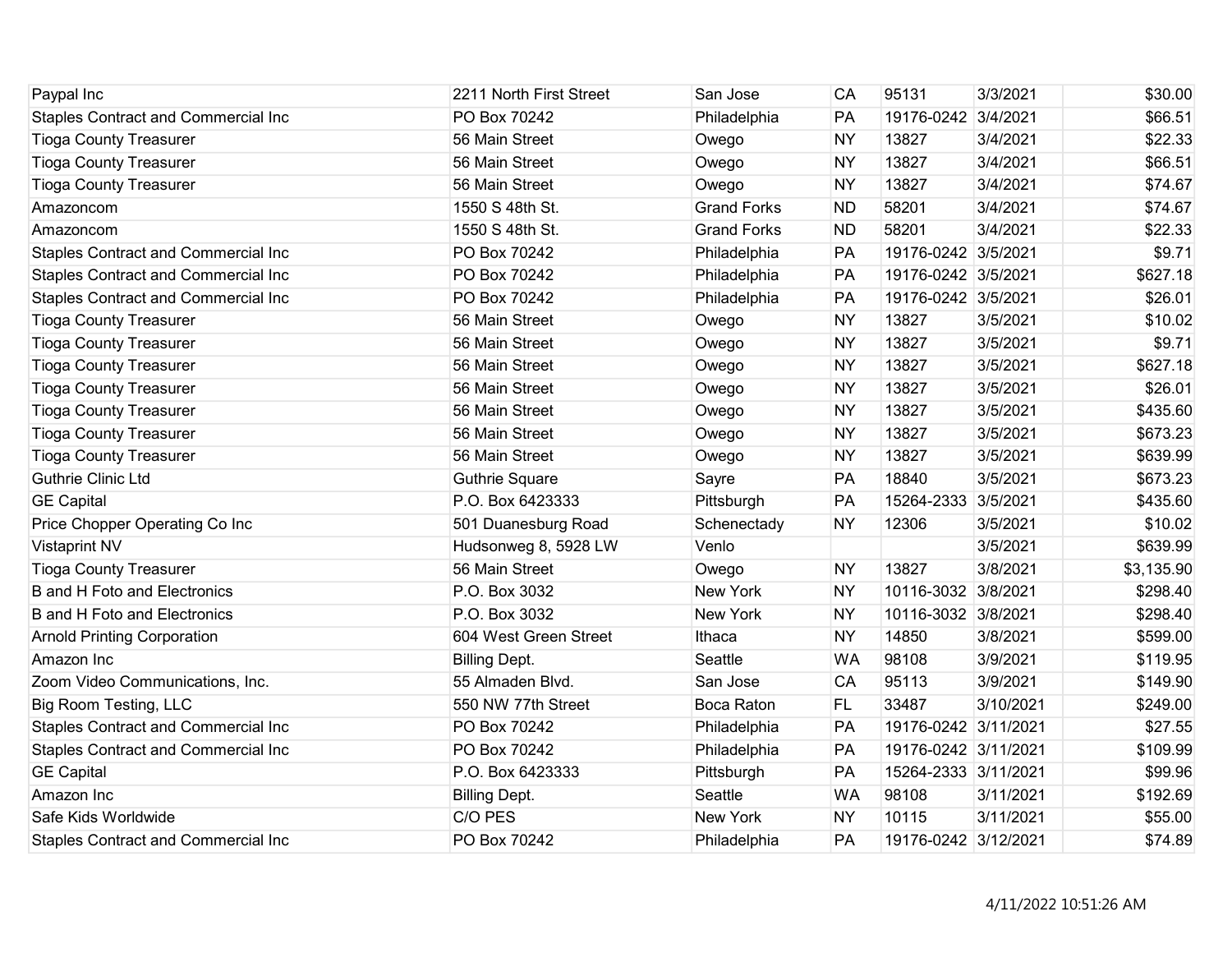| <b>Staples Contract and Commercial Inc</b>     | PO Box 70242             | Philadelphia          | <b>PA</b> | 19176-0242 3/12/2021 |           | \$67.04    |
|------------------------------------------------|--------------------------|-----------------------|-----------|----------------------|-----------|------------|
| Staples Contract and Commercial Inc            | PO Box 70242             | Philadelphia          | PA        | 19176-0242 3/12/2021 |           | \$109.99   |
| <b>Staples Contract and Commercial Inc</b>     | PO Box 70242             | Philadelphia          | PA        | 19176-0242 3/12/2021 |           | \$11.09    |
| <b>Marios Pizza</b>                            | 51 Fox Street            | Owego                 | <b>NY</b> | 13827                | 3/12/2021 | \$72.00    |
| AT and T Mobility II LLC                       | P.O. Box 6463            | <b>Carol Stream</b>   | IL.       | 60197-6463 3/12/2021 |           | \$220.75   |
| Amazoncom                                      | 1550 S 48th St.          | <b>Grand Forks</b>    | <b>ND</b> | 58201                | 3/12/2021 | \$62.22    |
| Patterson Dental Supply                        | 7675 Omnitch Pl. #5      | Victor                | <b>NY</b> | 14564-9658 3/12/2021 |           | \$111.35   |
| Safe Kids Worldwide                            | C/O PES                  | New York              | <b>NY</b> | 10115                | 3/12/2021 | \$55.00    |
| Safe Kids Worldwide                            | C/O PES                  | New York              | <b>NY</b> | 10115                | 3/12/2021 | \$55.00    |
| <b>Waverly Pudgies Pizza</b>                   | 1 Garfield Street        | Waverly               | <b>NY</b> | 14892                | 3/12/2021 | \$50.13    |
| <b>Strand Squared Solutions, LLC</b>           | 114 Mineral Springs Road | <b>Highland Mills</b> | <b>NY</b> | 10930                | 3/12/2021 | \$400.00   |
| <b>Staples Contract and Commercial Inc</b>     | PO Box 70242             | Philadelphia          | PA        | 19176-0242 3/15/2021 |           | \$124.83   |
| Staples Contract and Commercial Inc            | PO Box 70242             | Philadelphia          | PA        | 19176-0242 3/15/2021 |           | \$4.80     |
| Amazoncom                                      | 1550 S 48th St.          | <b>Grand Forks</b>    | <b>ND</b> | 58201                | 3/15/2021 | \$1,249.50 |
| Amazoncom                                      | 1550 S 48th St.          | <b>Grand Forks</b>    | <b>ND</b> | 58201                | 3/15/2021 | \$80.97    |
| <b>Vistaprint NV</b>                           | Hudsonweg 8, 5928 LW     | Venlo                 |           |                      | 3/15/2021 | \$613.74   |
| Revival Animal Health & Great Companions, Inc. | 1700 Albany Place SE     | Orange City           | IA        | 51041                | 3/16/2021 | \$129.90   |
| Staples Contract and Commercial Inc            | PO Box 70242             | Philadelphia          | PA        | 19176-0242 3/17/2021 |           | \$161.93   |
| <b>US Postal Service</b>                       | 6 Lake Street            | Owego                 | <b>NY</b> | 13827                | 3/17/2021 | \$330.00   |
| <b>US Postal Service</b>                       | 6 Lake Street            | Owego                 | <b>NY</b> | 13827                | 3/17/2021 | \$6.45     |
| <b>AZ Commercial</b>                           | P.O. Box 116067          | Atlanta               | GA        | 30368-6067           | 3/17/2021 | \$9.99     |
| Price Chopper Operating Co Inc                 | 501 Duanesburg Road      | Schenectady           | <b>NY</b> | 12306                | 3/17/2021 | \$54.22    |
| Reneotech Inc                                  | 8400 River Road          | North Bergen          | <b>NJ</b> | 07047                | 3/17/2021 | \$2,865.61 |
| Nevron Software LLC                            | 501 Silverside Road      | Wilmington            | DE        | 19809                | 3/17/2021 | \$1,159.20 |
| <b>Staples Contract and Commercial Inc</b>     | PO Box 70242             | Philadelphia          | PA        | 19176-0242 3/18/2021 |           | \$22.78    |
| Staples Contract and Commercial Inc            | PO Box 70242             | Philadelphia          | PA        | 19176-0242 3/18/2021 |           | \$33.22    |
| Amazoncom                                      | 1550 S 48th St.          | <b>Grand Forks</b>    | <b>ND</b> | 58201                | 3/18/2021 | \$81.68    |
| Amazoncom                                      | 1550 S 48th St.          | <b>Grand Forks</b>    | <b>ND</b> | 58201                | 3/18/2021 | \$21.08    |
| Amazoncom                                      | 1550 S 48th St.          | <b>Grand Forks</b>    | <b>ND</b> | 58201                | 3/18/2021 | \$25.47    |
| Price Chopper Operating Co Inc                 | 501 Duanesburg Road      | Schenectady           | <b>NY</b> | 12306                | 3/18/2021 | (\$0.16)   |
| Price Chopper Operating Co Inc                 | 501 Duanesburg Road      | Schenectady           | <b>NY</b> | 12306                | 3/18/2021 | \$4.95     |
| Staples Contract and Commercial Inc            | PO Box 70242             | Philadelphia          | PA        | 19176-0242 3/19/2021 |           | \$106.44   |
| <b>Staples Contract and Commercial Inc</b>     | PO Box 70242             | Philadelphia          | PA        | 19176-0242 3/19/2021 |           | \$99.13    |
| Staples Contract and Commercial Inc            | PO Box 70242             | Philadelphia          | PA        | 19176-0242 3/19/2021 |           | \$64.20    |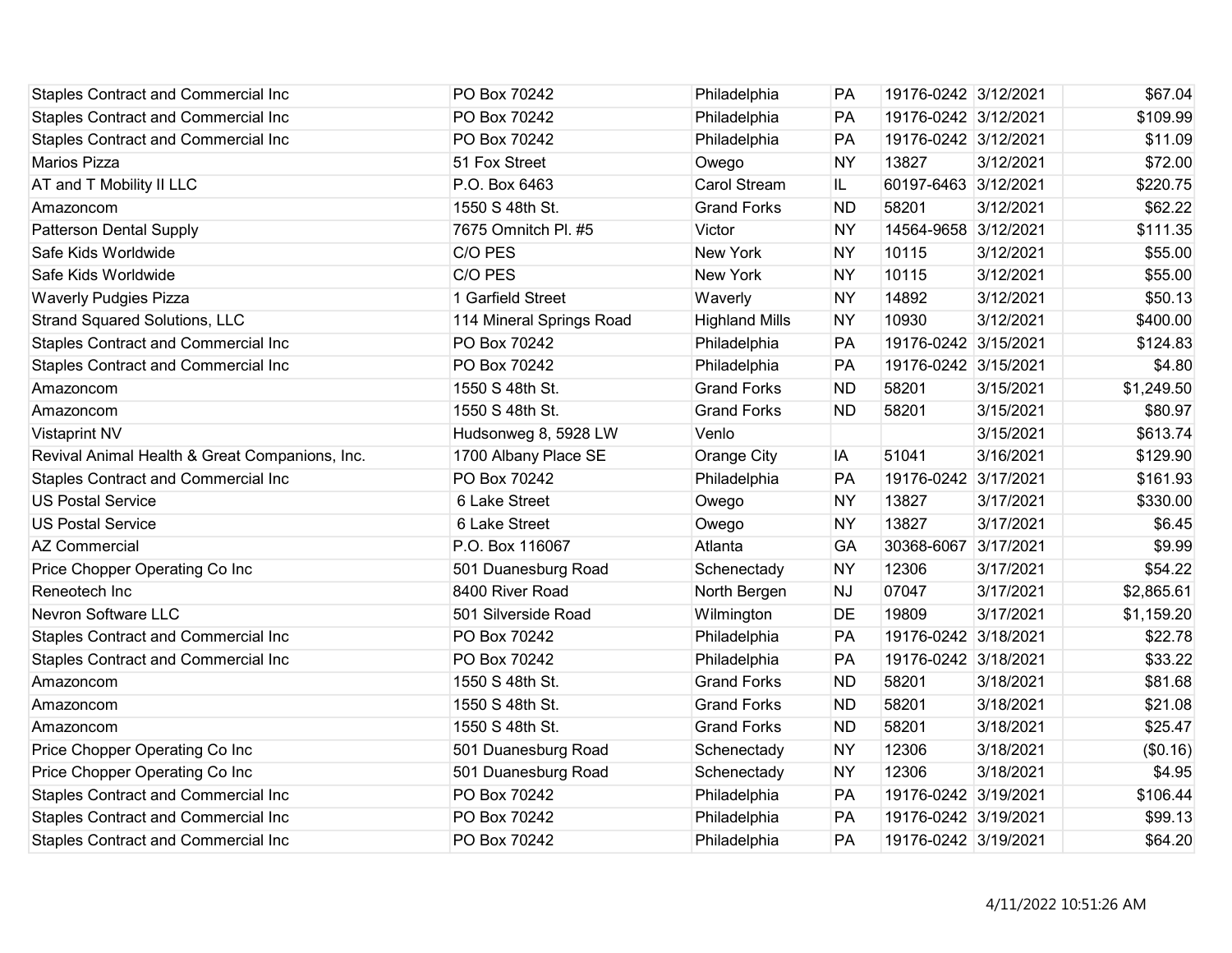| <b>Staples Contract and Commercial Inc</b> | PO Box 70242          | Philadelphia       | PA        | 19176-0242 3/19/2021 |           | \$118.97   |
|--------------------------------------------|-----------------------|--------------------|-----------|----------------------|-----------|------------|
| Marios Pizza                               | 51 Fox Street         | Owego              | <b>NY</b> | 13827                | 3/19/2021 | \$87.00    |
| Fantasy Donuts Number 1 and 2 Inc          | 135 Park Street       | Owego              | <b>NY</b> | 13827                | 3/19/2021 | \$47.91    |
| Amazoncom                                  | 1550 S 48th St.       | <b>Grand Forks</b> | <b>ND</b> | 58201                | 3/19/2021 | \$26.99    |
| <b>GE Capital</b>                          | P.O. Box 6423333      | Pittsburgh         | PA        | 15264-2333 3/19/2021 |           | \$89.00    |
| Price Chopper Operating Co Inc             | 501 Duanesburg Road   | Schenectady        | <b>NY</b> | 12306                | 3/19/2021 | \$34.24    |
| Boehringer Ingelheim Animal Health USA Inc | 3239 Satellite Blvd   | Duluth             | GA        | 30096                | 3/19/2021 | \$3,500.00 |
| <b>Staples Contract and Commercial Inc</b> | PO Box 70242          | Philadelphia       | PA        | 19176-0242 3/22/2021 |           | \$52.90    |
| Staples Contract and Commercial Inc        | PO Box 70242          | Philadelphia       | PA        | 19176-0242 3/22/2021 |           | \$83.92    |
| All Star Sports                            | 4 Delphine St.        | Owego              | <b>NY</b> | 13827                | 3/22/2021 | \$32.00    |
| <b>Gannett CNY Newspapers</b>              | P.O. Box 822802       | Philadelphia       | PA        | 19182-2802 3/22/2021 |           | \$25.00    |
| <b>Patterson Dental Supply</b>             | 7675 Omnitch Pl. #5   | Victor             | <b>NY</b> | 14564-9658 3/22/2021 |           | \$250.94   |
| <b>Patterson Dental Supply</b>             | 7675 Omnitch Pl. #5   | Victor             | <b>NY</b> | 14564-9658 3/22/2021 |           | \$260.00   |
| John Pidcoe                                | 68 North Ave          | Owego              | <b>NY</b> | 13827                | 3/22/2021 | \$125.00   |
| Apple Inc                                  | 1 Infinite Loop       | Cupertino          | CA        | 95014                | 3/22/2021 | \$0.99     |
| Adobe Systems Inc                          | 345 Park Avenue       | San Jose           | CA        | 95110                | 3/22/2021 | \$14.99    |
| Wal Mart Stores Inc                        | 2405 Vestal Parkway E | Vestal             | <b>NY</b> | 13850                | 3/23/2021 | \$104.00   |
| Amazoncom                                  | 1550 S 48th St.       | <b>Grand Forks</b> | <b>ND</b> | 58201                | 3/23/2021 | \$16.00    |
| Amazoncom                                  | 1550 S 48th St.       | <b>Grand Forks</b> | <b>ND</b> | 58201                | 3/23/2021 | \$79.97    |
| 4imprint Inc                               | 25303 Network Place   | Chicago            | IL        | 60673-1253           | 3/23/2021 | \$493.31   |
| <b>Stamps</b>                              | 1990 E. Grand Avenue  | El Segundo         | CA        | 90245                | 3/23/2021 | \$17.99    |
| Survey Monkey Inc                          | 285 Hamilton Avenue   | Palo Alto          | CA        | 94301                | 3/23/2021 | \$300.00   |
| Matthew Bender and Company Inc             | 9443 Springboro Pike  | Miamisburg         | OH        | 45342-4425 3/24/2021 |           | \$199.10   |
| Staples Contract and Commercial Inc        | PO Box 70242          | Philadelphia       | PA        | 19176-0242 3/24/2021 |           | \$48.76    |
| <b>Marios Pizza</b>                        | 51 Fox Street         | Owego              | <b>NY</b> | 13827                | 3/24/2021 | \$67.85    |
| <b>Gannett CNY Newspapers</b>              | P.O. Box 822802       | Philadelphia       | PA        | 19182-2802 3/24/2021 |           | \$305.03   |
| Walgreens                                  | 153 Main Street       | Owego              | <b>NY</b> | 13827                | 3/24/2021 | \$27.96    |
| Staples Contract and Commercial Inc        | PO Box 70242          | Philadelphia       | PA        | 19176-0242 3/25/2021 |           | \$21.14    |
| <b>Staples Contract and Commercial Inc</b> | PO Box 70242          | Philadelphia       | PA        | 19176-0242 3/25/2021 |           | \$16.34    |
| Staples Contract and Commercial Inc        | PO Box 70242          | Philadelphia       | PA        | 19176-0242 3/25/2021 |           | \$38.83    |
| Staples Contract and Commercial Inc        | PO Box 70242          | Philadelphia       | PA        | 19176-0242 3/25/2021 |           | \$26.84    |
| Fantasy Donuts Number 1 and 2 Inc          | 135 Park Street       | Owego              | <b>NY</b> | 13827                | 3/25/2021 | \$80.34    |
| Amazoncom                                  | 1550 S 48th St.       | <b>Grand Forks</b> | <b>ND</b> | 58201                | 3/25/2021 | \$33.00    |
| Amazoncom                                  | 1550 S 48th St.       | <b>Grand Forks</b> | <b>ND</b> | 58201                | 3/25/2021 | \$31.96    |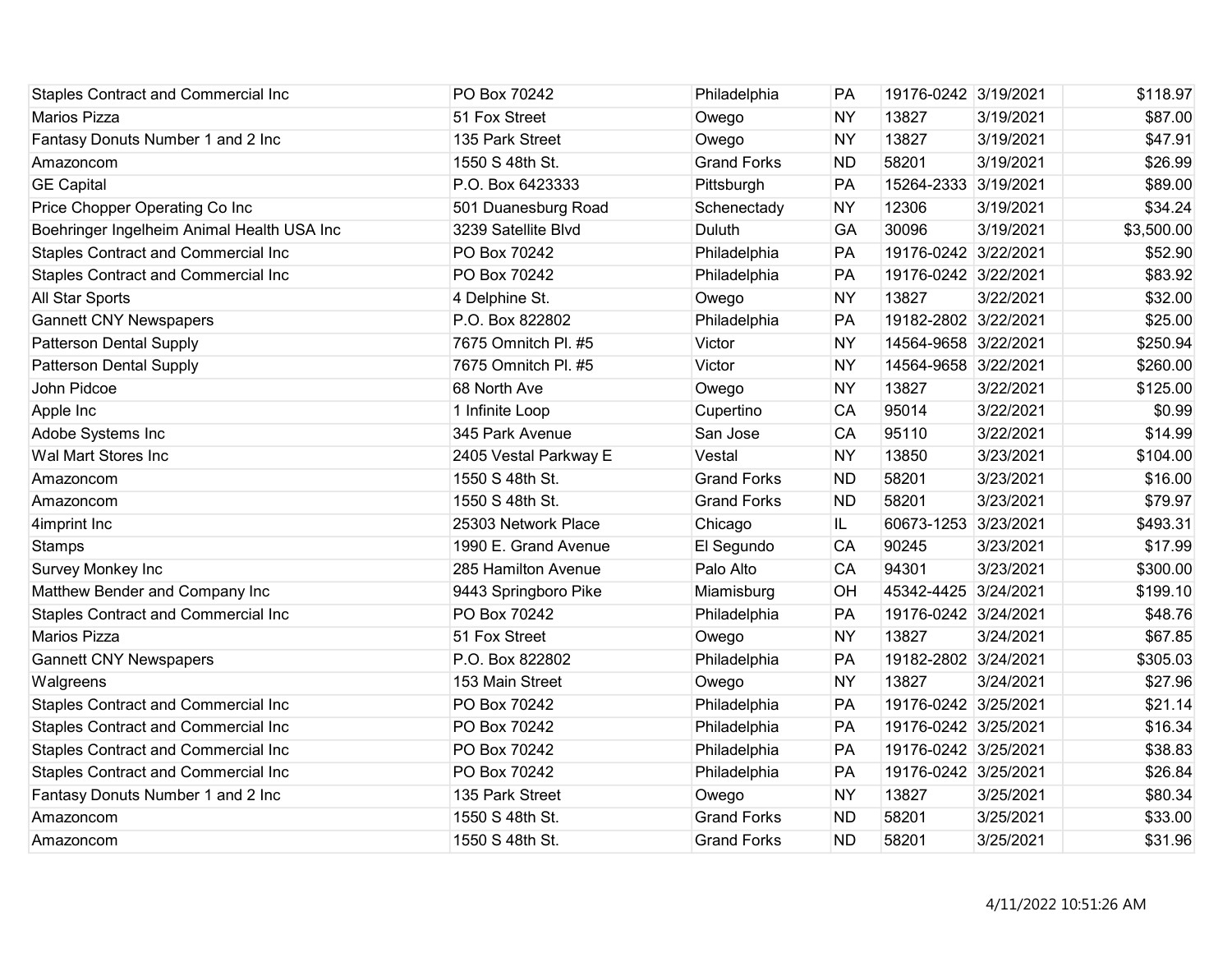| <b>Staples Contract and Commercial Inc</b> | PO Box 70242                     | Philadelphia       | PA        | 19176-0242 3/26/2021 |           | \$64.70    |
|--------------------------------------------|----------------------------------|--------------------|-----------|----------------------|-----------|------------|
| <b>Staples Contract and Commercial Inc</b> | PO Box 70242                     | Philadelphia       | PA        | 19176-0242 3/26/2021 |           | \$63.85    |
| <b>Staples Contract and Commercial Inc</b> | PO Box 70242                     | Philadelphia       | PA        | 19176-0242 3/26/2021 |           | \$14.40    |
| Bennedums Locksmiths Inc                   | 350 State St. at Eldredge        | Binghamton         | <b>NY</b> | 13901-2389 3/26/2021 |           | \$7.60     |
| Amazon Inc                                 | <b>Billing Dept.</b>             | Seattle            | <b>WA</b> | 98108                | 3/26/2021 | \$62.67    |
| Staples Contract and Commercial Inc        | PO Box 70242                     | Philadelphia       | PA        | 19176-0242 3/29/2021 |           | (\$63.85)  |
| <b>Staples Contract and Commercial Inc</b> | PO Box 70242                     | Philadelphia       | PA        | 19176-0242 3/29/2021 |           | \$27.48    |
| <b>Staples Contract and Commercial Inc</b> | PO Box 70242                     | Philadelphia       | PA        | 19176-0242 3/29/2021 |           | \$306.91   |
| Staples Contract and Commercial Inc        | PO Box 70242                     | Philadelphia       | PA        | 19176-0242 3/29/2021 |           | \$76.90    |
| <b>NYS Office of General Services</b>      | <b>Attn Cashier</b>              | Albany             | <b>NY</b> | 12220-0117 3/29/2021 |           | \$25.00    |
| Fantasy Donuts Number 1 and 2 Inc          | 135 Park Street                  | Owego              | <b>NY</b> | 13827                | 3/29/2021 | \$60.49    |
| Amazoncom                                  | 1550 S 48th St.                  | <b>Grand Forks</b> | <b>ND</b> | 58201                | 3/29/2021 | \$51.00    |
| Amazoncom                                  | 1550 S 48th St.                  | <b>Grand Forks</b> | <b>ND</b> | 58201                | 3/29/2021 | \$96.23    |
| Amazon Inc                                 | <b>Billing Dept.</b>             | Seattle            | <b>WA</b> | 98108                | 3/29/2021 | \$187.39   |
| Sopranos Family Deli Inc                   | 607 Cayuta Avenue                | Waverly            | <b>NY</b> | 14892                | 3/29/2021 | \$101.95   |
| <b>Gannett CNY Newspapers</b>              | P.O. Box 822802                  | Philadelphia       | PA        | 19182-2802 3/29/2021 |           | \$304.24   |
| Price Chopper Operating Co Inc             | 501 Duanesburg Road              | Schenectady        | <b>NY</b> | 12306                | 3/29/2021 | \$77.30    |
| Indeed Inc                                 | 177 Broad Street                 | Stamford           | <b>CT</b> | 06901                | 3/29/2021 | \$507.52   |
| Zbattery.com Inc                           | 1826 Hilltop Rd.                 | St. Joseph         | MI        | 49085                | 3/29/2021 | \$95.66    |
| Ward and Van Scoy Inc                      | <b>PO Box 359</b>                | Owego              | <b>NY</b> | 13827                | 3/30/2021 | \$23.40    |
| Amazoncom                                  | 1550 S 48th St.                  | <b>Grand Forks</b> | <b>ND</b> | 58201                | 3/30/2021 | \$152.98   |
| Canon USA Inc                              | C/O Canon Financial Services     | Chicago            | IL.       | 60693-0149 3/30/2021 |           | \$1,455.19 |
| <b>Staples Contract and Commercial Inc</b> | PO Box 70242                     | Philadelphia       | PA        | 19176-0242 3/31/2021 |           | \$42.61    |
| <b>US Postal Service</b>                   | 6 Lake Street                    | Owego              | <b>NY</b> | 13827                | 3/31/2021 | \$3.60     |
| <b>US Postal Service</b>                   | 6 Lake Street                    | Owego              | <b>NY</b> | 13827                | 3/31/2021 | \$47.80    |
| Verizon                                    | <b>Exception Processing Unit</b> | Menands            | <b>NY</b> | 12204-0001           | 3/31/2021 | \$2.60     |
| Verizon                                    | <b>Exception Processing Unit</b> | Menands            | <b>NY</b> | 12204-0001 3/31/2021 |           | \$542.00   |
| Lowes                                      | P.O. Box 530954                  | Atlanta            | GA        | 30353-0954 3/31/2021 |           | (\$5.78)   |
| Lowes                                      | P.O. Box 530954                  | Atlanta            | GA        | 30353-0954 3/31/2021 |           | (\$4.45)   |
| Lowes                                      | P.O. Box 530954                  | Atlanta            | GA        | 30353-0954 3/31/2021 |           | \$8,971.37 |
| Price Chopper Operating Co Inc             | 501 Duanesburg Road              | Schenectady        | <b>NY</b> | 12306                | 3/31/2021 | \$35.32    |
| Zoom Video Communications, Inc.            | 55 Almaden Blvd.                 | San Jose           | CA        | 95113                | 4/1/2021  | \$299.80   |
| Walgreens                                  | 153 Main Street                  | Owego              | <b>NY</b> | 13827                | 4/1/2021  | \$59.60    |
| Train for Change Inc.                      | 5221 Sigstrom Drive              | Carson City        | <b>NV</b> | 89706                | 4/1/2021  | \$149.00   |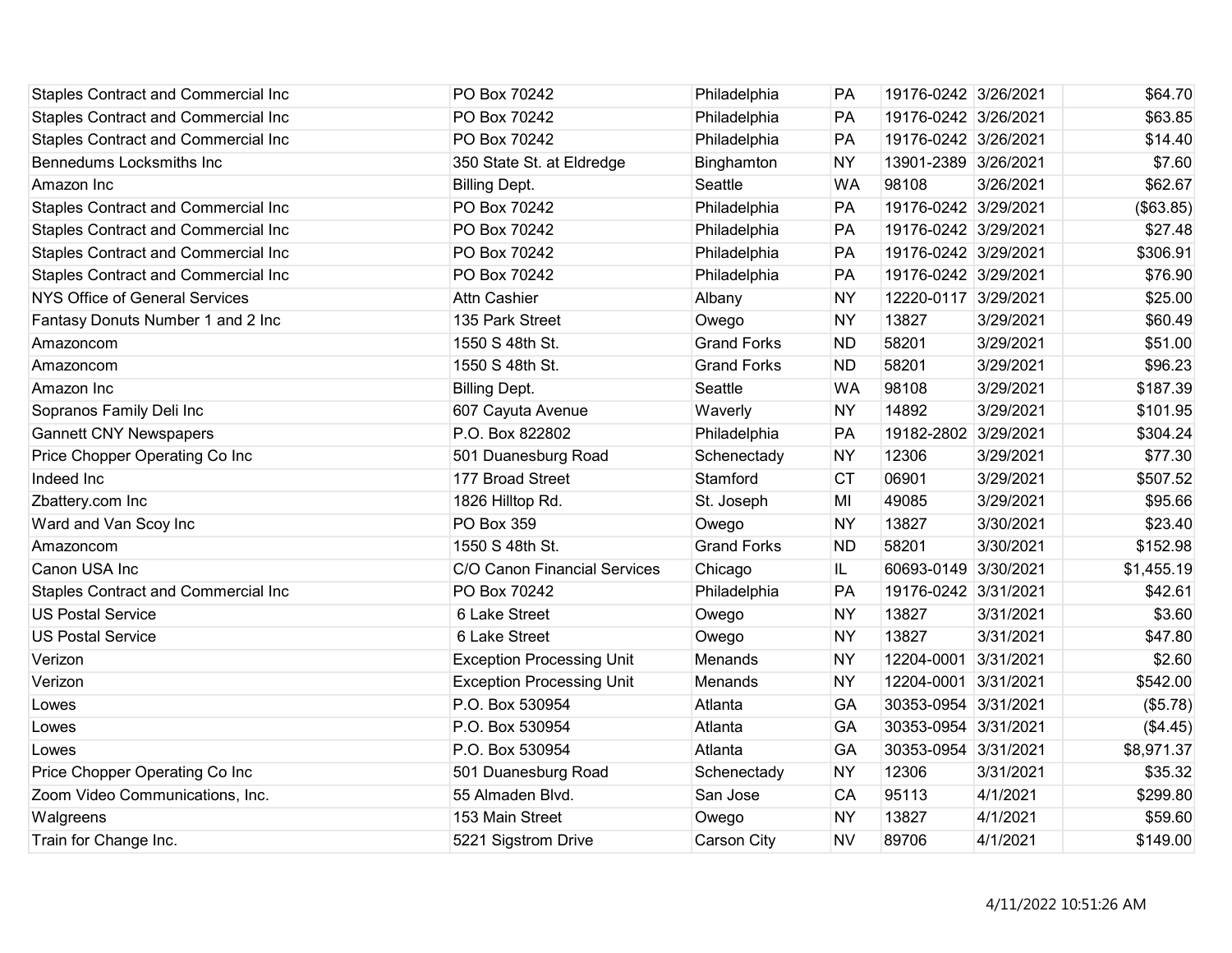| Enterprise Holdings, Inc.                        | 1320 Brooks Avenue      | Rochester           | <b>NY</b> | 14624               | 4/1/2021 | \$750.00  |
|--------------------------------------------------|-------------------------|---------------------|-----------|---------------------|----------|-----------|
| Marios Pizza                                     | 51 Fox Street           | Owego               | <b>NY</b> | 13827               | 4/2/2021 | \$45.38   |
| Fantasy Donuts Number 1 and 2 Inc                | 135 Park Street         | Owego               | <b>NY</b> | 13827               | 4/2/2021 | \$28.78   |
| <b>Tractor Supply Company</b>                    | P.O. Box 9020           | Des Moines          | IA        | 50368-9020          | 4/2/2021 | \$24.99   |
| Adoptive and Foster Family Coalition of New York | 108 Main Street         | <b>New Paltz</b>    | <b>NY</b> | 12561               | 4/2/2021 | \$75.00   |
| Adoptive and Foster Family Coalition of New York | 108 Main Street         | <b>New Paltz</b>    | <b>NY</b> | 12561               | 4/2/2021 | \$75.00   |
| <b>Staples Contract and Commercial Inc</b>       | PO Box 70242            | Philadelphia        | PA        | 19176-0242          | 4/5/2021 | \$147.17  |
| Scott Smith and Son                              | 8 Delphine Street       | Owego               | <b>NY</b> | 13827               | 4/5/2021 | \$172.01  |
| Amazoncom                                        | 1550 S 48th St.         | <b>Grand Forks</b>  | <b>ND</b> | 58201               | 4/5/2021 | \$17.00   |
| Home Depot                                       | P.O. Box 9055           | Des Moines          | IA        | 50368-9055          | 4/5/2021 | \$320.42  |
| Price Chopper Operating Co Inc                   | 501 Duanesburg Road     | Schenectady         | <b>NY</b> | 12306               | 4/5/2021 | \$19.86   |
| Dolgencorp LLC                                   | 100 Mission Ridge       | Goodlettsville      | <b>TN</b> | 37072               | 4/5/2021 | \$45.50   |
| Dolgencorp LLC                                   | 100 Mission Ridge       | Goodlettsville      | TN        | 37072               | 4/5/2021 | \$8.30    |
| Paypal Inc                                       | 2211 North First Street | San Jose            | CA        | 95131               | 4/5/2021 | \$30.00   |
| Paypal Inc                                       | 2211 North First Street | San Jose            | CA        | 95131               | 4/5/2021 | \$129.50  |
| Paypal Inc                                       | 2211 North First Street | San Jose            | CA        | 95131               | 4/5/2021 | \$790.00  |
| Survey Monkey Inc                                | 285 Hamilton Avenue     | Palo Alto           | CA        | 94301               | 4/5/2021 | \$384.00  |
| Indeed Inc                                       | 177 Broad Street        | Stamford            | <b>CT</b> | 06901               | 4/5/2021 | \$169.76  |
| <b>Community Shop</b>                            | 106 North Ave           | Owego               | <b>NY</b> | 13827               | 4/5/2021 | \$13.57   |
| Apalachin Pharmacy                               | 6845 State Route 434    | Apalachin           | <b>NY</b> | 13732               | 4/5/2021 | \$35.21   |
| <b>Home Central</b>                              | 151 Central Avenue      | Owego               | <b>NY</b> | 13827               | 4/6/2021 | \$22.99   |
| <b>NYS Office of General Services</b>            | <b>Attn Cashier</b>     | Albany              | <b>NY</b> | 12220-0117          | 4/6/2021 | \$25.00   |
| Moniker Online Services LLC                      | 20 SW 27th Avenue       | Pompano Beach       | FL.       | 33069               | 4/6/2021 | \$11.49   |
| Staples Contract and Commercial Inc              | PO Box 70242            | Philadelphia        | PA        | 19176-0242 4/7/2021 |          | \$79.49   |
| <b>NYS Office of General Services</b>            | <b>Attn Cashier</b>     | Albany              | <b>NY</b> | 12220-0117 4/7/2021 |          | \$25.00   |
| Unicorn Electronics Inc                          | 1 Valley Plaza          | Johnson City        | <b>NY</b> | 13790-1056 4/7/2021 |          | \$85.99   |
| Home Depot                                       | P.O. Box 9055           | Des Moines          | IA        | 50368-9055 4/7/2021 |          | (\$29.97) |
| Home Depot                                       | P.O. Box 9055           | Des Moines          | IA        | 50368-9055 4/7/2021 |          | \$44.97   |
| Price Chopper Operating Co Inc                   | 501 Duanesburg Road     | Schenectady         | <b>NY</b> | 12306               | 4/7/2021 | \$45.99   |
| Moniker Online Services LLC                      | 20 SW 27th Avenue       | Pompano Beach       | FL.       | 33069               | 4/7/2021 | \$34.98   |
| Staples Contract and Commercial Inc              | PO Box 70242            | Philadelphia        | PA        | 19176-0242 4/8/2021 |          | \$359.98  |
| AT and T Mobility II LLC                         | P.O. Box 6463           | <b>Carol Stream</b> | IL.       | 60197-6463 4/8/2021 |          | \$235.00  |
| <b>GE Capital</b>                                | P.O. Box 6423333        | Pittsburgh          | PA        | 15264-2333 4/8/2021 |          | \$178.00  |
| Witmer Public Safety Group Inc                   | 104 Independence Way    | Coatesville         | PA        | 19320               | 4/8/2021 | \$152.90  |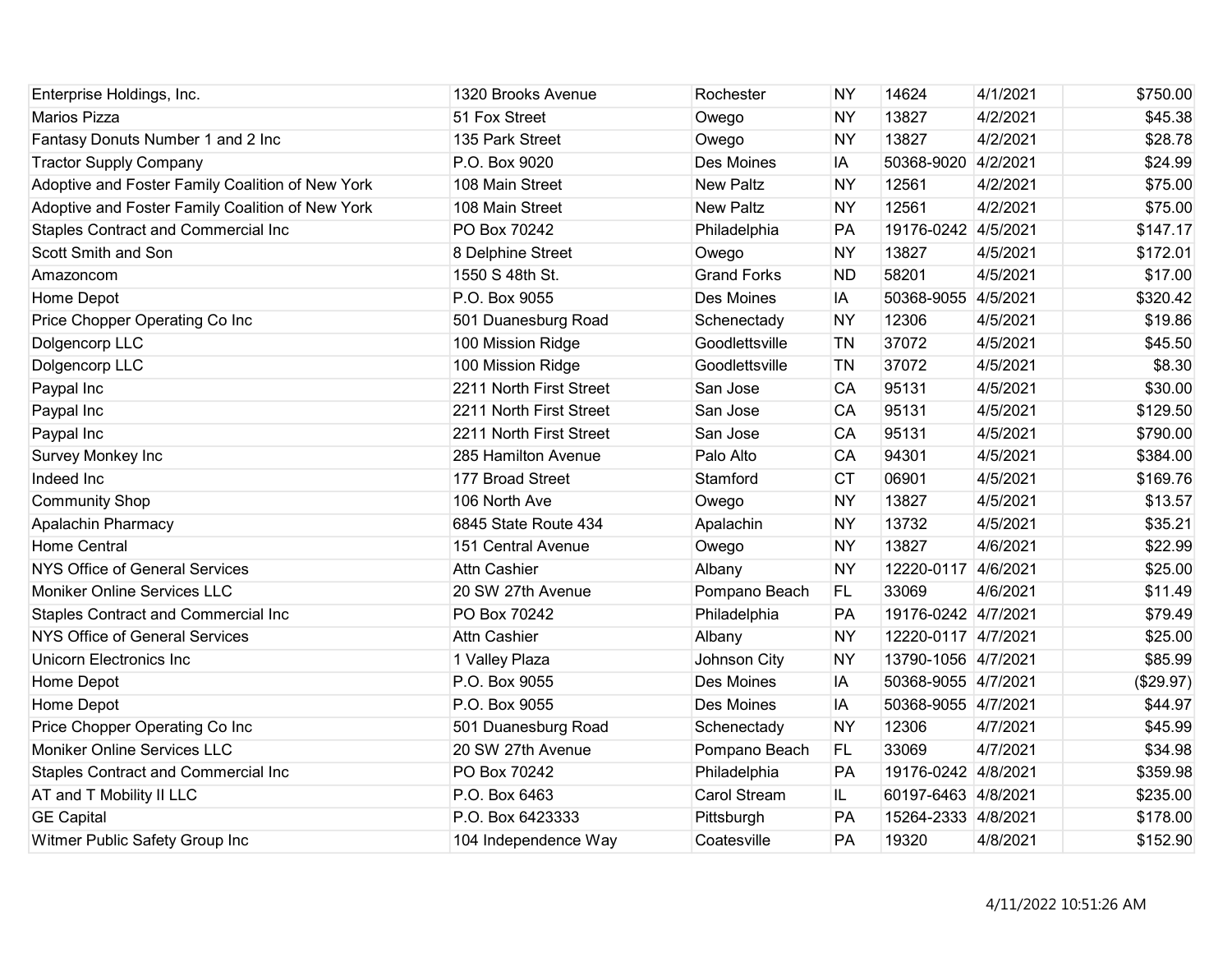| Amazoncom                                  | 1550 S 48th St.         | <b>Grand Forks</b> | <b>ND</b> | 58201                | 4/9/2021  | \$235.00   |
|--------------------------------------------|-------------------------|--------------------|-----------|----------------------|-----------|------------|
| <b>Staples Contract and Commercial Inc</b> | PO Box 70242            | Philadelphia       | PA        | 19176-0242 4/12/2021 |           | \$128.63   |
| Staples Contract and Commercial Inc        | PO Box 70242            | Philadelphia       | PA        | 19176-0242 4/12/2021 |           | \$120.54   |
| <b>Staples Contract and Commercial Inc</b> | PO Box 70242            | Philadelphia       | PA        | 19176-0242 4/12/2021 |           | \$63.85    |
| <b>Staples Contract and Commercial Inc</b> | PO Box 70242            | Philadelphia       | PA        | 19176-0242 4/12/2021 |           | \$123.97   |
| <b>Marios Pizza</b>                        | 51 Fox Street           | Owego              | <b>NY</b> | 13827                | 4/12/2021 | \$30.19    |
| All Star Sports                            | 4 Delphine St.          | Owego              | <b>NY</b> | 13827                | 4/12/2021 | \$270.00   |
| <b>CVS Pharmacy</b>                        | 39 Park Street          | Owego              | <b>NY</b> | 13827                | 4/12/2021 | \$1.00     |
| Dolgencorp LLC                             | 100 Mission Ridge       | Goodlettsville     | <b>TN</b> | 37072                | 4/12/2021 | \$5.00     |
| Paypal Inc                                 | 2211 North First Street | San Jose           | CA        | 95131                | 4/12/2021 | \$97.88    |
| Zoom Video Communications, Inc.            | 55 Almaden Blvd.        | San Jose           | CA        | 95113                | 4/12/2021 | \$104.93   |
| <b>Vistaprint NV</b>                       | Hudsonweg 8, 5928 LW    | Venlo              |           |                      | 4/13/2021 | \$48.50    |
| <b>Staples Contract and Commercial Inc</b> | PO Box 70242            | Philadelphia       | PA        | 19176-0242 4/14/2021 |           | \$79.35    |
| Staples Contract and Commercial Inc        | PO Box 70242            | Philadelphia       | PA        | 19176-0242 4/14/2021 |           | \$221.28   |
| <b>United Parcel Service</b>               | P.O. Box 7247-0244      | Philadelphia       | PA        | 19170-0001 4/14/2021 |           | \$9.42     |
| Survey Monkey Inc                          | 285 Hamilton Avenue     | Palo Alto          | CA        | 94301                | 4/14/2021 | (\$384.00) |
| Big Room Testing, LLC                      | 550 NW 77th Street      | Boca Raton         | <b>FL</b> | 33487                | 4/14/2021 | \$51.80    |
| Amazoncom                                  | 1550 S 48th St.         | <b>Grand Forks</b> | <b>ND</b> | 58201                | 4/15/2021 | \$27.99    |
| <b>CDW Government Inc</b>                  | 75 Remittance Drive     | Chicago            | IL        | 60675-1515 4/15/2021 |           | \$425.96   |
| Amazon Inc                                 | <b>Billing Dept.</b>    | Seattle            | <b>WA</b> | 98108                | 4/15/2021 | \$69.96    |
| Price Chopper Operating Co Inc             | 501 Duanesburg Road     | Schenectady        | <b>NY</b> | 12306                | 4/15/2021 | \$72.05    |
| Witmer Public Safety Group Inc             | 104 Independence Way    | Coatesville        | PA        | 19320                | 4/15/2021 | (\$11.32)  |
| Paypal Inc                                 | 2211 North First Street | San Jose           | CA        | 95131                | 4/15/2021 | \$679.96   |
| Paypal Inc                                 | 2211 North First Street | San Jose           | CA        | 95131                | 4/15/2021 | \$149.90   |
| <b>Staples Contract and Commercial Inc</b> | PO Box 70242            | Philadelphia       | PA        | 19176-0242 4/16/2021 |           | (\$9.12)   |
| <b>Marios Pizza</b>                        | 51 Fox Street           | Owego              | <b>NY</b> | 13827                | 4/16/2021 | \$26.85    |
| Fantasy Donuts Number 1 and 2 Inc          | 135 Park Street         | Owego              | <b>NY</b> | 13827                | 4/16/2021 | \$45.66    |
| All Star Sports                            | 4 Delphine St.          | Owego              | <b>NY</b> | 13827                | 4/16/2021 | \$32.00    |
| <b>CDW Government Inc</b>                  | 75 Remittance Drive     | Chicago            | IL        | 60675-1515 4/16/2021 |           | \$163.54   |
| Staples Contract and Commercial Inc        | PO Box 70242            | Philadelphia       | PA        | 19176-0242 4/19/2021 |           | \$78.06    |
| <b>Staples Contract and Commercial Inc</b> | PO Box 70242            | Philadelphia       | PA        | 19176-0242 4/19/2021 |           | (\$159.99) |
| <b>Staples Contract and Commercial Inc</b> | PO Box 70242            | Philadelphia       | PA        | 19176-0242 4/19/2021 |           | \$654.07   |
| <b>Staples Contract and Commercial Inc</b> | PO Box 70242            | Philadelphia       | PA        | 19176-0242 4/19/2021 |           | \$3.78     |
| <b>Staples Contract and Commercial Inc</b> | PO Box 70242            | Philadelphia       | PA        | 19176-0242 4/19/2021 |           | \$131.27   |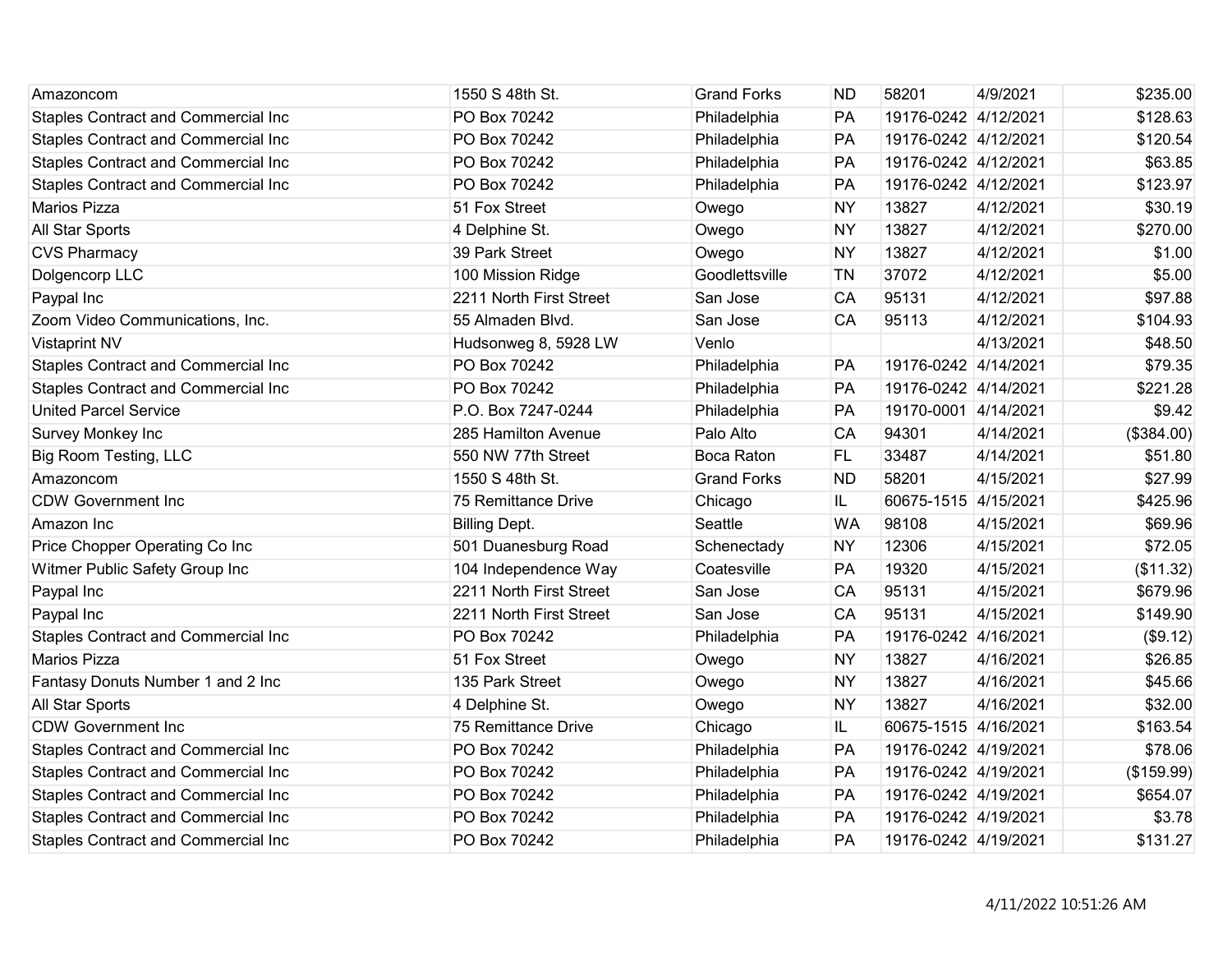| <b>Staples Contract and Commercial Inc</b> | PO Box 70242                     | Philadelphia       | PA        | 19176-0242 4/19/2021 |           | \$310.57   |
|--------------------------------------------|----------------------------------|--------------------|-----------|----------------------|-----------|------------|
| <b>US Postal Service</b>                   | 6 Lake Street                    | Owego              | <b>NY</b> | 13827                | 4/19/2021 | \$26.35    |
| Amazoncom                                  | 1550 S 48th St.                  | <b>Grand Forks</b> | <b>ND</b> | 58201                | 4/19/2021 | \$35.99    |
| Amazoncom                                  | 1550 S 48th St.                  | <b>Grand Forks</b> | <b>ND</b> | 58201                | 4/19/2021 | \$199.96   |
| Paypal Inc                                 | 2211 North First Street          | San Jose           | CA        | 95131                | 4/19/2021 | \$67.80    |
| Paypal Inc                                 | 2211 North First Street          | San Jose           | CA        | 95131                | 4/19/2021 | \$1,500.00 |
| Paypal Inc                                 | 2211 North First Street          | San Jose           | CA        | 95131                | 4/19/2021 | \$1,250.00 |
| Paypal Inc                                 | 2211 North First Street          | San Jose           | CA        | 95131                | 4/19/2021 | \$195.72   |
| Amazoncom                                  | 1550 S 48th St.                  | <b>Grand Forks</b> | <b>ND</b> | 58201                | 4/20/2021 | \$429.99   |
| <b>Tractor Supply Company</b>              | P.O. Box 9020                    | Des Moines         | IA        | 50368-9020 4/20/2021 |           | \$59.99    |
| <b>Vistaprint NV</b>                       | Hudsonweg 8, 5928 LW             | Venlo              |           |                      | 4/20/2021 | \$442.91   |
| Aquatic Technology, Inc.                   | 37 Gabriel Drive                 | Augusta            | <b>ME</b> | 04330                | 4/20/2021 | \$33.95    |
| <b>US Postal Service</b>                   | 6 Lake Street                    | Owego              | <b>NY</b> | 13827                | 4/21/2021 | \$3.60     |
| Amazon Inc                                 | <b>Billing Dept.</b>             | Seattle            | <b>WA</b> | 98108                | 4/21/2021 | \$14.99    |
| Amazon Inc                                 | <b>Billing Dept.</b>             | Seattle            | <b>WA</b> | 98108                | 4/21/2021 | \$53.40    |
| <b>Gannett CNY Newspapers</b>              | P.O. Box 822802                  | Philadelphia       | PA        | 19182-2802 4/21/2021 |           | \$25.00    |
| Apple Inc                                  | 1 Infinite Loop                  | Cupertino          | CA        | 95014                | 4/21/2021 | \$0.99     |
| Adobe Systems Inc                          | 345 Park Avenue                  | San Jose           | CA        | 95110                | 4/21/2021 | \$14.99    |
| Las Chicas Taqueria                        | 208 Front Street                 | Owego              | <b>NY</b> | 13827                | 4/21/2021 | \$115.50   |
| <b>Staples Contract and Commercial Inc</b> | PO Box 70242                     | Philadelphia       | PA        | 19176-0242 4/22/2021 |           | \$398.90   |
| Canon USA Inc                              | C/O Canon Financial Services     | Chicago            | IL        | 60693-0149 4/22/2021 |           | \$1,455.19 |
| <b>NFPA</b>                                | P.O. Box 9689                    | Manchester         | <b>NH</b> | 03108-9689 4/22/2021 |           | \$124.45   |
| Price Chopper Operating Co Inc             | 501 Duanesburg Road              | Schenectady        | <b>NY</b> | 12306                | 4/22/2021 | \$17.67    |
| US Post Office - Apalachin                 | 6100 State Route 434             | Apalachin          | <b>NY</b> | 13732                | 4/22/2021 | \$59.35    |
| <b>NYSACDL</b>                             | 90 State Street                  | Albany             | <b>NY</b> | 12207                | 4/22/2021 | \$49.00    |
| NYS Office of General Services             | <b>Attn Cashier</b>              | Albany             | <b>NY</b> | 12220-0117 4/23/2021 |           | \$25.00    |
| <b>NYS Office of General Services</b>      | Attn Cashier                     | Albany             | <b>NY</b> | 12220-0117 4/23/2021 |           | \$25.00    |
| Verizon                                    | <b>Exception Processing Unit</b> | Menands            | <b>NY</b> | 12204-0001 4/23/2021 |           | \$695.30   |
| <b>Verizon Wireless</b>                    | P.O. Box 408                     | Newark             | <b>NJ</b> | 07101-0408 4/23/2021 |           | \$7,012.13 |
| Amazon Inc                                 | <b>Billing Dept.</b>             | Seattle            | <b>WA</b> | 98108                | 4/23/2021 | \$22.90    |
| <b>Stamps</b>                              | 1990 E. Grand Avenue             | El Segundo         | CA        | 90245                | 4/23/2021 | \$17.99    |
| Staples Contract and Commercial Inc        | PO Box 70242                     | Philadelphia       | PA        | 19176-0242 4/26/2021 |           | \$5.52     |
| Staples Contract and Commercial Inc        | PO Box 70242                     | Philadelphia       | PA        | 19176-0242 4/26/2021 |           | \$135.34   |
| <b>Staples Contract and Commercial Inc</b> | PO Box 70242                     | Philadelphia       | PA        | 19176-0242 4/26/2021 |           | \$174.76   |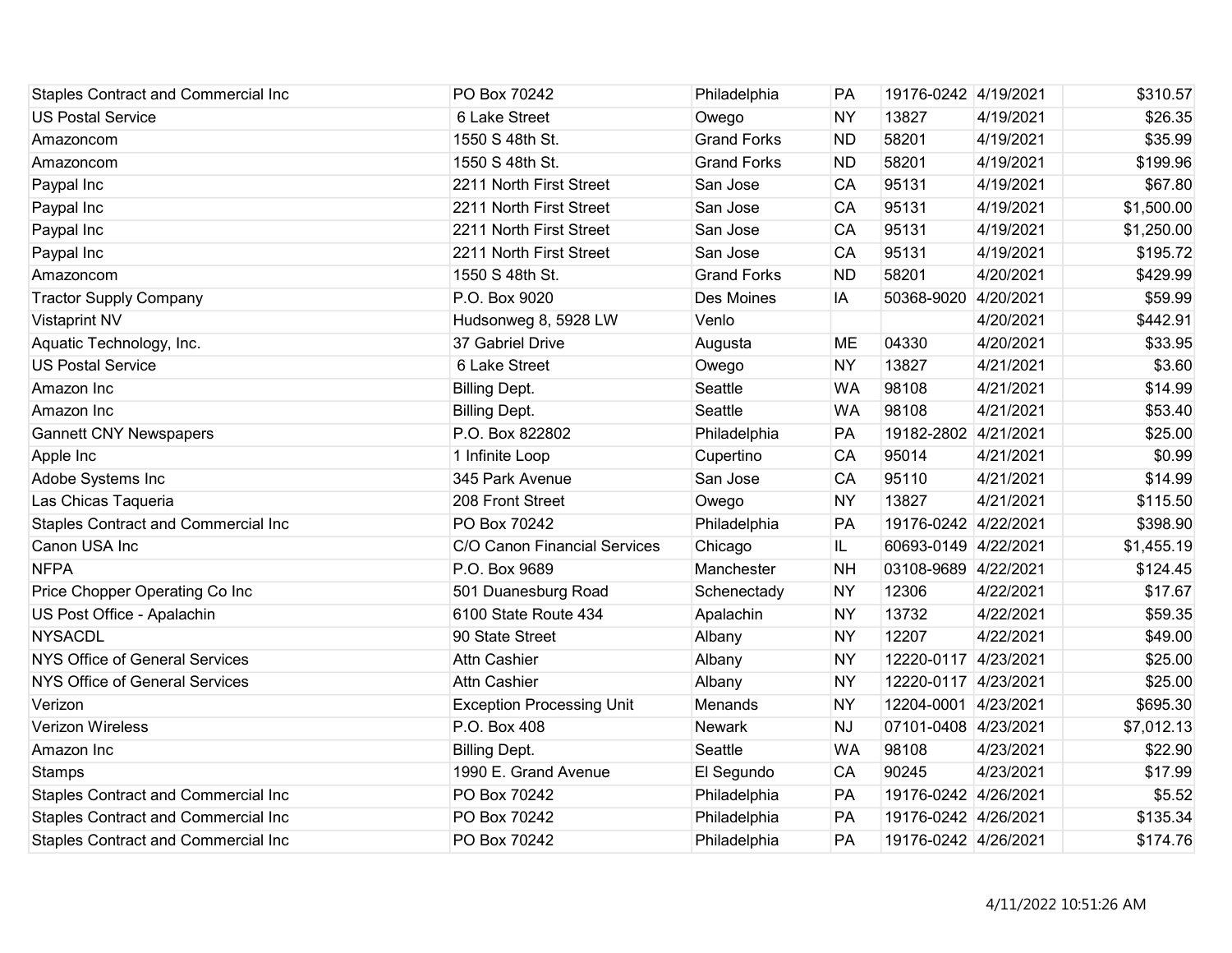| <b>United Parcel Service</b>                       | P.O. Box 7247-0244       | Philadelphia       | PA        | 19170-0001 4/26/2021 |           | \$15.49    |
|----------------------------------------------------|--------------------------|--------------------|-----------|----------------------|-----------|------------|
| Dolgencorp LLC                                     | 100 Mission Ridge        | Goodlettsville     | <b>TN</b> | 37072                | 4/26/2021 | \$25.85    |
| Paypal Inc                                         | 2211 North First Street  | San Jose           | CA        | 95131                | 4/26/2021 | \$925.00   |
| Paypal Inc                                         | 2211 North First Street  | San Jose           | CA        | 95131                | 4/26/2021 | \$52.35    |
| Paypal Inc                                         | 2211 North First Street  | San Jose           | CA        | 95131                | 4/26/2021 | \$799.95   |
| Paypal Inc                                         | 2211 North First Street  | San Jose           | CA        | 95131                | 4/26/2021 | \$104.93   |
| Wal Mart Stores Inc                                | 2405 Vestal Parkway E    | Vestal             | <b>NY</b> | 13850                | 4/27/2021 | \$100.00   |
| Amazon Inc                                         | <b>Billing Dept.</b>     | Seattle            | <b>WA</b> | 98108                | 4/27/2021 | \$169.90   |
| <b>Cornell University</b>                          | Div of Financial Affairs | Ithaca             | <b>NY</b> | 14851-0022 4/28/2021 |           | \$20.00    |
| James E Balshuweit                                 | 28 Lake Street           | Owego              | <b>NY</b> | 13827                | 4/28/2021 | \$78.00    |
| Blue 360 Media LLC                                 | 2750 Rasmussen Road      | Park City          | UT        | 84098                | 4/28/2021 | \$66.75    |
| <b>Staples Contract and Commercial Inc</b>         | PO Box 70242             | Philadelphia       | PA        | 19176-0242 4/29/2021 |           | \$161.64   |
| <b>Staples Contract and Commercial Inc</b>         | PO Box 70242             | Philadelphia       | PA        | 19176-0242 4/29/2021 |           | \$26.98    |
| <b>Staples Contract and Commercial Inc</b>         | PO Box 70242             | Philadelphia       | PA        | 19176-0242 4/29/2021 |           | \$50.84    |
| <b>Staples Contract and Commercial Inc</b>         | PO Box 70242             | Philadelphia       | PA        | 19176-0242 4/29/2021 |           | \$153.58   |
| <b>Patterson Dental Supply</b>                     | 7675 Omnitch Pl. #5      | Victor             | <b>NY</b> | 14564-9658 4/29/2021 |           | \$288.15   |
| <b>Patterson Dental Supply</b>                     | 7675 Omnitch Pl. #5      | Victor             | <b>NY</b> | 14564-9658 4/29/2021 |           | \$1,058.02 |
| Price Chopper Operating Co Inc                     | 501 Duanesburg Road      | Schenectady        | <b>NY</b> | 12306                | 4/29/2021 | \$83.15    |
| <b>Staples Contract and Commercial Inc</b>         | PO Box 70242             | Philadelphia       | PA        | 19176-0242 4/30/2021 |           | \$304.46   |
| Price Chopper Operating Co Inc                     | 501 Duanesburg Road      | Schenectady        | <b>NY</b> | 12306                | 4/30/2021 | \$22.61    |
| <b>NYS Thruway Authority</b>                       | P.O. Box 15185           | Albany             | <b>NY</b> | 12212-5185 4/30/2021 |           | \$50.00    |
| Paypal Inc                                         | 2211 North First Street  | San Jose           | CA        | 95131                | 4/30/2021 | \$149.00   |
| McKesson Medical Surgical Government Solutions LLC | PO Box 936279            | Atlanta            | GA        | 31193-6279 4/30/2021 |           | \$49.22    |
| McKesson Medical Surgical Government Solutions LLC | PO Box 936279            | Atlanta            | GA        | 31193-6279 4/30/2021 |           | \$67.79    |
| Enterprise Holdings, Inc.                          | 1320 Brooks Avenue       | Rochester          | <b>NY</b> | 14624                | 4/30/2021 | \$750.00   |
| <b>Staples Contract and Commercial Inc</b>         | PO Box 70242             | Philadelphia       | PA        | 19176-0242 5/3/2021  |           | \$81.00    |
| Amazoncom                                          | 1550 S 48th St.          | <b>Grand Forks</b> | <b>ND</b> | 58201                | 5/3/2021  | \$47.99    |
| Amazoncom                                          | 1550 S 48th St.          | <b>Grand Forks</b> | <b>ND</b> | 58201                | 5/3/2021  | \$126.23   |
| <b>CDW Government Inc</b>                          | 75 Remittance Drive      | Chicago            | IL.       | 60675-1515 5/3/2021  |           | \$9.97     |
| Amazon Inc                                         | <b>Billing Dept.</b>     | Seattle            | <b>WA</b> | 98108                | 5/3/2021  | \$128.31   |
| Price Chopper Operating Co Inc                     | 501 Duanesburg Road      | Schenectady        | <b>NY</b> | 12306                | 5/3/2021  | \$66.74    |
| Dolgencorp LLC                                     | 100 Mission Ridge        | Goodlettsville     | <b>TN</b> | 37072                | 5/3/2021  | \$5.50     |
| Paypal Inc                                         | 2211 North First Street  | San Jose           | CA        | 95131                | 5/3/2021  | \$149.00   |
| Floyd W. Lindsey                                   | 9 Glenwood Ave.          | Binghamton         | <b>NY</b> | 13905                | 5/3/2021  | \$74.32    |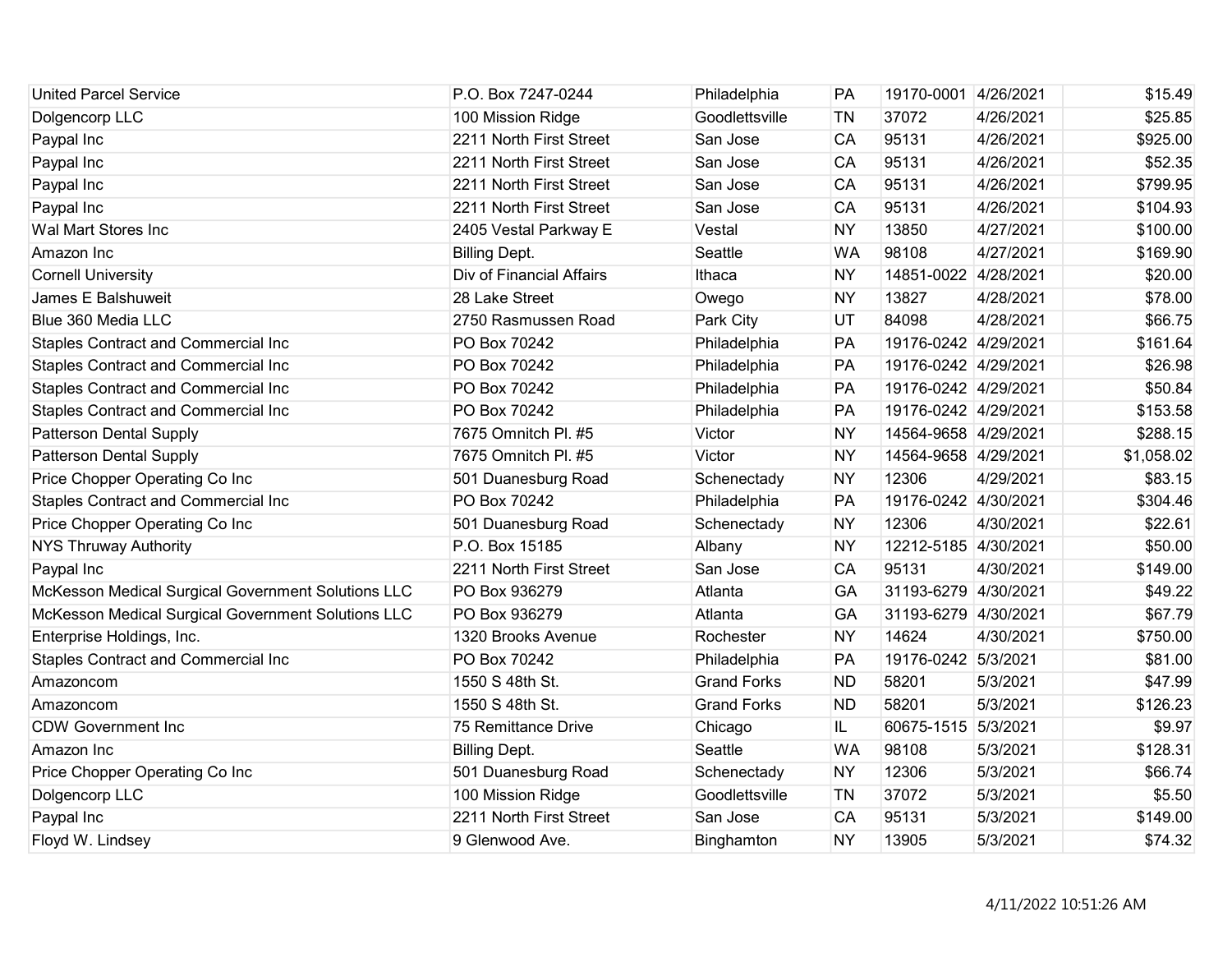| Pitney Bowes Inc                           | P.O. Box 371896              | Pittsburgh         | PA        | 15250-7896 5/4/2021  |           | \$460.06   |
|--------------------------------------------|------------------------------|--------------------|-----------|----------------------|-----------|------------|
| Amazoncom                                  | 1550 S 48th St.              | <b>Grand Forks</b> | <b>ND</b> | 58201                | 5/4/2021  | \$13.80    |
| Best Buy                                   | Attn.: Mike Schwartz-Logist. | Richfield          | <b>MN</b> | 55423-3645           | 5/4/2021  | \$117.98   |
| Paypal Inc                                 | 2211 North First Street      | San Jose           | CA        | 95131                | 5/4/2021  | \$30.00    |
| Paypal Inc                                 | 2211 North First Street      | San Jose           | CA        | 95131                | 5/4/2021  | \$165.00   |
| Paypal Inc                                 | 2211 North First Street      | San Jose           | CA        | 95131                | 5/4/2021  | \$2,561.12 |
| Paypal Inc                                 | 2211 North First Street      | San Jose           | CA        | 95131                | 5/4/2021  | \$528.00   |
| Paypal Inc                                 | 2211 North First Street      | San Jose           | CA        | 95131                | 5/4/2021  | \$499.88   |
| Scott Smith and Son                        | 8 Delphine Street            | Owego              | <b>NY</b> | 13827                | 5/5/2021  | \$124.12   |
| Taylor Garbage Service Inc                 | P.O. Box 362                 | Vestal             | <b>NY</b> | 13851                | 5/5/2021  | \$24.00    |
| Taylor Garbage Service Inc                 | P.O. Box 362                 | Vestal             | <b>NY</b> | 13851                | 5/5/2021  | \$100.00   |
| Price Chopper Operating Co Inc             | 501 Duanesburg Road          | Schenectady        | <b>NY</b> | 12306                | 5/5/2021  | \$50.58    |
| Amazon Inc                                 | <b>Billing Dept.</b>         | Seattle            | <b>WA</b> | 98108                | 5/6/2021  | \$42.52    |
| Language Line Services                     | P.O. Box 202564              | Dallas             | <b>TX</b> | 75320-2564 5/6/2021  |           | \$126.40   |
| <b>Staples Contract and Commercial Inc</b> | PO Box 70242                 | Philadelphia       | PA        | 19176-0242 5/7/2021  |           | \$78.16    |
| <b>Staples Contract and Commercial Inc</b> | PO Box 70242                 | Philadelphia       | PA        | 19176-0242 5/7/2021  |           | \$26.45    |
| Staples Contract and Commercial Inc        | PO Box 70242                 | Philadelphia       | PA        | 19176-0242 5/7/2021  |           | \$101.75   |
| Staples Contract and Commercial Inc        | PO Box 70242                 | Philadelphia       | PA        | 19176-0242 5/7/2021  |           | \$23.32    |
| <b>Staples Contract and Commercial Inc</b> | PO Box 70242                 | Philadelphia       | PA        | 19176-0242 5/7/2021  |           | \$41.18    |
| <b>Staples Contract and Commercial Inc</b> | PO Box 70242                 | Philadelphia       | PA        | 19176-0242 5/7/2021  |           | \$105.80   |
| <b>Staples Contract and Commercial Inc</b> | PO Box 70242                 | Philadelphia       | PA        | 19176-0242 5/7/2021  |           | \$24.62    |
| <b>Staples Contract and Commercial Inc</b> | PO Box 70242                 | Philadelphia       | PA        | 19176-0242 5/7/2021  |           | \$138.17   |
| AT and T Mobility II LLC                   | P.O. Box 6463                | Carol Stream       | IL.       | 60197-6463 5/7/2021  |           | \$220.82   |
| <b>GE Capital</b>                          | P.O. Box 6423333             | Pittsburgh         | PA        | 15264-2333 5/7/2021  |           | \$1,000.00 |
| Price Chopper Operating Co Inc             | 501 Duanesburg Road          | Schenectady        | <b>NY</b> | 12306                | 5/7/2021  | \$31.46    |
| Harbor Freight Tools USA Inc               | 26541 Agoura Road            | Calabasas          | <b>CA</b> | 91302                | 5/7/2021  | \$69.99    |
| Matthew Bender and Company Inc             | 9443 Springboro Pike         | Miamisburg         | OH        | 45342-4425 5/10/2021 |           | \$477.85   |
| Staples Contract and Commercial Inc        | PO Box 70242                 | Philadelphia       | PA        | 19176-0242 5/10/2021 |           | \$105.44   |
| <b>Staples Contract and Commercial Inc</b> | PO Box 70242                 | Philadelphia       | PA        | 19176-0242 5/10/2021 |           | \$492.83   |
| Marios Pizza                               | 51 Fox Street                | Owego              | <b>NY</b> | 13827                | 5/10/2021 | \$26.85    |
| All Star Sports                            | 4 Delphine St.               | Owego              | <b>NY</b> | 13827                | 5/10/2021 | \$64.00    |
| Amazon Inc                                 | <b>Billing Dept.</b>         | Seattle            | <b>WA</b> | 98108                | 5/10/2021 | \$79.38    |
| Price Chopper Operating Co Inc             | 501 Duanesburg Road          | Schenectady        | <b>NY</b> | 12306                | 5/10/2021 | \$46.92    |
| Price Chopper Operating Co Inc             | 501 Duanesburg Road          | Schenectady        | <b>NY</b> | 12306                | 5/10/2021 | \$62.43    |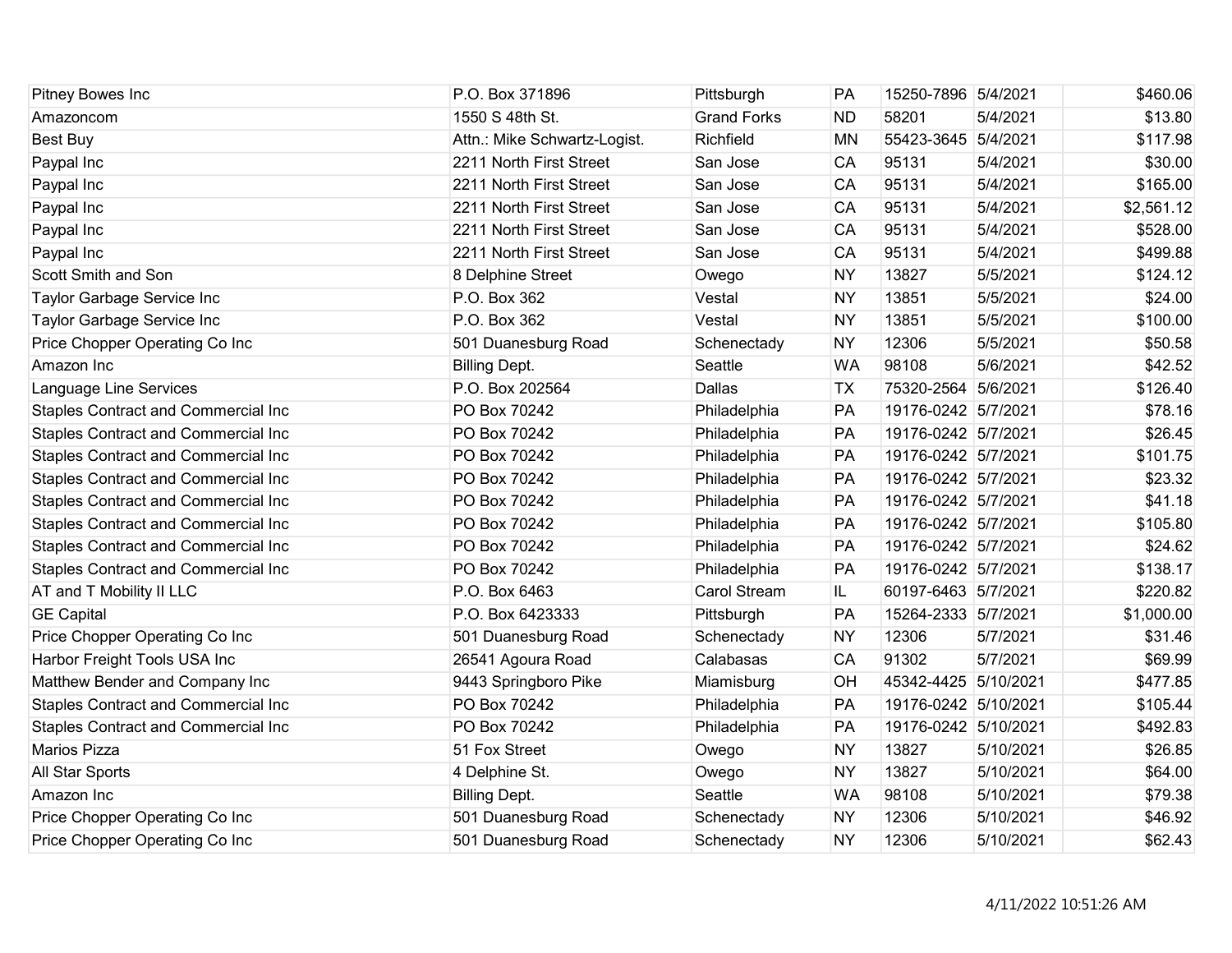| Price Chopper Operating Co Inc             | 501 Duanesburg Road         | Schenectady          | <b>NY</b> | 12306                | 5/10/2021 | \$137.17   |
|--------------------------------------------|-----------------------------|----------------------|-----------|----------------------|-----------|------------|
| Staples Contract and Commercial Inc        | PO Box 70242                | Philadelphia         | PA        | 19176-0242 5/12/2021 |           | \$67.05    |
| Staples Contract and Commercial Inc        | PO Box 70242                | Philadelphia         | PA        | 19176-0242 5/12/2021 |           | \$177.30   |
| <b>CVS Pharmacy</b>                        | 39 Park Street              | Owego                | <b>NY</b> | 13827                | 5/12/2021 | \$13.98    |
| <b>CVS Pharmacy</b>                        | 39 Park Street              | Owego                | <b>NY</b> | 13827                | 5/12/2021 | \$55.92    |
| Price Chopper Operating Co Inc             | 501 Duanesburg Road         | Schenectady          | <b>NY</b> | 12306                | 5/12/2021 | \$35.28    |
| Dolgencorp LLC                             | 100 Mission Ridge           | Goodlettsville       | TN        | 37072                | 5/12/2021 | \$15.00    |
| DW Imaging Inc                             | 216 Main Street             | Vestal               | <b>NY</b> | 13850                | 5/12/2021 | \$90.00    |
| <b>Patterson Dental Supply</b>             | 7675 Omnitch Pl. #5         | Victor               | <b>NY</b> | 14564-9658 5/13/2021 |           | \$562.80   |
| <b>Staples Contract and Commercial Inc</b> | PO Box 70242                | Philadelphia         | PA        | 19176-0242 5/14/2021 |           | \$4.19     |
| Staples Contract and Commercial Inc        | PO Box 70242                | Philadelphia         | PA        | 19176-0242 5/14/2021 |           | \$11.63    |
| <b>Vistaprint NV</b>                       | Hudsonweg 8, 5928 LW        | Venlo                |           |                      | 5/14/2021 | \$162.50   |
| Staples Contract and Commercial Inc        | PO Box 70242                | Philadelphia         | PA        | 19176-0242 5/17/2021 |           | \$4.19     |
| Amazoncom                                  | 1550 S 48th St.             | <b>Grand Forks</b>   | <b>ND</b> | 58201                | 5/17/2021 | \$25.88    |
| Amazoncom                                  | 1550 S 48th St.             | <b>Grand Forks</b>   | <b>ND</b> | 58201                | 5/17/2021 | \$43.49    |
| Amazon Inc                                 | <b>Billing Dept.</b>        | Seattle              | <b>WA</b> | 98108                | 5/17/2021 | \$80.64    |
| <b>Gannett CNY Newspapers</b>              | P.O. Box 822802             | Philadelphia         | PA        | 19182-2802 5/17/2021 |           | \$25.00    |
| Hampton Inn                                | 417 7th North Street        | Liverpool            | <b>NY</b> | 13088                | 5/17/2021 | \$109.00   |
| <b>NYS Thruway Authority</b>               | P.O. Box 15185              | Albany               | <b>NY</b> | 12212-5185 5/17/2021 |           | \$50.00    |
| Paypal Inc                                 | 2211 North First Street     | San Jose             | CA        | 95131                | 5/17/2021 | \$60.00    |
| Paypal Inc                                 | 2211 North First Street     | San Jose             | CA        | 95131                | 5/17/2021 | \$1,575.00 |
| Paypal Inc                                 | 2211 North First Street     | San Jose             | CA        | 95131                | 5/17/2021 | \$839.99   |
| Paypal Inc                                 | 2211 North First Street     | San Jose             | CA        | 95131                | 5/17/2021 | \$1,599.90 |
| K & K Lodging, LLC                         | 3188 State Route 28         | Old Forge            | <b>NY</b> | 13420                | 5/17/2021 | \$239.37   |
| <b>Vistaprint NV</b>                       | Hudsonweg 8, 5928 LW        | Venlo                |           |                      | 5/18/2021 | \$26.99    |
| Staples Contract and Commercial Inc        | PO Box 70242                | Philadelphia         | PA        | 19176-0242 5/19/2021 |           | \$496.52   |
| Looseleaf Law Publications Inc             | Box 650042                  | <b>Fresh Meadows</b> | <b>NY</b> | 11365                | 5/19/2021 | \$305.64   |
| Looseleaf Law Publications Inc             | Box 650042                  | <b>Fresh Meadows</b> | <b>NY</b> | 11365                | 5/19/2021 | (\$22.64)  |
| Apalachin Meats Inc                        | 6518 State Route 434        | Apalachin            | <b>NY</b> | 13732                | 5/19/2021 | \$6.98     |
| Next Warehouse, Inc.                       | 14712 Franklin Ave. Suite F | Tustin               | CA        | 92780                | 5/19/2021 | \$64.47    |
| Staples Contract and Commercial Inc        | PO Box 70242                | Philadelphia         | PA        | 19176-0242 5/20/2021 |           | \$467.07   |
| Staples Contract and Commercial Inc        | PO Box 70242                | Philadelphia         | PA        | 19176-0242 5/20/2021 |           | \$26.49    |
| Amazoncom                                  | 1550 S 48th St.             | <b>Grand Forks</b>   | <b>ND</b> | 58201                | 5/20/2021 | \$199.96   |
| <b>CVS Pharmacy</b>                        | 39 Park Street              | Owego                | <b>NY</b> | 13827                | 5/20/2021 | \$38.48    |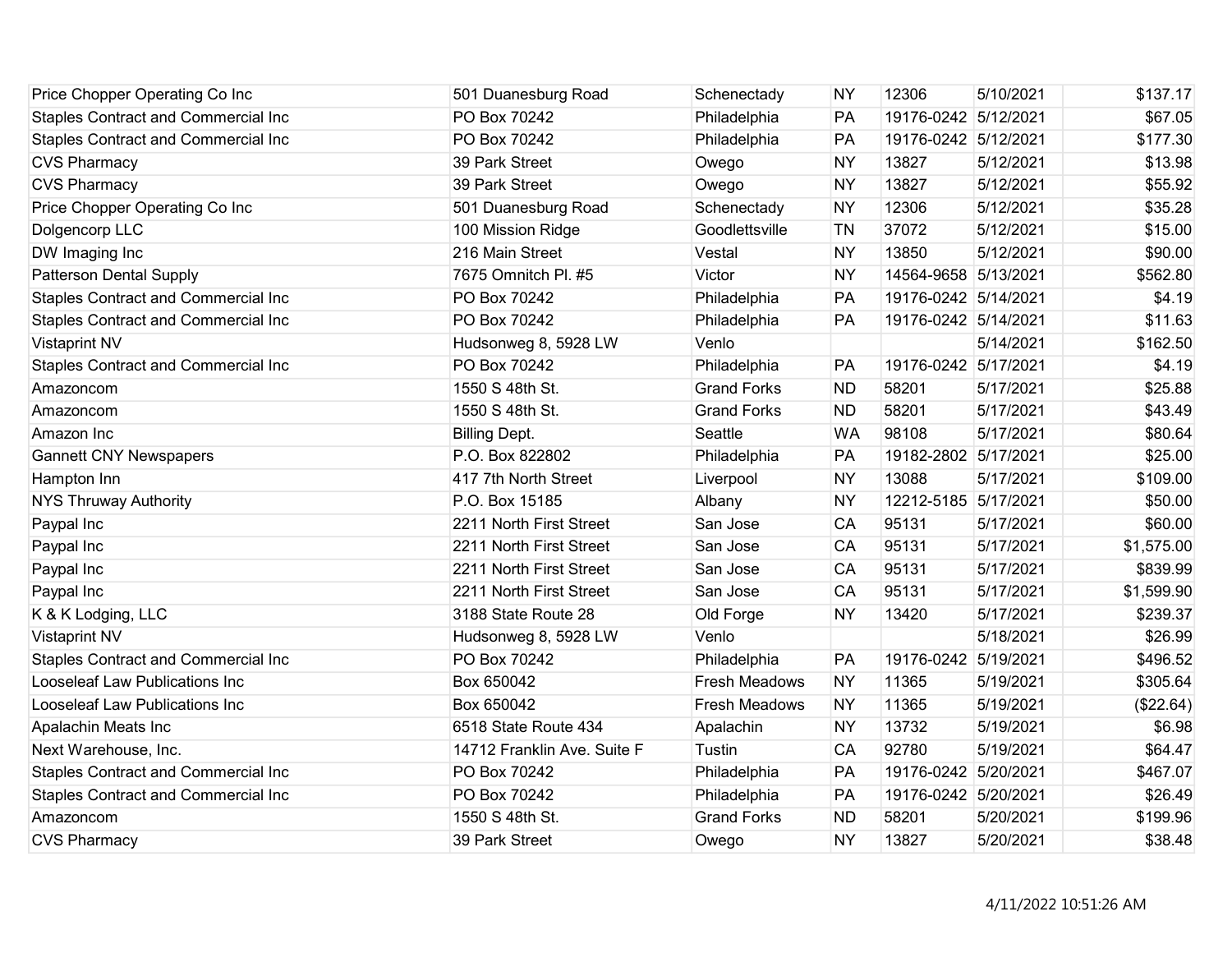| DocuSign, Inc.                             | 221 Main Street                  | San Francisco      | CA        | 94105                | 5/20/2021 | \$324.00   |
|--------------------------------------------|----------------------------------|--------------------|-----------|----------------------|-----------|------------|
| Fantasy Donuts Number 1 and 2 Inc          | 135 Park Street                  | Owego              | <b>NY</b> | 13827                | 5/21/2021 | \$41.66    |
| Amazoncom                                  | 1550 S 48th St.                  | <b>Grand Forks</b> | <b>ND</b> | 58201                | 5/21/2021 | \$51.98    |
| <b>Patterson Dental Supply</b>             | 7675 Omnitch Pl. #5              | Victor             | <b>NY</b> | 14564-9658           | 5/21/2021 | \$284.10   |
| Apple Inc                                  | 1 Infinite Loop                  | Cupertino          | CA        | 95014                | 5/21/2021 | \$0.99     |
| Adobe Systems Inc                          | 345 Park Avenue                  | San Jose           | CA        | 95110                | 5/21/2021 | \$14.99    |
| Justice Clearninghouse, LLC                | 1755 Telstar Drive               | Colorado Springs   | CO        | 80920                | 5/21/2021 | \$119.00   |
| <b>CVS Pharmacy</b>                        | 39 Park Street                   | Owego              | <b>NY</b> | 13827                | 5/24/2021 | (\$38.48)  |
| <b>Stamps</b>                              | 1990 E. Grand Avenue             | El Segundo         | <b>CA</b> | 90245                | 5/24/2021 | \$17.99    |
| Wal Mart Stores Inc                        | 2405 Vestal Parkway E            | Vestal             | <b>NY</b> | 13850                | 5/25/2021 | \$100.00   |
| Amazoncom                                  | 1550 S 48th St.                  | <b>Grand Forks</b> | <b>ND</b> | 58201                | 5/25/2021 | \$25.78    |
| <b>Staples Contract and Commercial Inc</b> | PO Box 70242                     | Philadelphia       | PA        | 19176-0242           | 5/26/2021 | \$92.36    |
| <b>NYS Bar Association</b>                 | One Elk Street                   | Albany             | <b>NY</b> | 12207                | 5/26/2021 | \$100.00   |
| <b>Dollar Tree Stores Inc</b>              | 500 Volvo Parkway                | Chesapeake         | <b>VA</b> | 23320                | 5/26/2021 | \$22.00    |
| Next Warehouse, Inc.                       | 14712 Franklin Ave. Suite F      | Tustin             | CA        | 92780                | 5/26/2021 | (\$4.78)   |
| <b>Staples Contract and Commercial Inc</b> | PO Box 70242                     | Philadelphia       | PA        | 19176-0242 5/27/2021 |           | \$2.76     |
| Staples Contract and Commercial Inc        | PO Box 70242                     | Philadelphia       | PA        | 19176-0242 5/27/2021 |           | \$9.45     |
| Staples Contract and Commercial Inc        | PO Box 70242                     | Philadelphia       | PA        | 19176-0242 5/27/2021 |           | \$816.66   |
| All Star Sports                            | 4 Delphine St.                   | Owego              | <b>NY</b> | 13827                | 5/27/2021 | \$32.00    |
| <b>CVS Pharmacy</b>                        | 39 Park Street                   | Owego              | <b>NY</b> | 13827                | 5/27/2021 | \$57.90    |
| <b>CVS Pharmacy</b>                        | 39 Park Street                   | Owego              | <b>NY</b> | 13827                | 5/27/2021 | \$289.50   |
| <b>CVS Pharmacy</b>                        | 39 Park Street                   | Owego              | <b>NY</b> | 13827                | 5/27/2021 | \$289.50   |
| Price Chopper Operating Co Inc             | 501 Duanesburg Road              | Schenectady        | <b>NY</b> | 12306                | 5/27/2021 | \$200.00   |
| Paypal Inc                                 | 2211 North First Street          | San Jose           | CA        | 95131                | 5/27/2021 | \$1,019.70 |
| Paypal Inc                                 | 2211 North First Street          | San Jose           | CA        | 95131                | 5/27/2021 | \$300.59   |
| Staples Contract and Commercial Inc        | PO Box 70242                     | Philadelphia       | PA        | 19176-0242 5/28/2021 |           | \$125.01   |
| Staples Contract and Commercial Inc        | PO Box 70242                     | Philadelphia       | PA        | 19176-0242 5/28/2021 |           | \$334.19   |
| Staples Contract and Commercial Inc        | PO Box 70242                     | Philadelphia       | PA        | 19176-0242 5/28/2021 |           | \$166.64   |
| <b>Staples Contract and Commercial Inc</b> | PO Box 70242                     | Philadelphia       | PA        | 19176-0242 5/28/2021 |           | \$38.94    |
| NYS Office of General Services             | <b>Attn Cashier</b>              | Albany             | <b>NY</b> | 12220-0117 5/28/2021 |           | \$11.21    |
| NYS Office of General Services             | <b>Attn Cashier</b>              | Albany             | <b>NY</b> | 12220-0117 5/28/2021 |           | \$375.00   |
| Verizon                                    | <b>Exception Processing Unit</b> | Menands            | <b>NY</b> | 12204-0001 5/28/2021 |           | \$3.51     |
| Verizon                                    | <b>Exception Processing Unit</b> | Menands            | <b>NY</b> | 12204-0001 5/28/2021 |           | \$698.20   |
| <b>Verizon Wireless</b>                    | P.O. Box 408                     | <b>Newark</b>      | <b>NJ</b> | 07101-0408 5/28/2021 |           | \$0.02     |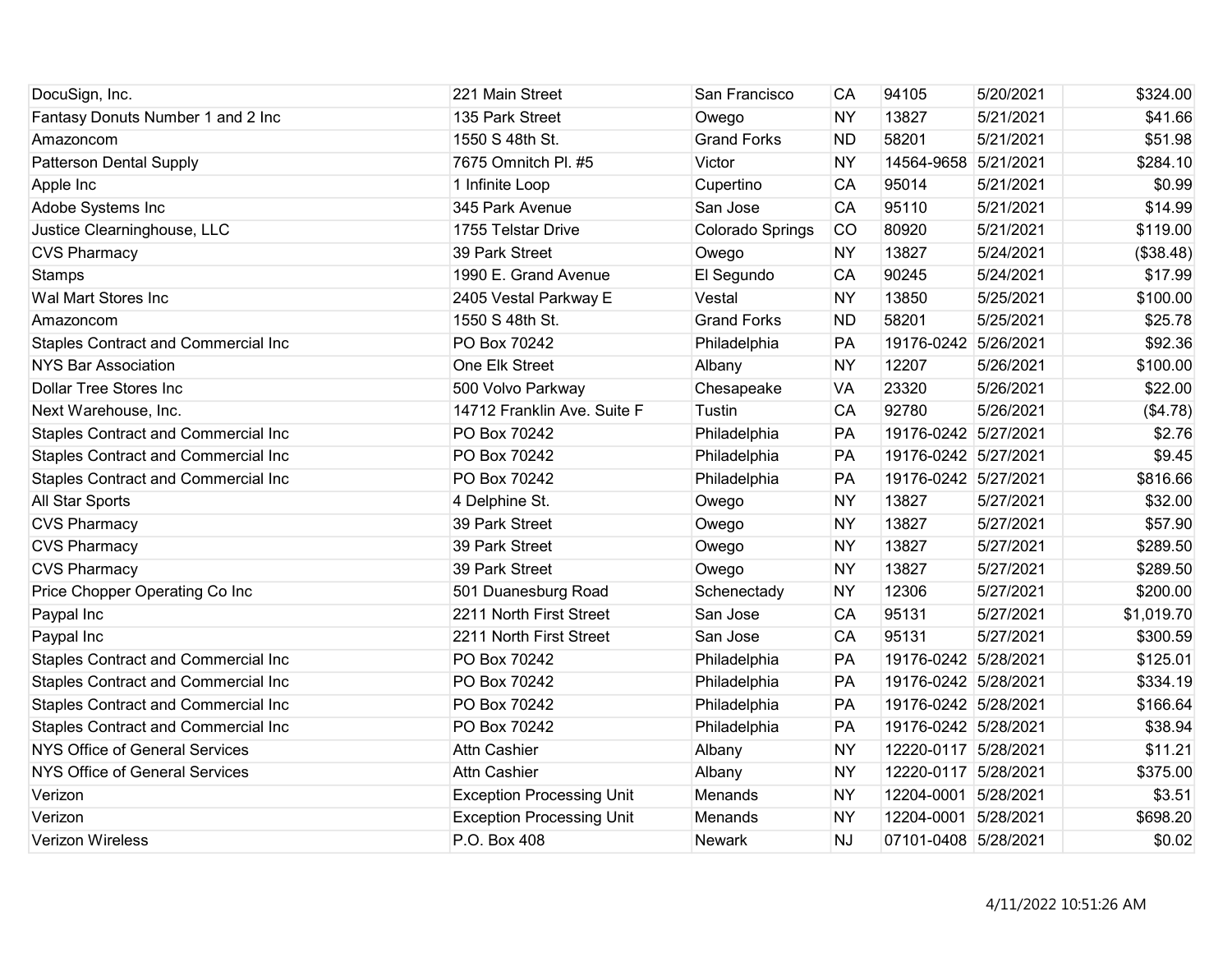| <b>Verizon Wireless</b>                     | P.O. Box 408                 | Newark                  | <b>NJ</b> | 07101-0408 5/28/2021 |           | \$3,415.71 |
|---------------------------------------------|------------------------------|-------------------------|-----------|----------------------|-----------|------------|
| Greater Binghamton Chamber of Commerce      | 49 Court Street              | Binghamton              | <b>NY</b> | 13902-0995 5/28/2021 |           | \$75.00    |
| Enterprise Holdings, Inc.                   | 1320 Brooks Avenue           | Rochester               | <b>NY</b> | 14624                | 5/28/2021 | \$750.00   |
| Staples Contract and Commercial Inc         | PO Box 70242                 | Philadelphia            | PA        | 19176-0242 5/31/2021 |           | \$775.60   |
| <b>US Postal Service</b>                    | 6 Lake Street                | Owego                   | <b>NY</b> | 13827                | 5/31/2021 | \$3.60     |
| American Academy of Pediatrics              | Publication Dept.            | Chicago                 | IL        | 60678-1379 5/31/2021 |           | \$890.67   |
| Amazon Inc                                  | <b>Billing Dept.</b>         | Seattle                 | <b>WA</b> | 98108                | 5/31/2021 | \$64.14    |
| Fastvue Inc                                 | 548 Market St. #71453        | San Francisco           | CA        | 94104-5401 6/2/2021  |           | \$1,349.10 |
| <b>Staples Contract and Commercial Inc</b>  | PO Box 70242                 | Philadelphia            | PA        | 19176-0242 6/3/2021  |           | \$30.43    |
| Scott Smith and Son                         | 8 Delphine Street            | Owego                   | <b>NY</b> | 13827                | 6/3/2021  | \$106.83   |
| Amazoncom                                   | 1550 S 48th St.              | <b>Grand Forks</b>      | <b>ND</b> | 58201                | 6/3/2021  | \$53.88    |
| Amazon Inc                                  | <b>Billing Dept.</b>         | Seattle                 | <b>WA</b> | 98108                | 6/3/2021  | \$172.62   |
| Paypal Inc                                  | 2211 North First Street      | San Jose                | CA        | 95131                | 6/3/2021  | \$30.00    |
| Amazoncom                                   | 1550 S 48th St.              | <b>Grand Forks</b>      | <b>ND</b> | 58201                | 6/4/2021  | \$12.88    |
| <b>GE Capital</b>                           | P.O. Box 6423333             | Pittsburgh              | PA        | 15264-2333 6/4/2021  |           | \$435.60   |
| Staples Contract and Commercial Inc         | PO Box 70242                 | Philadelphia            | PA        | 19176-0242 6/7/2021  |           | \$60.11    |
| <b>Staples Contract and Commercial Inc</b>  | PO Box 70242                 | Philadelphia            | PA        | 19176-0242 6/7/2021  |           | \$58.14    |
| Staples Contract and Commercial Inc         | PO Box 70242                 | Philadelphia            | PA        | 19176-0242 6/7/2021  |           | \$110.10   |
| Staples Contract and Commercial Inc         | PO Box 70242                 | Philadelphia            | PA        | 19176-0242 6/7/2021  |           | \$107.65   |
| Fantasy Donuts Number 1 and 2 Inc           | 135 Park Street              | Owego                   | <b>NY</b> | 13827                | 6/7/2021  | \$28.78    |
| Canon USA Inc                               | C/O Canon Financial Services | Chicago                 | IL.       | 60693-0149 6/7/2021  |           | \$1,588.13 |
| <b>TFD Unlimited LLC</b>                    | PO Box 1873                  | <b>Fairview Heights</b> | IL.       | 62208                | 6/7/2021  | \$82.50    |
| US Postal Service Owego                     | Postmaster Owego             | Owego                   | <b>NY</b> | 13827                | 6/8/2021  | \$76.00    |
| AT and T Mobility II LLC                    | P.O. Box 6463                | <b>Carol Stream</b>     | IL.       | 60197-6463 6/8/2021  |           | \$220.82   |
| Staples Contract and Commercial Inc         | PO Box 70242                 | Philadelphia            | PA        | 19176-0242 6/9/2021  |           | \$349.56   |
| Staples Contract and Commercial Inc         | PO Box 70242                 | Philadelphia            | PA        | 19176-0242 6/9/2021  |           | \$34.50    |
| Staples Contract and Commercial Inc         | PO Box 70242                 | Philadelphia            | PA        | 19176-0242 6/9/2021  |           | \$231.63   |
| Taylor Garbage Service Inc                  | P.O. Box 362                 | Vestal                  | <b>NY</b> | 13851                | 6/9/2021  | \$46.00    |
| Amazoncom                                   | 1550 S 48th St.              | <b>Grand Forks</b>      | <b>ND</b> | 58201                | 6/9/2021  | \$61.86    |
| <b>Staples Contract and Commercial Inc</b>  | PO Box 70242                 | Philadelphia            | PA        | 19176-0242 6/10/2021 |           | \$359.47   |
| <b>Staples Contract and Commercial Inc</b>  | PO Box 70242                 | Philadelphia            | PA        | 19176-0242 6/10/2021 |           | \$43.73    |
| Rogers Service Group Inc                    | 245 Clinton Street           | Binghamton              | <b>NY</b> | 13905                | 6/10/2021 | \$16.87    |
| <b>NACCTFO</b>                              | Donna D. Peterson            | Payette                 | ID        | 83661                | 6/10/2021 | \$158.00   |
| <b>Deluxe Business Checks and Solutions</b> | P.O. Box 742572              | Cincinnati              | OH        | 45274-2572 6/10/2021 |           | \$422.16   |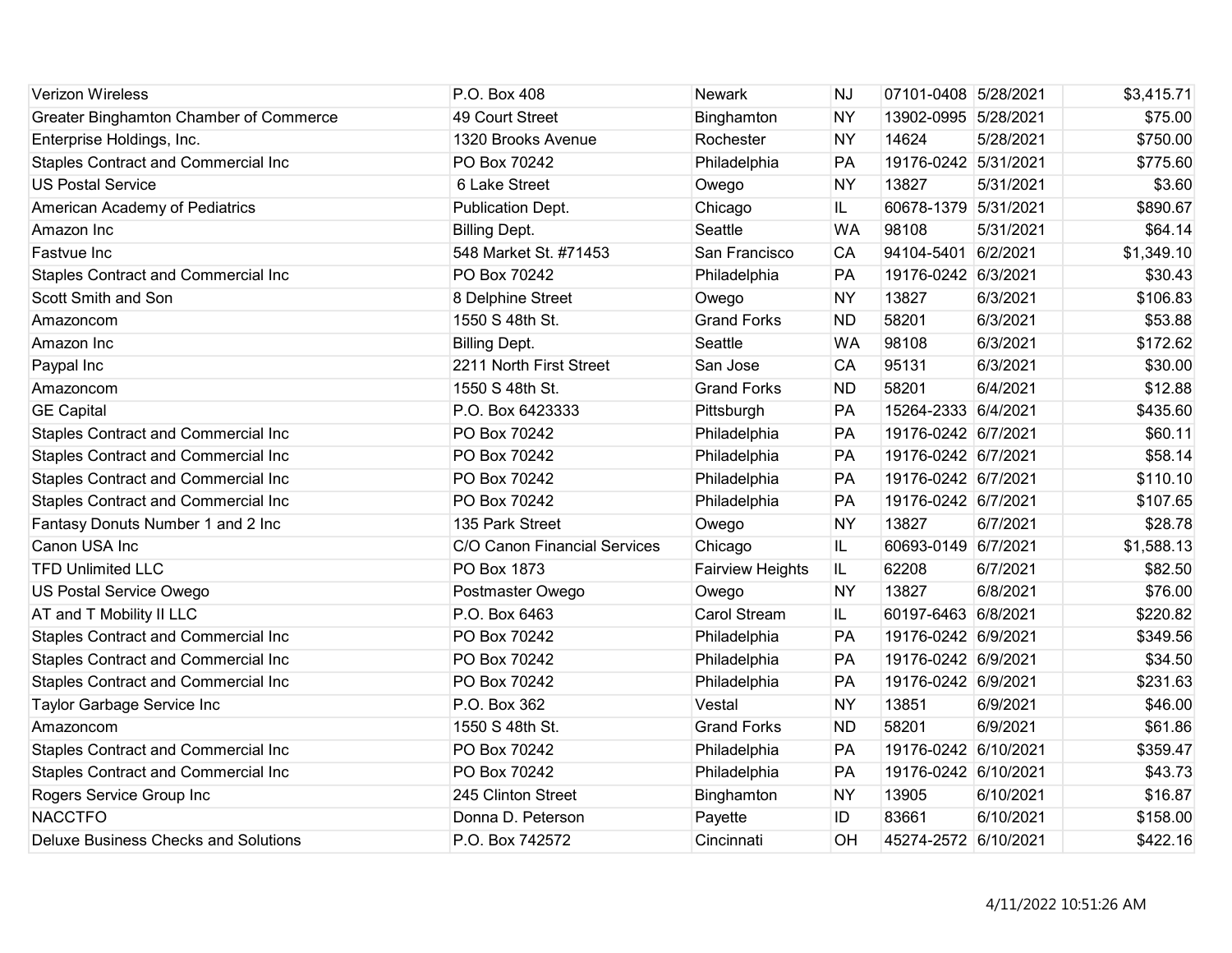| <b>Staples Contract and Commercial Inc</b> | PO Box 70242          | Philadelphia         | PA        | 19176-0242 6/11/2021 |           | \$44.67    |
|--------------------------------------------|-----------------------|----------------------|-----------|----------------------|-----------|------------|
| <b>US Postal Service</b>                   | 6 Lake Street         | Owego                | <b>NY</b> | 13827                | 6/11/2021 | \$3.60     |
| <b>Staples Contract and Commercial Inc</b> | PO Box 70242          | Philadelphia         | PA        | 19176-0242 6/14/2021 |           | \$218.74   |
| Staples Contract and Commercial Inc        | PO Box 70242          | Philadelphia         | PA        | 19176-0242 6/14/2021 |           | \$110.52   |
| <b>NYS Office of General Services</b>      | <b>Attn Cashier</b>   | Albany               | <b>NY</b> | 12220-0117 6/14/2021 |           | \$45.00    |
| <b>NYS Office of General Services</b>      | <b>Attn Cashier</b>   | Albany               | <b>NY</b> | 12220-0117 6/14/2021 |           | \$1.35     |
| Staples Contract and Commercial Inc        | PO Box 70242          | Philadelphia         | PA        | 19176-0242 6/16/2021 |           | \$7.99     |
| <b>US Postal Service</b>                   | 6 Lake Street         | Owego                | <b>NY</b> | 13827                | 6/16/2021 | \$196.00   |
| Amazoncom                                  | 1550 S 48th St.       | <b>Grand Forks</b>   | <b>ND</b> | 58201                | 6/17/2021 | \$189.99   |
| Amazon Inc                                 | <b>Billing Dept.</b>  | Seattle              | <b>WA</b> | 98108                | 6/17/2021 | \$45.94    |
| <b>US Postal Service</b>                   | 6 Lake Street         | Owego                | <b>NY</b> | 13827                | 6/18/2021 | \$22.95    |
| Fantasy Donuts Number 1 and 2 Inc          | 135 Park Street       | Owego                | <b>NY</b> | 13827                | 6/18/2021 | \$71.10    |
| Safe Kids Worldwide                        | C/O PES               | <b>New York</b>      | <b>NY</b> | 10115                | 6/18/2021 | \$95.00    |
| Staples Contract and Commercial Inc        | PO Box 70242          | Philadelphia         | PA        | 19176-0242 6/21/2021 |           | \$122.92   |
| Staples Contract and Commercial Inc        | PO Box 70242          | Philadelphia         | PA        | 19176-0242 6/21/2021 |           | \$102.58   |
| Staples Contract and Commercial Inc        | PO Box 70242          | Philadelphia         | PA        | 19176-0242 6/21/2021 |           | \$98.10    |
| Staples Contract and Commercial Inc        | PO Box 70242          | Philadelphia         | PA        | 19176-0242 6/21/2021 |           | \$119.95   |
| <b>Patterson Dental Supply</b>             | 7675 Omnitch Pl. #5   | Victor               | <b>NY</b> | 14564-9658 6/21/2021 |           | \$271.65   |
| <b>Patterson Dental Supply</b>             | 7675 Omnitch Pl. #5   | Victor               | <b>NY</b> | 14564-9658 6/21/2021 |           | \$1,005.76 |
| Apple Inc                                  | 1 Infinite Loop       | Cupertino            | CA        | 95014                | 6/21/2021 | \$0.99     |
| Adobe Systems Inc                          | 345 Park Avenue       | San Jose             | CA        | 95110                | 6/21/2021 | \$14.99    |
| <b>Hospital Connect Inc</b>                | 1499 SW 30th Ave      | <b>Boynton Beach</b> | FL.       | 33426                | 6/21/2021 | \$279.00   |
| NY Public Welfare Association Inc          | 130 Washington Avenue | Albany               | <b>NY</b> | 12210                | 6/22/2021 | \$400.00   |
| Amazoncom                                  | 1550 S 48th St.       | <b>Grand Forks</b>   | <b>ND</b> | 58201                | 6/22/2021 | \$31.65    |
| Staples Contract and Commercial Inc        | PO Box 70242          | Philadelphia         | PA        | 19176-0242 6/23/2021 |           | \$100.95   |
| Staples Contract and Commercial Inc        | PO Box 70242          | Philadelphia         | PA        | 19176-0242 6/23/2021 |           | \$121.34   |
| <b>US Postal Service</b>                   | 6 Lake Street         | Owego                | <b>NY</b> | 13827                | 6/23/2021 | \$26.35    |
| <b>Gannett CNY Newspapers</b>              | P.O. Box 822802       | Philadelphia         | PA        | 19182-2802 6/23/2021 |           | \$25.00    |
| <b>Stamps</b>                              | 1990 E. Grand Avenue  | El Segundo           | CA        | 90245                | 6/23/2021 | \$17.99    |
| NY Public Welfare Association Inc          | 130 Washington Avenue | Albany               | <b>NY</b> | 12210                | 6/24/2021 | \$600.00   |
| <b>Vistaprint NV</b>                       | Hudsonweg 8, 5928 LW  | Venlo                |           |                      | 6/24/2021 | \$480.05   |
| Staples Contract and Commercial Inc        | PO Box 70242          | Philadelphia         | PA        | 19176-0242 6/25/2021 |           | \$137.18   |
| Veeder Hospitality Management LLC          | 86 Congress Street    | Saratoga Springs     | <b>NY</b> | 12866                | 6/25/2021 | \$338.00   |
| <b>Staples Contract and Commercial Inc</b> | PO Box 70242          | Philadelphia         | PA        | 19176-0242 6/28/2021 |           | \$23.35    |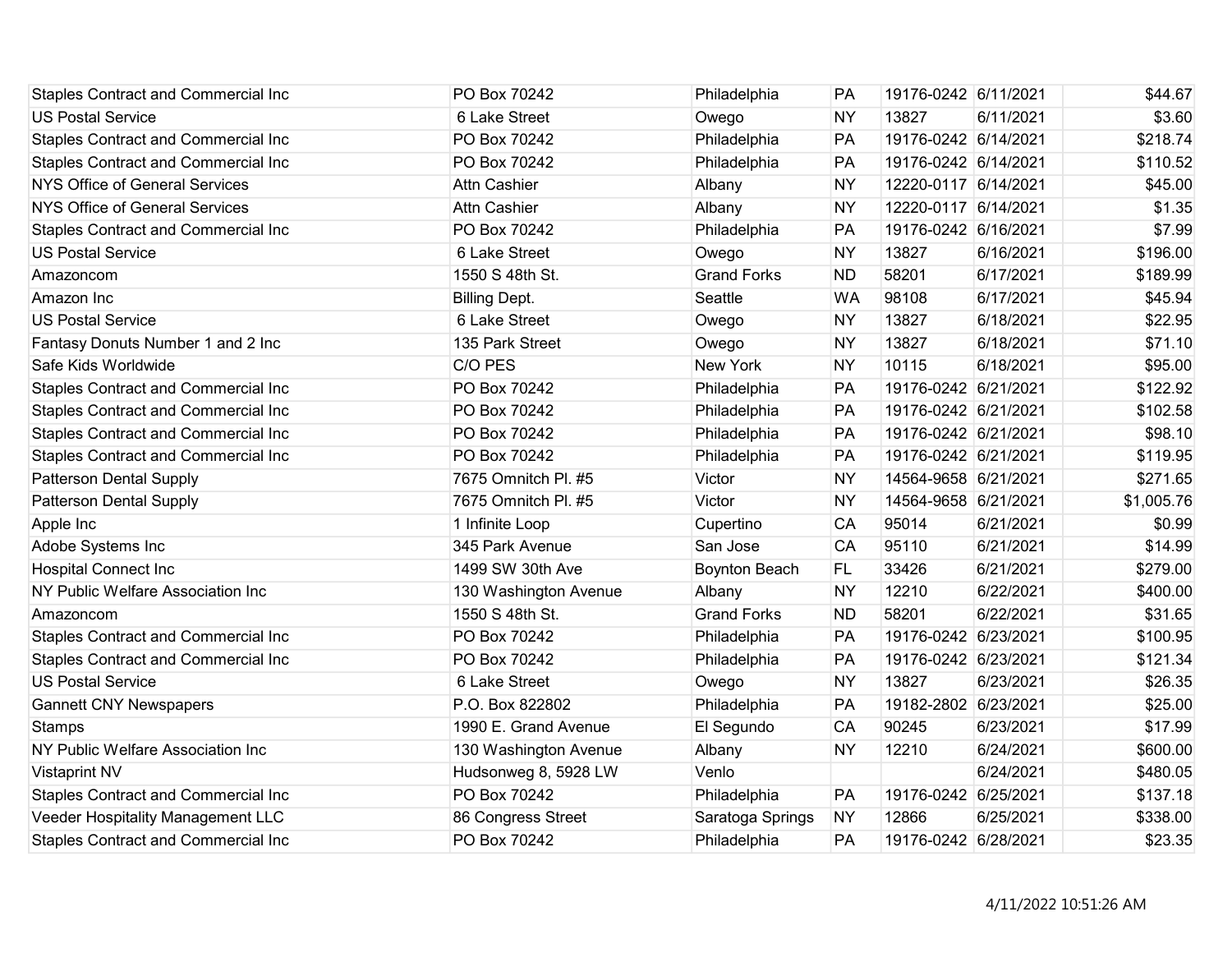| <b>Staples Contract and Commercial Inc</b> | PO Box 70242                   | Philadelphia        | PA        | 19176-0242 6/28/2021 |           | \$76.43    |
|--------------------------------------------|--------------------------------|---------------------|-----------|----------------------|-----------|------------|
| <b>Staples Contract and Commercial Inc</b> | PO Box 70242                   | Philadelphia        | PA        | 19176-0242 6/28/2021 |           | \$7.74     |
| Tioga Co Chamber of Commerce               | 80 North Avenue                | Owego               | <b>NY</b> | 13827                | 6/28/2021 | \$125.00   |
| Amazon Inc                                 | <b>Billing Dept.</b>           | Seattle             | <b>WA</b> | 98108                | 6/28/2021 | \$35.72    |
| 4imprint Inc                               | 25303 Network Place            | Chicago             | IL.       | 60673-1253 6/29/2021 |           | \$465.24   |
| <b>Staples Contract and Commercial Inc</b> | PO Box 70242                   | Philadelphia        | PA        | 19176-0242 6/30/2021 |           | \$300.24   |
| <b>US Postal Service</b>                   | 6 Lake Street                  | Owego               | <b>NY</b> | 13827                | 6/30/2021 | \$26.35    |
| Amazoncom                                  | 1550 S 48th St.                | <b>Grand Forks</b>  | <b>ND</b> | 58201                | 6/30/2021 | \$59.97    |
| Amazoncom                                  | 1550 S 48th St.                | <b>Grand Forks</b>  | <b>ND</b> | 58201                | 6/30/2021 | \$105.96   |
| <b>Staples Contract and Commercial Inc</b> | PO Box 70242                   | Philadelphia        | PA        | 19176-0242 7/1/2021  |           | \$167.84   |
| Verizon                                    | PO Box 15124                   | Albany              | <b>NY</b> | 12212-5124 7/1/2021  |           | \$1.83     |
| Verizon                                    | PO Box 15124                   | Albany              | <b>NY</b> | 12212-5124 7/1/2021  |           | \$692.13   |
| <b>Verizon Wireless</b>                    | PO Box 408                     | Newark              | <b>NJ</b> | 07101-0408 7/1/2021  |           | \$3,880.73 |
| <b>NYS Election Commissioners Assoc</b>    | St. Lawrence Co Board of Elect | Canton              | <b>NY</b> | 13617                | 7/1/2021  | \$30.00    |
| Canon USA Inc                              | C/O Canon Financial Services   | Chicago             | IL.       | 60693-0149 7/1/2021  |           | \$1,455.19 |
| <b>NYS Association of Counties</b>         | 111 Pine Street                | Albany              | <b>NY</b> | 12207                | 7/2/2021  | \$400.75   |
| Staples Contract and Commercial Inc        | PO Box 70242                   | Philadelphia        | PA        | 19176-0242 7/2/2021  |           | (\$1.50)   |
| Staples Contract and Commercial Inc        | PO Box 70242                   | Philadelphia        | PA        | 19176-0242 7/2/2021  |           | (\$3.00)   |
| Wal Mart Stores Inc                        | 2405 Vestal Parkway E          | Vestal              | <b>NY</b> | 13850                | 7/2/2021  | \$100.00   |
| Amazoncom                                  | 1550 S 48th St.                | <b>Grand Forks</b>  | <b>ND</b> | 58201                | 7/2/2021  | \$29.57    |
| Staples Contract and Commercial Inc        | PO Box 70242                   | Philadelphia        | PA        | 19176-0242 7/5/2021  |           | \$24.93    |
| <b>Staples Contract and Commercial Inc</b> | PO Box 70242                   | Philadelphia        | PA        | 19176-0242 7/5/2021  |           | \$38.86    |
| <b>Staples Contract and Commercial Inc</b> | PO Box 70242                   | Philadelphia        | PA        | 19176-0242 7/5/2021  |           | \$35.26    |
| <b>Staples Contract and Commercial Inc</b> | PO Box 70242                   | Philadelphia        | PA        | 19176-0242 7/5/2021  |           | \$358.29   |
| Scott Smith and Son                        | 8 Delphine Street              | Owego               | <b>NY</b> | 13827                | 7/5/2021  | \$169.15   |
| Amazon Inc                                 | <b>Billing Dept.</b>           | Seattle             | <b>WA</b> | 98108                | 7/5/2021  | \$149.00   |
| Amazon Inc                                 | <b>Billing Dept.</b>           | Seattle             | <b>WA</b> | 98108                | 7/5/2021  | \$21.20    |
| Paypal Inc                                 | 2211 North First Street        | San Jose            | CA        | 95131                | 7/5/2021  | \$30.00    |
| Paypal Inc                                 | 2211 North First Street        | San Jose            | CA        | 95131                | 7/5/2021  | \$50.70    |
| <b>NJ Criminal Interdiction LLC</b>        | 8 Stone Tavern Drive           | Millstone           | <b>NJ</b> | 08510                | 7/5/2021  | \$499.00   |
| AT and T Mobility II LLC                   | P.O. Box 6463                  | <b>Carol Stream</b> | IL.       | 60197-6463           | 7/8/2021  | \$220.82   |
| <b>NYS Bar Association</b>                 | One Elk Street                 | Albany              | <b>NY</b> | 12207                | 7/8/2021  | \$35.00    |
| Amazon Inc                                 | <b>Billing Dept.</b>           | Seattle             | <b>WA</b> | 98108                | 7/8/2021  | \$79.97    |
| Michaels Stores Inc                        | 2317 Vestal Parkway East       | Vestal              | <b>NY</b> | 13850                | 7/8/2021  | \$29.99    |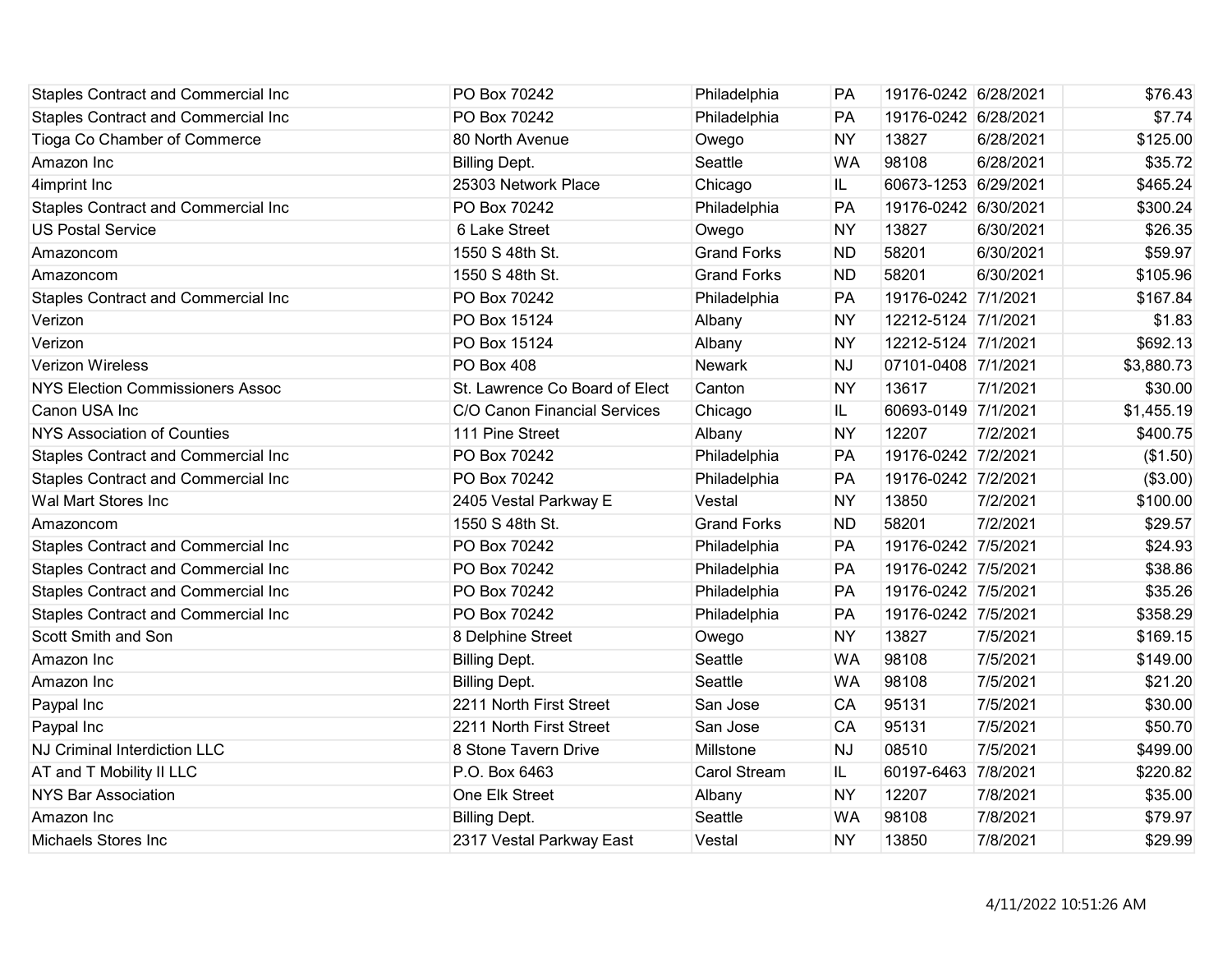| AV Sound and Electronics                   | 18 W. Main Street     | Owego              | <b>NY</b> | 13827                | 7/9/2021  | \$39.82    |
|--------------------------------------------|-----------------------|--------------------|-----------|----------------------|-----------|------------|
| Staples Contract and Commercial Inc        | PO Box 70242          | Philadelphia       | PA        | 19176-0242 7/12/2021 |           | \$256.26   |
| Staples Contract and Commercial Inc        | PO Box 70242          | Philadelphia       | PA        | 19176-0242 7/12/2021 |           | \$50.25    |
| Staples Contract and Commercial Inc        | PO Box 70242          | Philadelphia       | PA        | 19176-0242 7/12/2021 |           | \$137.58   |
| <b>Staples Contract and Commercial Inc</b> | PO Box 70242          | Philadelphia       | PA        | 19176-0242 7/12/2021 |           | (\$167.84) |
| <b>Staples Contract and Commercial Inc</b> | PO Box 70242          | Philadelphia       | PA        | 19176-0242 7/12/2021 |           | \$77.47    |
| Amazon Inc                                 | <b>Billing Dept.</b>  | Seattle            | <b>WA</b> | 98108                | 7/13/2021 | \$625.00   |
| WB Mason Co Inc                            | 59 Centre Street      | <b>Brockton</b>    | <b>MA</b> | 02303                | 7/13/2021 | \$34.99    |
| <b>Vistaprint NV</b>                       | Hudsonweg 8, 5928 LW  | Venlo              |           |                      | 7/13/2021 | \$198.70   |
| <b>Vistaprint NV</b>                       | Hudsonweg 8, 5928 LW  | Venlo              |           |                      | 7/13/2021 | \$198.70   |
| <b>Vistaprint NV</b>                       | Hudsonweg 8, 5928 LW  | Venlo              |           |                      | 7/13/2021 | \$198.70   |
| Staples Contract and Commercial Inc        | PO Box 70242          | Philadelphia       | PA        | 19176-0242 7/14/2021 |           | \$111.72   |
| <b>Staples Contract and Commercial Inc</b> | PO Box 70242          | Philadelphia       | PA        | 19176-0242 7/14/2021 |           | \$13.86    |
| <b>Staples Contract and Commercial Inc</b> | PO Box 70242          | Philadelphia       | PA        | 19176-0242 7/14/2021 |           | \$56.29    |
| <b>Staples Contract and Commercial Inc</b> | PO Box 70242          | Philadelphia       | PA        | 19176-0242 7/14/2021 |           | \$135.69   |
| NY Public Welfare Association Inc          | 130 Washington Avenue | Albany             | <b>NY</b> | 12210                | 7/14/2021 | \$100.00   |
| Amazoncom                                  | 1550 S 48th St.       | <b>Grand Forks</b> | <b>ND</b> | 58201                | 7/14/2021 | \$14.88    |
| <b>GE Capital</b>                          | P.O. Box 6423333      | Pittsburgh         | PA        | 15264-2333 7/14/2021 |           | \$72.06    |
| <b>Staples Contract and Commercial Inc</b> | PO Box 70242          | Philadelphia       | PA        | 19176-0242 7/15/2021 |           | \$187.24   |
| <b>Staples Contract and Commercial Inc</b> | PO Box 70242          | Philadelphia       | PA        | 19176-0242 7/15/2021 |           | \$1.85     |
| 4imprint Inc                               | 25303 Network Place   | Chicago            | IL        | 60673-1253 7/15/2021 |           | \$1,813.10 |
| <b>Vistaprint NV</b>                       | Hudsonweg 8, 5928 LW  | Venlo              |           |                      | 7/15/2021 | \$318.99   |
| <b>Vistaprint NV</b>                       | Hudsonweg 8, 5928 LW  | Venlo              |           |                      | 7/15/2021 | \$61.99    |
| <b>Vistaprint NV</b>                       | Hudsonweg 8, 5928 LW  | Venlo              |           |                      | 7/15/2021 | (\$14.72)  |
| <b>Vistaprint NV</b>                       | Hudsonweg 8, 5928 LW  | Venlo              |           |                      | 7/15/2021 | (\$14.72)  |
| <b>Vistaprint NV</b>                       | Hudsonweg 8, 5928 LW  | Venlo              |           |                      | 7/15/2021 | (\$14.72)  |
| <b>Vistaprint NV</b>                       | Hudsonweg 8, 5928 LW  | Venlo              |           |                      | 7/15/2021 | \$61.99    |
| Fantasy Donuts Number 1 and 2 Inc          | 135 Park Street       | Owego              | <b>NY</b> | 13827                | 7/16/2021 | \$88.24    |
| Amazoncom                                  | 1550 S 48th St.       | <b>Grand Forks</b> | <b>ND</b> | 58201                | 7/16/2021 | \$10.98    |
| <b>Moniker Online Services LLC</b>         | 20 SW 27th Avenue     | Pompano Beach      | FL.       | 33069                | 7/16/2021 | \$17.49    |
| Amazoncom                                  | 1550 S 48th St.       | <b>Grand Forks</b> | <b>ND</b> | 58201                | 7/19/2021 | \$49.88    |
| Amazoncom                                  | 1550 S 48th St.       | <b>Grand Forks</b> | <b>ND</b> | 58201                | 7/19/2021 | \$188.86   |
| <b>NFPA</b>                                | P.O. Box 9689         | Manchester         | <b>NH</b> | 03108-9689           | 7/19/2021 | \$54.50    |
| Price Chopper Operating Co Inc             | 501 Duanesburg Road   | Schenectady        | <b>NY</b> | 12306                | 7/19/2021 | \$13.48    |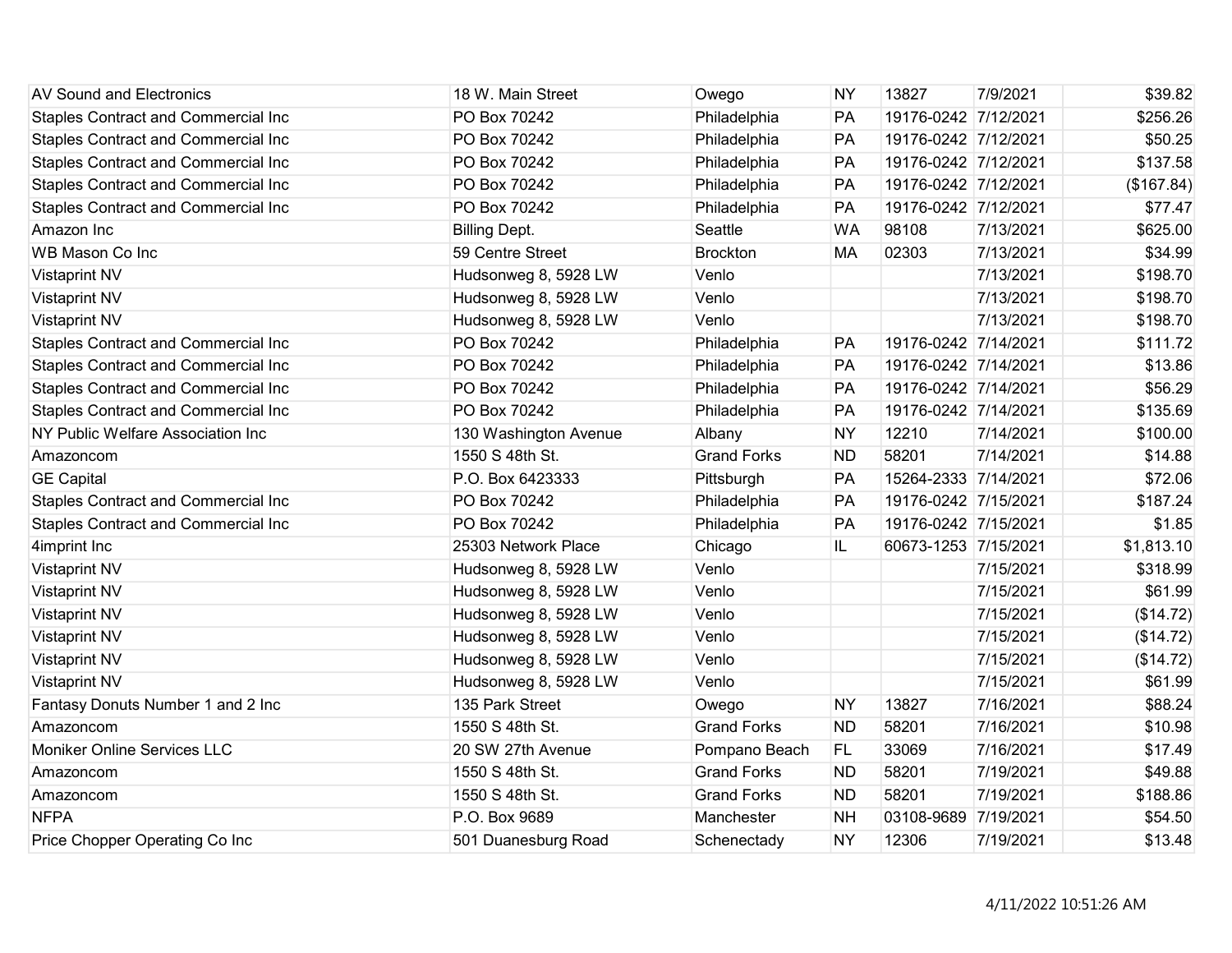| 4imprint Inc                               | 25303 Network Place           | Chicago            | IL        | 60673-1253 7/19/2021 |           | \$253.11   |
|--------------------------------------------|-------------------------------|--------------------|-----------|----------------------|-----------|------------|
| <b>B</b> and H Foto and Electronics        | P.O. Box 3032                 | New York           | <b>NY</b> | 10116-3032 7/20/2021 |           | \$404.98   |
| <b>B</b> and H Foto and Electronics        | P.O. Box 3032                 | New York           | <b>NY</b> | 10116-3032 7/20/2021 |           | \$404.98   |
| Amazon Inc                                 | <b>Billing Dept.</b>          | Seattle            | <b>WA</b> | 98108                | 7/21/2021 | \$170.79   |
| Amazon Inc                                 | <b>Billing Dept.</b>          | Seattle            | <b>WA</b> | 98108                | 7/21/2021 | \$29.99    |
| Amazon Inc                                 | <b>Billing Dept.</b>          | Seattle            | <b>WA</b> | 98108                | 7/21/2021 | \$14.99    |
| Apple Inc                                  | 1 Infinite Loop               | Cupertino          | CA        | 95014                | 7/21/2021 | \$0.99     |
| <b>Vistaprint NV</b>                       | Hudsonweg 8, 5928 LW          | Venlo              |           |                      | 7/21/2021 | \$203.68   |
| Adobe Systems Inc                          | 345 Park Avenue               | San Jose           | CA        | 95110                | 7/21/2021 | \$14.99    |
| <b>Staples Contract and Commercial Inc</b> | PO Box 70242                  | Philadelphia       | PA        | 19176-0242 7/22/2021 |           | \$135.34   |
| Staples Contract and Commercial Inc        | PO Box 70242                  | Philadelphia       | PA        | 19176-0242 7/22/2021 |           | \$90.99    |
| Staples Contract and Commercial Inc        | PO Box 70242                  | Philadelphia       | PA        | 19176-0242 7/22/2021 |           | \$157.98   |
| Staples Contract and Commercial Inc        | PO Box 70242                  | Philadelphia       | PA        | 19176-0242 7/22/2021 |           | \$68.97    |
| Staples Contract and Commercial Inc        | PO Box 70242                  | Philadelphia       | PA        | 19176-0242 7/22/2021 |           | \$21.49    |
| Staples Contract and Commercial Inc        | PO Box 70242                  | Philadelphia       | PA        | 19176-0242 7/22/2021 |           | \$605.26   |
| Staples Contract and Commercial Inc        | PO Box 70242                  | Philadelphia       | PA        | 19176-0242 7/22/2021 |           | \$11.37    |
| Staples Contract and Commercial Inc        | PO Box 70242                  | Philadelphia       | PA        | 19176-0242 7/22/2021 |           | \$11.37    |
| <b>Gannett CNY Newspapers</b>              | P.O. Box 822802               | Philadelphia       | PA        | 19182-2802 7/22/2021 |           | \$25.00    |
| 4imprint Inc                               | 25303 Network Place           | Chicago            | IL        | 60673-1253 7/22/2021 |           | \$358.68   |
| Staples Contract and Commercial Inc        | PO Box 70242                  | Philadelphia       | PA        | 19176-0242 7/23/2021 |           | \$76.66    |
| <b>Stamps</b>                              | 1990 E. Grand Avenue          | El Segundo         | CA        | 90245                | 7/23/2021 | \$17.99    |
| Staples Contract and Commercial Inc        | PO Box 70242                  | Philadelphia       | PA        | 19176-0242 7/26/2021 |           | \$52.00    |
| Verizon                                    | PO Box 15124                  | Albany             | <b>NY</b> | 12212-5124 7/26/2021 |           | \$1.81     |
| Verizon                                    | PO Box 15124                  | Albany             | <b>NY</b> | 12212-5124 7/26/2021 |           | \$817.51   |
| All Star Sports                            | 4 Delphine St.                | Owego              | <b>NY</b> | 13827                | 7/26/2021 | \$32.00    |
| <b>Verizon Wireless</b>                    | P.O. Box 408                  | Newark             | <b>NJ</b> | 07101-0408 7/26/2021 |           | \$3,511.70 |
| <b>NYS Thruway Authority</b>               | P.O. Box 15185                | Albany             | <b>NY</b> | 12212-5185 7/26/2021 |           | \$50.00    |
| Mirabito Holdings Inc                      | 49 Court St - The Metrocenter | Binghamton         | <b>NY</b> | 13902                | 7/26/2021 | \$50.00    |
| 4AllPromos LLC                             | 50 West Ave.                  | <b>Essex</b>       | <b>CT</b> | 06426                | 7/26/2021 | \$682.26   |
| Amazoncom                                  | 1550 S 48th St.               | <b>Grand Forks</b> | <b>ND</b> | 58201                | 7/27/2021 | \$46.77    |
| Canon USA Inc                              | C/O Canon Financial Services  | Chicago            | IL.       | 60693-0149 7/27/2021 |           | \$1,455.19 |
| Amazon Inc                                 | <b>Billing Dept.</b>          | Seattle            | <b>WA</b> | 98108                | 7/27/2021 | \$359.99   |
| Staples Contract and Commercial Inc        | PO Box 70242                  | Philadelphia       | PA        | 19176-0242 7/28/2021 |           | \$3.33     |
| <b>Staples Contract and Commercial Inc</b> | PO Box 70242                  | Philadelphia       | PA        | 19176-0242 7/28/2021 |           | \$129.00   |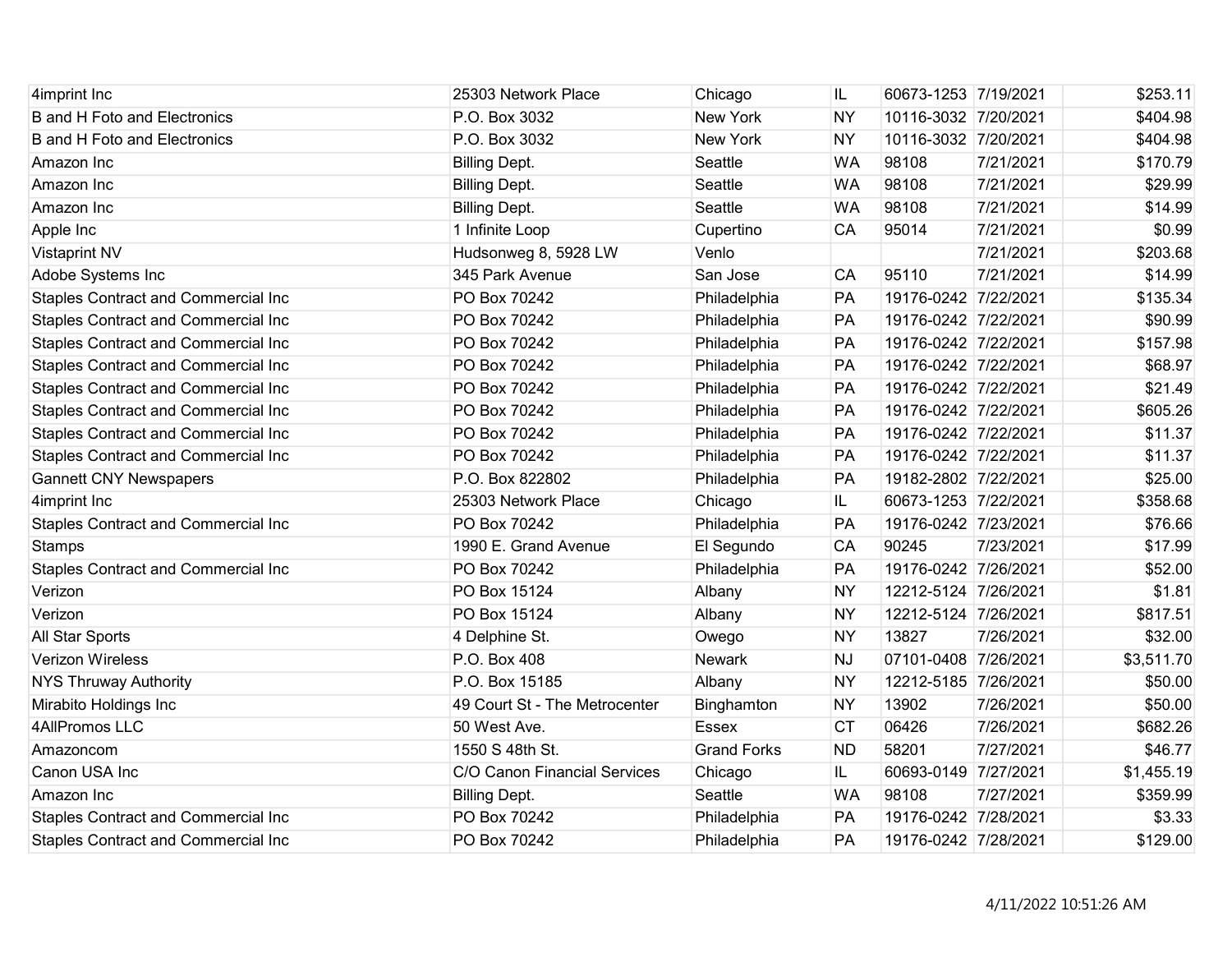| Amazoncom                                  | 1550 S 48th St.           | <b>Grand Forks</b>   | <b>ND</b> | 58201                | 7/28/2021 | \$105.48   |
|--------------------------------------------|---------------------------|----------------------|-----------|----------------------|-----------|------------|
| <b>Verizon Wireless</b>                    | P.O. Box 408              | <b>Newark</b>        | <b>NJ</b> | 07101-0408 7/28/2021 |           | \$597.62   |
| <b>Patterson Dental Supply</b>             | 7675 Omnitch Pl. #5       | Victor               | <b>NY</b> | 14564-9658 7/28/2021 |           | \$287.90   |
| Highland Holding Group, Inc.               | 250 E. Beaver Ave.        | <b>State College</b> | PA        | 16801                | 7/28/2021 | \$105.45   |
| <b>Staples Contract and Commercial Inc</b> | PO Box 70242              | Philadelphia         | PA        | 19176-0242 7/29/2021 |           | \$13.77    |
| <b>Staples Contract and Commercial Inc</b> | PO Box 70242              | Philadelphia         | PA        | 19176-0242 7/29/2021 |           | \$115.98   |
| <b>Staples Contract and Commercial Inc</b> | PO Box 70242              | Philadelphia         | PA        | 19176-0242 7/29/2021 |           | \$225.12   |
| <b>Staples Contract and Commercial Inc</b> | PO Box 70242              | Philadelphia         | PA        | 19176-0242 7/29/2021 |           | \$92.52    |
| Amazoncom                                  | 1550 S 48th St.           | <b>Grand Forks</b>   | <b>ND</b> | 58201                | 7/29/2021 | \$78.62    |
| <b>GE Capital</b>                          | P.O. Box 6423333          | Pittsburgh           | PA        | 15264-2333 7/29/2021 |           | \$900.00   |
| <b>GE Capital</b>                          | P.O. Box 6423333          | Pittsburgh           | PA        | 15264-2333 7/29/2021 |           | \$900.00   |
| Safe Ride News Publications LLC            | P.O. Box 136              | Greenbank            | <b>WA</b> | 98253                | 7/29/2021 | \$92.00    |
| DW Imaging Inc                             | 216 Main Street           | Vestal               | <b>NY</b> | 13850                | 7/29/2021 | \$337.50   |
| <b>Staples Contract and Commercial Inc</b> | PO Box 70242              | Philadelphia         | PA        | 19176-0242 7/30/2021 |           | \$430.99   |
| Amazoncom                                  | 1550 S 48th St.           | <b>Grand Forks</b>   | <b>ND</b> | 58201                | 7/30/2021 | \$135.00   |
| Amazon Inc                                 | <b>Billing Dept.</b>      | Seattle              | <b>WA</b> | 98108                | 7/30/2021 | \$200.24   |
| Clayton Harbor Hotel LLC                   | 617 Dingen Street         | <b>Buffalo</b>       | <b>NY</b> | 14206                | 7/30/2021 | \$189.00   |
| <b>Empire Access</b>                       | PO Box 349                | Prattsburgh          | <b>NY</b> | 14873                | 7/30/2021 | \$2,760.76 |
| Amazoncom                                  | 1550 S 48th St.           | <b>Grand Forks</b>   | <b>ND</b> | 58201                | 8/2/2021  | \$584.30   |
| <b>Crosswinds Airport Development</b>      | 45 British American Blvd. | Latham               | <b>NY</b> | 12110                | 8/2/2021  | \$114.00   |
| Amazoncom                                  | 1550 S 48th St.           | <b>Grand Forks</b>   | <b>ND</b> | 58201                | 8/3/2021  | \$1,180.96 |
| Amazoncom                                  | 1550 S 48th St.           | <b>Grand Forks</b>   | <b>ND</b> | 58201                | 8/3/2021  | \$441.66   |
| Amazoncom                                  | 1550 S 48th St.           | <b>Grand Forks</b>   | <b>ND</b> | 58201                | 8/3/2021  | \$52.50    |
| Amazon Inc                                 | <b>Billing Dept.</b>      | Seattle              | <b>WA</b> | 98108                | 8/3/2021  | \$22.10    |
| Amazon Inc                                 | <b>Billing Dept.</b>      | Seattle              | <b>WA</b> | 98108                | 8/3/2021  | \$219.50   |
| Amazon Inc                                 | <b>Billing Dept.</b>      | Seattle              | <b>WA</b> | 98108                | 8/3/2021  | \$100.00   |
| Paypal Inc                                 | 2211 North First Street   | San Jose             | CA        | 95131                | 8/3/2021  | \$30.00    |
| <b>Staples Contract and Commercial Inc</b> | PO Box 70242              | Philadelphia         | PA        | 19176-0242 8/4/2021  |           | \$17.58    |
| <b>Staples Contract and Commercial Inc</b> | PO Box 70242              | Philadelphia         | PA        | 19176-0242 8/4/2021  |           | \$81.36    |
| <b>Staples Contract and Commercial Inc</b> | PO Box 70242              | Philadelphia         | PA        | 19176-0242 8/4/2021  |           | \$174.29   |
| Scott Smith and Son                        | 8 Delphine Street         | Owego                | <b>NY</b> | 13827                | 8/4/2021  | \$75.69    |
| Amazoncom                                  | 1550 S 48th St.           | <b>Grand Forks</b>   | <b>ND</b> | 58201                | 8/4/2021  | \$12.36    |
| Amazoncom                                  | 1550 S 48th St.           | <b>Grand Forks</b>   | <b>ND</b> | 58201                | 8/4/2021  | \$772.72   |
| <b>Patterson Dental Supply</b>             | 7675 Omnitch Pl. #5       | Victor               | <b>NY</b> | 14564-9658 8/4/2021  |           | \$1,015.25 |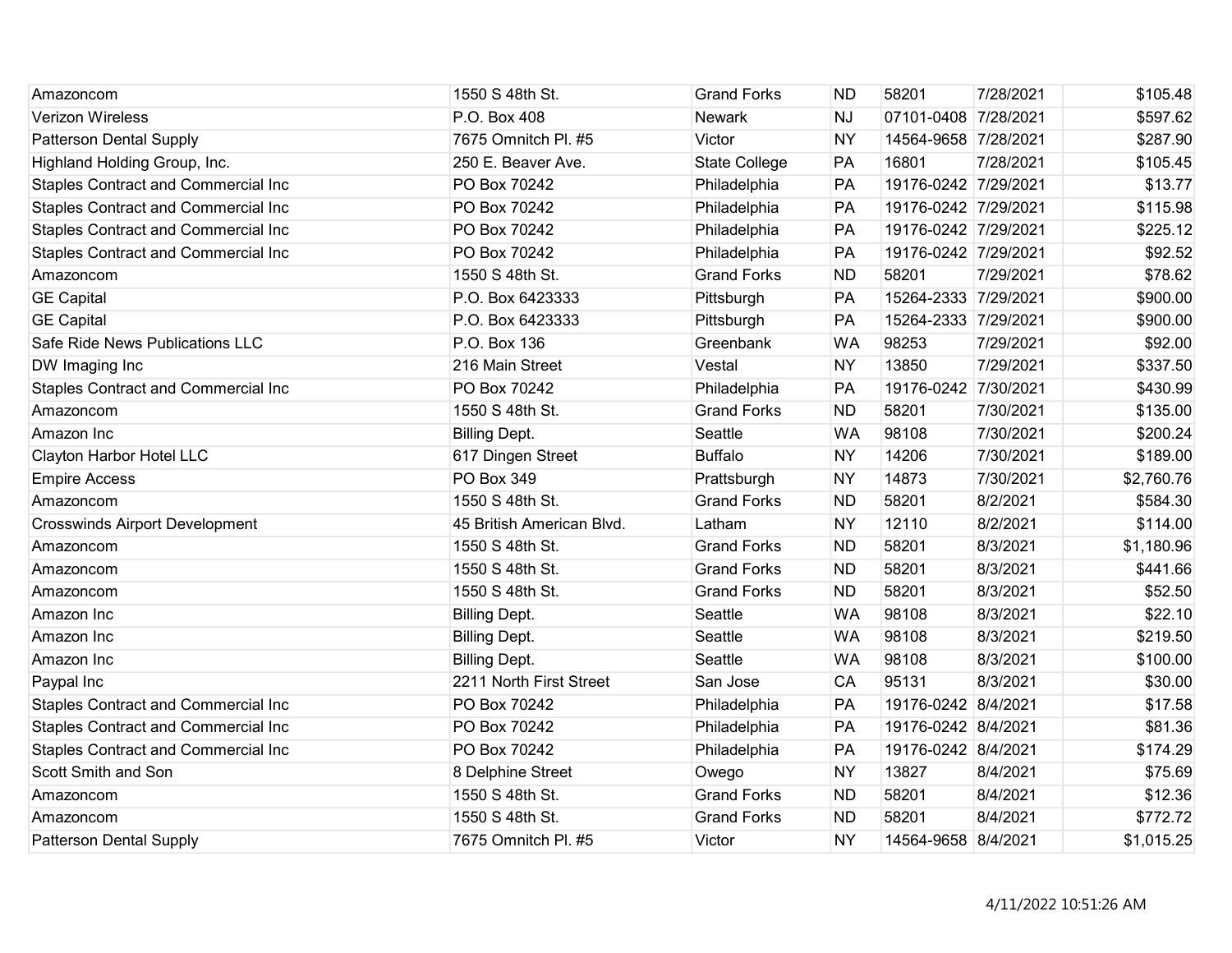| <b>Firefly Friends Ltd</b>                 | 19 Ballinderry Road              | Lisburn, Northern  |           | <b>BT28 2SA</b>      | 8/5/2021  | \$808.00   |
|--------------------------------------------|----------------------------------|--------------------|-----------|----------------------|-----------|------------|
| Retriev Technologies, Inc.                 | 125 E. Commercial St.            | Anaheim            | CA        | 92801-1214 8/5/2021  |           | \$304.00   |
| <b>GE Capital</b>                          | P.O. Box 6423333                 | Pittsburgh         | PA        | 15264-2333 8/6/2021  |           | \$179.99   |
| NYS Trooper Foundation Troop C             | 3 Airport Park Blvd.             | Latham             | <b>NY</b> | 12110                | 8/6/2021  | \$950.00   |
| <b>Xstamper Online</b>                     | P.O. Box 14133                   | Pinedale           | CA        | 93650                | 8/6/2021  | \$37.80    |
| Staples Contract and Commercial Inc        | PO Box 70242                     | Philadelphia       | PA        | 19176-0242 8/9/2021  |           | \$18.30    |
| Staples Contract and Commercial Inc        | PO Box 70242                     | Philadelphia       | PA        | 19176-0242 8/9/2021  |           | \$148.30   |
| Staples Contract and Commercial Inc        | PO Box 70242                     | Philadelphia       | PA        | 19176-0242 8/9/2021  |           | \$623.26   |
| Robert Packer Hospital                     | <b>Outpatient Services</b>       | Sayre              | PA        | 18840-0900 8/9/2021  |           | \$5,956.97 |
| <b>GE Capital</b>                          | P.O. Box 6423333                 | Pittsburgh         | PA        | 15264-2333 8/9/2021  |           | \$99.00    |
| <b>GE Capital</b>                          | P.O. Box 6423333                 | Pittsburgh         | PA        | 15264-2333 8/9/2021  |           | \$338.90   |
| 4imprint Inc                               | 25303 Network Place              | Chicago            | IL.       | 60673-1253 8/9/2021  |           | \$293.48   |
| K & K Lodging, LLC                         | 3188 State Route 28              | Old Forge          | <b>NY</b> | 13420                | 8/9/2021  | \$310.63   |
| <b>NYS Office of General Services</b>      | <b>Attn Cashier</b>              | Albany             | <b>NY</b> | 12220-0117 8/10/2021 |           | \$1.50     |
| <b>NYS Office of General Services</b>      | <b>Attn Cashier</b>              | Albany             | <b>NY</b> | 12220-0117 8/10/2021 |           | \$50.00    |
| Amazoncom                                  | 1550 S 48th St.                  | <b>Grand Forks</b> | <b>ND</b> | 58201                | 8/10/2021 | \$240.00   |
| Amazon Inc                                 | <b>Billing Dept.</b>             | Seattle            | <b>WA</b> | 98108                | 8/10/2021 | (\$100.00) |
| <b>Empire Access</b>                       | <b>PO Box 349</b>                | Prattsburgh        | <b>NY</b> | 14873                | 8/10/2021 | \$2,719.50 |
| <b>Staples Contract and Commercial Inc</b> | PO Box 70242                     | Philadelphia       | PA        | 19176-0242 8/11/2021 |           | \$149.99   |
| Scott Smith and Son                        | 8 Delphine Street                | Owego              | <b>NY</b> | 13827                | 8/11/2021 | \$17.93    |
| Thomson Legal Publishing Inc               | 155 Pfingsten Road               | Deerfield          | IL.       | 60015                | 8/11/2021 | \$898.90   |
| Verizon                                    | <b>Exception Processing Unit</b> | Menands            | <b>NY</b> | 12204-0001           | 8/11/2021 | \$788.01   |
| James E Balshuweit                         | 28 Lake Street                   | Owego              | <b>NY</b> | 13827                | 8/11/2021 | \$39.00    |
| <b>Dicks Sporting Goods</b>                | 200 Industry Drive               | Pittsburgh         | PA        | 15245                | 8/11/2021 | \$590.00   |
| <b>Broome Co Bar Association</b>           | 53 Chenango Street               | Binghamton         | <b>NY</b> | 13901                | 8/11/2021 | \$50.00    |
| <b>Broome Co Bar Association</b>           | 53 Chenango Street               | Binghamton         | <b>NY</b> | 13901                | 8/11/2021 | \$75.00    |
| <b>Broome Co Bar Association</b>           | 53 Chenango Street               | Binghamton         | <b>NY</b> | 13901                | 8/11/2021 | \$80.00    |
| <b>Best Buy</b>                            | Attn.: Mike Schwartz-Logist.     | Richfield          | <b>MN</b> | 55423-3645 8/11/2021 |           | \$59.98    |
| Best Buy                                   | Attn.: Mike Schwartz-Logist.     | Richfield          | <b>MN</b> | 55423-3645 8/11/2021 |           | \$89.97    |
| International Identification Inc           | 721 York Street                  | Newport            | KY        | 41072-0430 8/11/2021 |           | \$331.18   |
| Retriev Technologies, Inc.                 | 125 E. Commercial St.            | Anaheim            | CA        | 92801-1214 8/11/2021 |           | \$290.00   |
| <b>NYS Association of Counties</b>         | 111 Pine Street                  | Albany             | <b>NY</b> | 12207                | 8/12/2021 | \$801.50   |
| <b>Staples Contract and Commercial Inc</b> | PO Box 70242                     | Philadelphia       | PA        | 19176-0242 8/12/2021 |           | \$86.78    |
| Staples Contract and Commercial Inc        | PO Box 70242                     | Philadelphia       | PA        | 19176-0242 8/12/2021 |           | \$207.13   |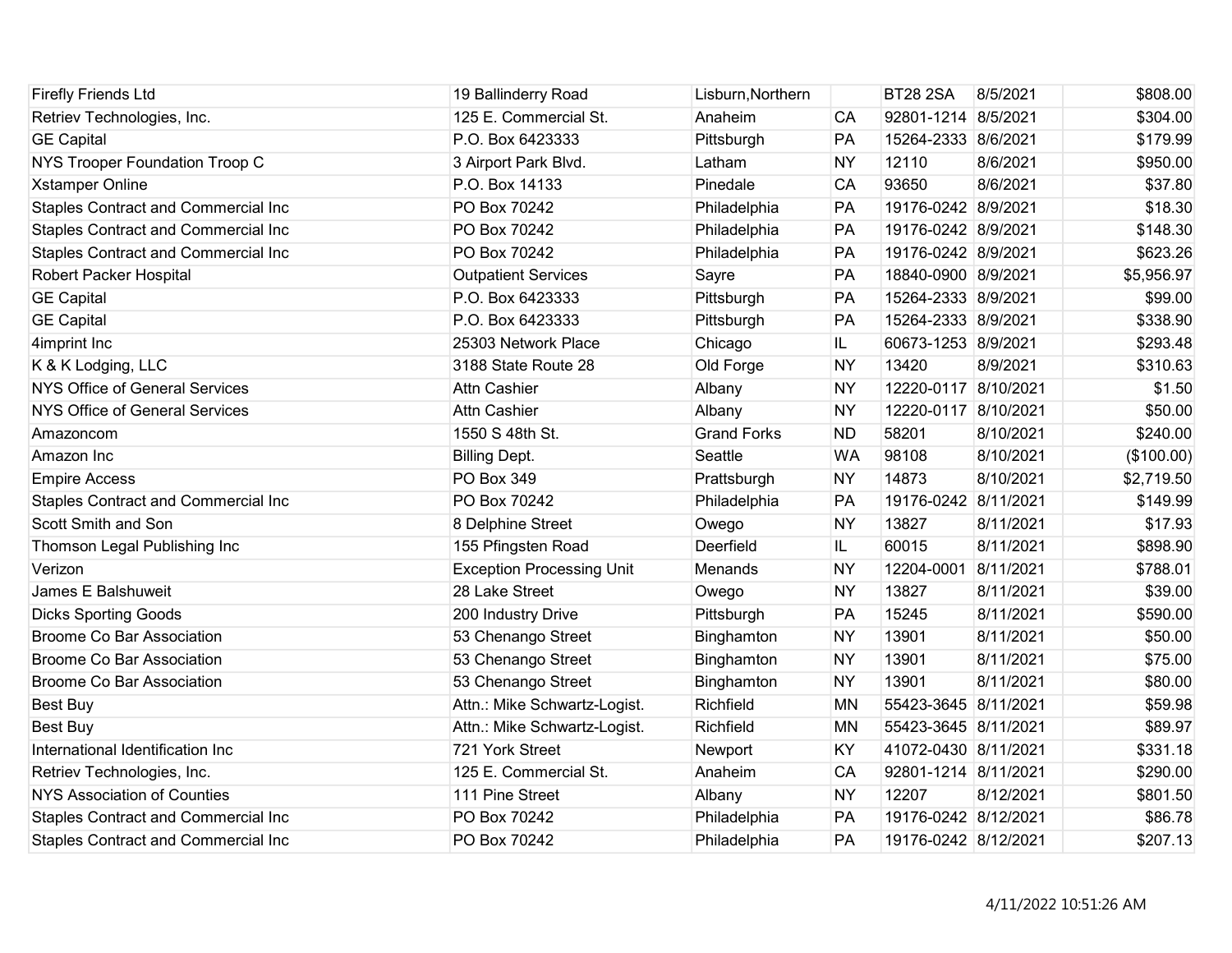| <b>Staples Contract and Commercial Inc</b> | PO Box 70242          | Philadelphia         | PA        | 19176-0242 8/12/2021 |           | \$255.72   |
|--------------------------------------------|-----------------------|----------------------|-----------|----------------------|-----------|------------|
| AT and T Mobility II LLC                   | P.O. Box 6463         | <b>Carol Stream</b>  | IL.       | 60197-6463 8/12/2021 |           | \$220.75   |
| Amazon Inc                                 | <b>Billing Dept.</b>  | Seattle              | <b>WA</b> | 98108                | 8/12/2021 | (\$359.99) |
| <b>Staples Contract and Commercial Inc</b> | PO Box 70242          | Philadelphia         | PA        | 19176-0242 8/13/2021 |           | \$226.54   |
| Amazon Inc                                 | <b>Billing Dept.</b>  | Seattle              | <b>WA</b> | 98108                | 8/13/2021 | \$44.85    |
| <b>Patterson Dental Supply</b>             | 7675 Omnitch Pl. #5   | Victor               | <b>NY</b> | 14564-9658 8/13/2021 |           | \$1,154.99 |
| <b>Staples Contract and Commercial Inc</b> | PO Box 70242          | Philadelphia         | PA        | 19176-0242 8/16/2021 |           | \$152.66   |
| <b>Staples Contract and Commercial Inc</b> | PO Box 70242          | Philadelphia         | PA        | 19176-0242 8/16/2021 |           | \$125.90   |
| <b>Staples Contract and Commercial Inc</b> | PO Box 70242          | Philadelphia         | PA        | 19176-0242 8/16/2021 |           | \$251.80   |
| <b>Staples Contract and Commercial Inc</b> | PO Box 70242          | Philadelphia         | PA        | 19176-0242 8/16/2021 |           | \$32.05    |
| <b>Staples Contract and Commercial Inc</b> | PO Box 70242          | Philadelphia         | PA        | 19176-0242 8/16/2021 |           | \$59.56    |
| <b>Staples Contract and Commercial Inc</b> | PO Box 70242          | Philadelphia         | PA        | 19176-0242 8/16/2021 |           | \$399.84   |
| <b>Staples Contract and Commercial Inc</b> | PO Box 70242          | Philadelphia         | PA        | 19176-0242 8/16/2021 |           | \$37.04    |
| <b>Staples Contract and Commercial Inc</b> | PO Box 70242          | Philadelphia         | PA        | 19176-0242 8/16/2021 |           | \$238.26   |
| <b>Home Central</b>                        | 151 Central Avenue    | Owego                | <b>NY</b> | 13827                | 8/16/2021 | \$17.28    |
| <b>US Postal Service</b>                   | 6 Lake Street         | Owego                | <b>NY</b> | 13827                | 8/16/2021 | \$114.00   |
| Amazon Inc                                 | <b>Billing Dept.</b>  | Seattle              | <b>WA</b> | 98108                | 8/16/2021 | \$100.00   |
| Amazoncom                                  | 1550 S 48th St.       | <b>Grand Forks</b>   | <b>ND</b> | 58201                | 8/17/2021 | \$179.00   |
| <b>Gannett CNY Newspapers</b>              | P.O. Box 822802       | Philadelphia         | PA        | 19182-2802 8/17/2021 |           | \$25.00    |
| <b>NYS Thruway Authority</b>               | P.O. Box 15185        | Albany               | <b>NY</b> | 12212-5185 8/17/2021 |           | \$50.00    |
| 4imprint Inc                               | 25303 Network Place   | Chicago              | IL.       | 60673-1253 8/17/2021 |           | \$483.14   |
| <b>Vistaprint NV</b>                       | Hudsonweg 8, 5928 LW  | Venlo                |           |                      | 8/17/2021 | \$160.79   |
| 4imprint Inc                               | 25303 Network Place   | Chicago              | IL.       | 60673-1253 8/18/2021 |           | \$405.32   |
| <b>Cellular Connection</b>                 | 941 State Route 17C   | Owego                | <b>NY</b> | 13827                | 8/18/2021 | \$59.99    |
| <b>Hospital Connect Inc</b>                | 1499 SW 30th Ave      | <b>Boynton Beach</b> | FL.       | 33426                | 8/18/2021 | \$279.00   |
| <b>Addmaster Corporation</b>               | P.O. Box 5016         | Monrovia             | CA        | 91017-7116 8/18/2021 |           | \$1,020.00 |
| Amazoncom                                  | 1550 S 48th St.       | <b>Grand Forks</b>   | <b>ND</b> | 58201                | 8/19/2021 | \$99.99    |
| <b>Patterson Dental Supply</b>             | 7675 Omnitch Pl. #5   | Victor               | <b>NY</b> | 14564-9658 8/19/2021 |           | \$277.00   |
| <b>Patterson Dental Supply</b>             | 7675 Omnitch Pl. #5   | Victor               | <b>NY</b> | 14564-9658 8/19/2021 |           | \$1,039.74 |
| ESky.com                                   |                       |                      |           |                      | 8/19/2021 | \$159.79   |
| Fantasy Donuts Number 1 and 2 Inc          | 135 Park Street       | Owego                | <b>NY</b> | 13827                | 8/20/2021 | \$18.77    |
| Wal Mart Stores Inc                        | 2405 Vestal Parkway E | Vestal               | <b>NY</b> | 13850                | 8/20/2021 | \$100.00   |
| <b>CVS Pharmacy</b>                        | 39 Park Street        | Owego                | <b>NY</b> | 13827                | 8/20/2021 | \$62.98    |
| <b>GE Capital</b>                          | P.O. Box 6423333      | Pittsburgh           | PA        | 15264-2333 8/20/2021 |           | \$1,000.00 |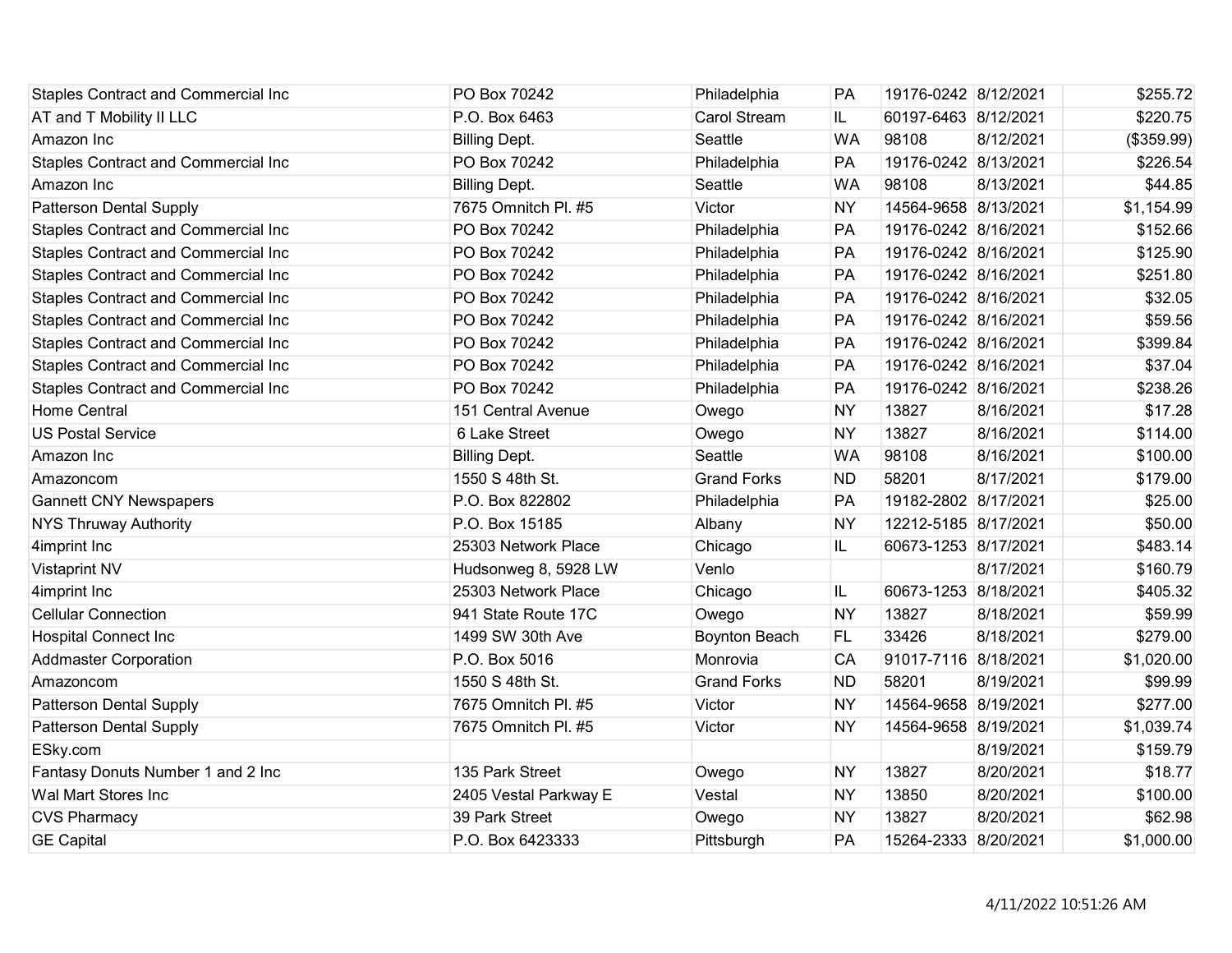| <b>GE Capital</b>                   | P.O. Box 6423333       | Pittsburgh         | PA        | 15264-2333 8/20/2021 |           | \$1,000.00 |
|-------------------------------------|------------------------|--------------------|-----------|----------------------|-----------|------------|
| Amazon Inc                          | <b>Billing Dept.</b>   | Seattle            | <b>WA</b> | 98108                | 8/20/2021 | \$21.90    |
| Amazon Inc                          | <b>Billing Dept.</b>   | Seattle            | <b>WA</b> | 98108                | 8/20/2021 | \$131.33   |
| DW Imaging Inc                      | 216 Main Street        | Vestal             | <b>NY</b> | 13850                | 8/20/2021 | \$597.55   |
| <b>United Airlines</b>              | 233 S. Wacker Drive    | Chicago            | IL        | 60606                | 8/20/2021 | \$666.41   |
| Staples Contract and Commercial Inc | PO Box 70242           | Philadelphia       | PA        | 19176-0242 8/23/2021 |           | \$189.87   |
| Staples Contract and Commercial Inc | PO Box 70242           | Philadelphia       | PA        | 19176-0242 8/23/2021 |           | \$225.18   |
| Staples Contract and Commercial Inc | PO Box 70242           | Philadelphia       | PA        | 19176-0242 8/23/2021 |           | \$83.21    |
| Amazoncom                           | 1550 S 48th St.        | <b>Grand Forks</b> | <b>ND</b> | 58201                | 8/23/2021 | \$46.00    |
| <b>CVS Pharmacy</b>                 | 39 Park Street         | Owego              | <b>NY</b> | 13827                | 8/23/2021 | \$69.90    |
| Amazon Inc                          | <b>Billing Dept.</b>   | Seattle            | <b>WA</b> | 98108                | 8/23/2021 | \$191.70   |
| Amazon Inc                          | <b>Billing Dept.</b>   | Seattle            | <b>WA</b> | 98108                | 8/23/2021 | \$250.80   |
| Amazon Inc                          | <b>Billing Dept.</b>   | Seattle            | <b>WA</b> | 98108                | 8/23/2021 | \$1,519.80 |
| Amazon Inc                          | <b>Billing Dept.</b>   | Seattle            | <b>WA</b> | 98108                | 8/23/2021 | \$44.98    |
| Price Chopper Operating Co Inc      | 501 Duanesburg Road    | Schenectady        | <b>NY</b> | 12306                | 8/23/2021 | \$78.67    |
| Apple Inc                           | 1 Infinite Loop        | Cupertino          | CA        | 95014                | 8/23/2021 | \$0.99     |
| Adobe Systems Inc                   | 345 Park Avenue        | San Jose           | CA        | 95110                | 8/23/2021 | \$14.99    |
| Capital One, N.A.                   | PO Box 60506           | City of Industry   | <b>CA</b> | 91716-0506           | 8/23/2021 | \$1,000.00 |
| <b>CVS Pharmacy</b>                 | 39 Park Street         | Owego              | <b>NY</b> | 13827                | 8/24/2021 | \$139.80   |
| Amazon Inc                          | <b>Billing Dept.</b>   | Seattle            | <b>WA</b> | 98108                | 8/24/2021 | \$306.85   |
| Amazon Inc                          | <b>Billing Dept.</b>   | Seattle            | <b>WA</b> | 98108                | 8/24/2021 | \$359.99   |
| Amazon Inc                          | <b>Billing Dept.</b>   | Seattle            | <b>WA</b> | 98108                | 8/24/2021 | \$797.99   |
| 4imprint Inc                        | 25303 Network Place    | Chicago            | IL.       | 60673-1253 8/24/2021 |           | \$173.84   |
| <b>Stamps</b>                       | 1990 E. Grand Avenue   | El Segundo         | CA        | 90245                | 8/24/2021 | \$17.99    |
| Sober Camel LLC                     | 5753 Hwy 85 North 2912 | Crestview          | <b>FL</b> | 32536                | 8/24/2021 | \$77.55    |
| Staples Contract and Commercial Inc | PO Box 70242           | Philadelphia       | PA        | 19176-0242 8/25/2021 |           | \$134.21   |
| Staples Contract and Commercial Inc | PO Box 70242           | Philadelphia       | PA        | 19176-0242 8/25/2021 |           | \$3.89     |
| Staples Contract and Commercial Inc | PO Box 70242           | Philadelphia       | PA        | 19176-0242 8/25/2021 |           | \$535.20   |
| Staples Contract and Commercial Inc | PO Box 70242           | Philadelphia       | PA        | 19176-0242 8/25/2021 |           | \$87.00    |
| Staples Contract and Commercial Inc | PO Box 70242           | Philadelphia       | PA        | 19176-0242 8/25/2021 |           | \$11.04    |
| <b>US Postal Service</b>            | 6 Lake Street          | Owego              | <b>NY</b> | 13827                | 8/25/2021 | \$4.15     |
| Amazon Inc                          | <b>Billing Dept.</b>   | Seattle            | <b>WA</b> | 98108                | 8/25/2021 | \$2,698.80 |
| Staples Contract and Commercial Inc | PO Box 70242           | Philadelphia       | PA        | 19176-0242 8/26/2021 |           | (\$6.66)   |
| American Planning Association       | P.O. Box 4291          | Carol Stream       | IL.       | 60197-4291 8/26/2021 |           | \$54.67    |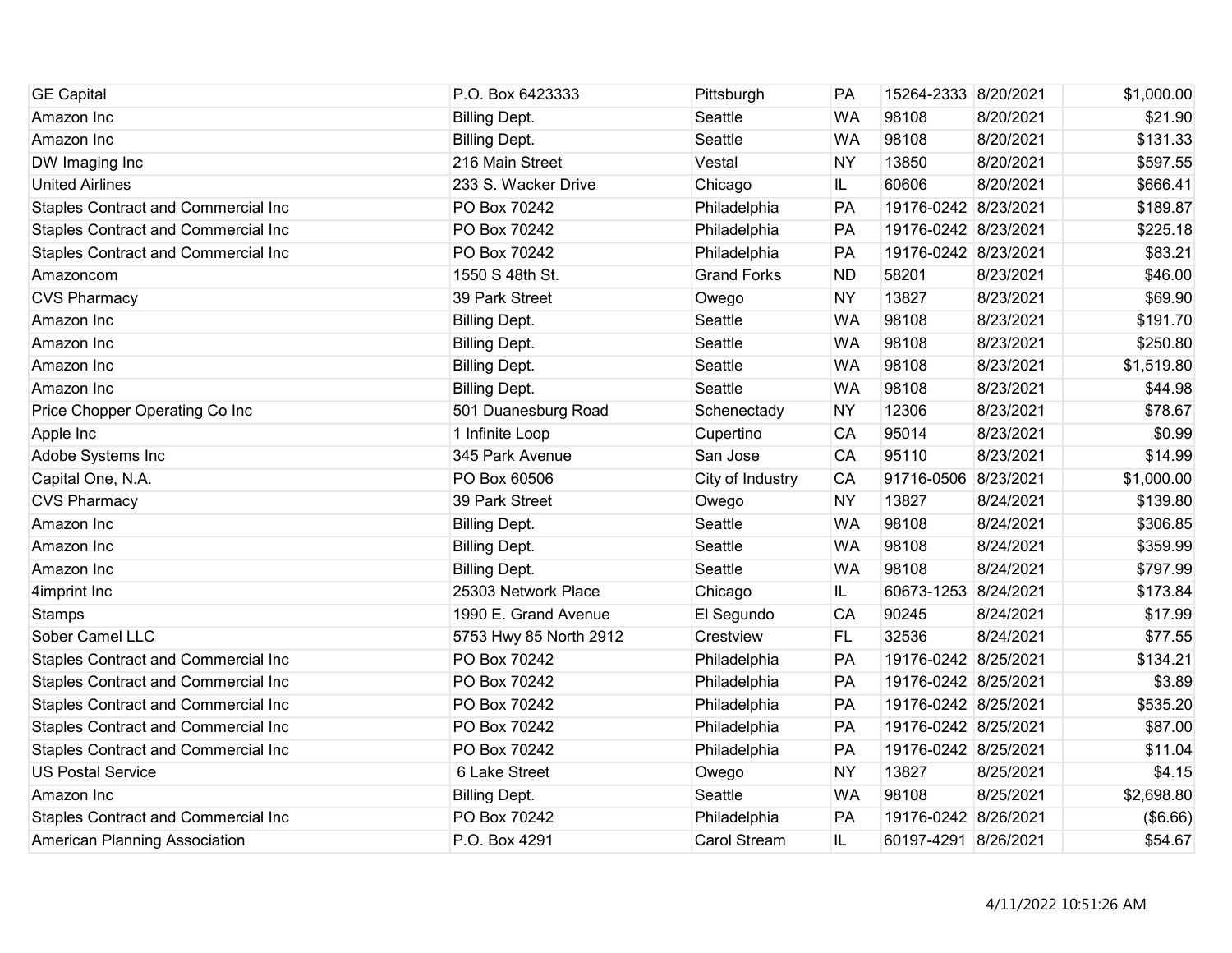| 4imprint Inc                                       | 25303 Network Place          | Chicago          | IL        | 60673-1253 8/26/2021 |           | \$971.70   |
|----------------------------------------------------|------------------------------|------------------|-----------|----------------------|-----------|------------|
| Capital One, N.A.                                  | PO Box 60506                 | City of Industry | CA        | 91716-0506 8/26/2021 |           | \$700.00   |
| <b>Staples Contract and Commercial Inc</b>         | PO Box 70242                 | Philadelphia     | PA        | 19176-0242 8/27/2021 |           | \$6.66     |
| Safe Kids Worldwide                                | C/O PES                      | <b>New York</b>  | <b>NY</b> | 10115                | 8/27/2021 | \$25.00    |
| McKesson Medical Surgical Government Solutions LLC | PO Box 936279                | Atlanta          | GA        | 31193-6279 8/27/2021 |           | \$148.69   |
| <b>Staples Contract and Commercial Inc</b>         | PO Box 70242                 | Philadelphia     | PA        | 19176-0242 8/30/2021 |           | \$150.83   |
| <b>Staples Contract and Commercial Inc</b>         | PO Box 70242                 | Philadelphia     | PA        | 19176-0242 8/30/2021 |           | \$58.77    |
| <b>Staples Contract and Commercial Inc</b>         | PO Box 70242                 | Philadelphia     | PA        | 19176-0242 8/30/2021 |           | \$231.06   |
| <b>Staples Contract and Commercial Inc</b>         | PO Box 70242                 | Philadelphia     | PA        | 19176-0242 8/30/2021 |           | \$165.39   |
| Amazon Inc                                         | <b>Billing Dept.</b>         | Seattle          | <b>WA</b> | 98108                | 8/30/2021 | \$542.28   |
| Amazon Inc                                         | <b>Billing Dept.</b>         | Seattle          | <b>WA</b> | 98108                | 8/30/2021 | \$74.75    |
| Safe Kids Worldwide                                | C/O PES                      | <b>New York</b>  | <b>NY</b> | 10115                | 8/30/2021 | \$25.00    |
| McKesson Medical Surgical Government Solutions LLC | PO Box 936279                | Atlanta          | GA        | 31193-6279 8/30/2021 |           | \$25.79    |
| Unyte Health US Inc                                | 8392 S Continental Divide Rd | Littleton        | CO        | 80127                | 8/30/2021 | \$166.26   |
| Capital One, N.A.                                  | PO Box 60506                 | City of Industry | CA        | 91716-0506 8/30/2021 |           | \$350.00   |
| <b>Vistaprint NV</b>                               | Hudsonweg 8, 5928 LW         | Venlo            |           |                      | 8/31/2021 | \$76.50    |
| <b>Staples Contract and Commercial Inc</b>         | PO Box 70242                 | Philadelphia     | PA        | 19176-0242 9/1/2021  |           | \$143.66   |
| <b>Staples Contract and Commercial Inc</b>         | PO Box 70242                 | Philadelphia     | PA        | 19176-0242 9/1/2021  |           | \$53.26    |
| <b>First Colonie Company</b>                       | 660 Albany Shaker Road       | Albany           | <b>NY</b> | 12211                | 9/1/2021  | \$18.30    |
| <b>First Colonie Company</b>                       | 660 Albany Shaker Road       | Albany           | <b>NY</b> | 12211                | 9/1/2021  | \$19.15    |
| <b>NYS Office of General Services</b>              | Attn Cashier                 | Albany           | <b>NY</b> | 12220-0117           | 9/1/2021  | \$25.00    |
| <b>US Postal Service</b>                           | 6 Lake Street                | Owego            | <b>NY</b> | 13827                | 9/1/2021  | \$11.74    |
| Amazon Inc                                         | <b>Billing Dept.</b>         | Seattle          | <b>WA</b> | 98108                | 9/1/2021  | \$399.00   |
| Price Chopper Operating Co Inc                     | 501 Duanesburg Road          | Schenectady      | <b>NY</b> | 12306                | 9/1/2021  | \$15.57    |
| Certifyme.net Inc.                                 | PO Box 16205                 | Phoenix          | <b>AZ</b> | 85102                | 9/1/2021  | \$414.00   |
| <b>Staples Contract and Commercial Inc</b>         | PO Box 70242                 | Philadelphia     | PA        | 19176-0242 9/2/2021  |           | (\$238.26) |
| <b>Staples Contract and Commercial Inc</b>         | PO Box 70242                 | Philadelphia     | PA        | 19176-0242 9/2/2021  |           | \$478.21   |
| Amazon Inc                                         | <b>Billing Dept.</b>         | Seattle          | <b>WA</b> | 98108                | 9/2/2021  | \$77.97    |
| Amazon Inc                                         | <b>Billing Dept.</b>         | Seattle          | <b>WA</b> | 98108                | 9/2/2021  | (\$108.47) |
| Amazon Inc                                         | <b>Billing Dept.</b>         | Seattle          | <b>WA</b> | 98108                | 9/2/2021  | \$213.06   |
| Tri Tech Forensics Inc                             | 8770 Trade Street            | Leland           | <b>NC</b> | 28451                | 9/2/2021  | \$153.13   |
| 189 Nails LLC                                      | 13 Lake Street               | Owego            | <b>NY</b> | 13827                | 9/2/2021  | \$167.00   |
| <b>Staples Contract and Commercial Inc</b>         | PO Box 70242                 | Philadelphia     | PA        | 19176-0242 9/3/2021  |           | \$42.90    |
| <b>Staples Contract and Commercial Inc</b>         | PO Box 70242                 | Philadelphia     | PA        | 19176-0242 9/3/2021  |           | \$326.53   |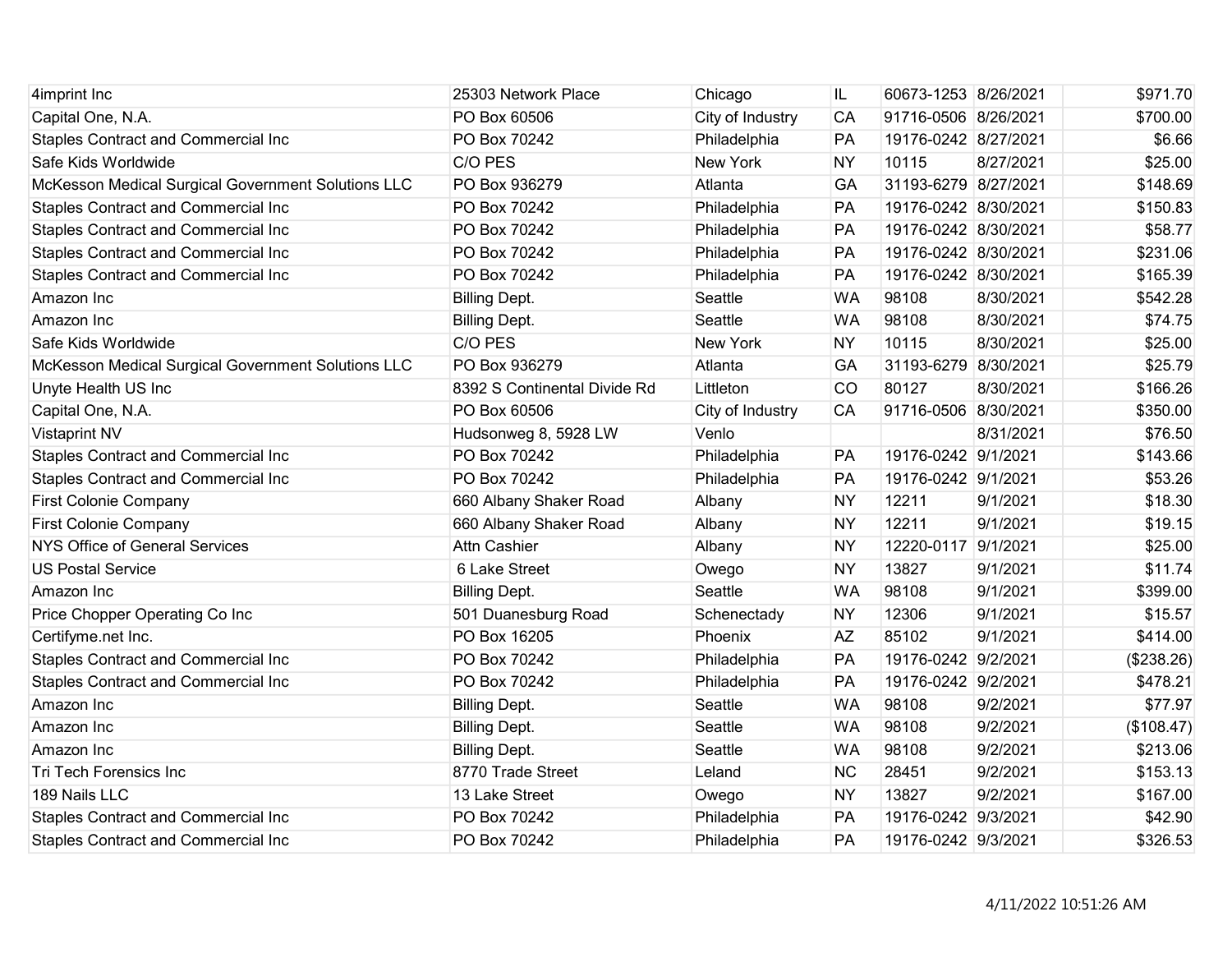| Scott Smith and Son                        | 8 Delphine Street       | Owego               | <b>NY</b> | 13827                | 9/3/2021  | \$0.07     |
|--------------------------------------------|-------------------------|---------------------|-----------|----------------------|-----------|------------|
| Scott Smith and Son                        | 8 Delphine Street       | Owego               | <b>NY</b> | 13827                | 9/3/2021  | \$130.00   |
| Amazoncom                                  | 1550 S 48th St.         | <b>Grand Forks</b>  | <b>ND</b> | 58201                | 9/3/2021  | \$18.64    |
| Paypal Inc                                 | 2211 North First Street | San Jose            | CA        | 95131                | 9/3/2021  | \$30.00    |
| 189 Nails LLC                              | 13 Lake Street          | Owego               | <b>NY</b> | 13827                | 9/3/2021  | (\$62.00)  |
| MJ's Bar & Restaurant, LLC                 | 596 5th Ave.            | Owego               | <b>NY</b> | 13827                | 9/3/2021  | \$49.68    |
| Panera Bread                               | 5006 Highway 23         | Oneonta             | <b>NY</b> | 13820                | 9/3/2021  | \$14.36    |
| B&B Battery Group, Inc.                    | 5820 E. Molloy Rd.      | Syracuse            | <b>NY</b> | 13211                | 9/3/2021  | \$200.00   |
| <b>Staples Contract and Commercial Inc</b> | PO Box 70242            | Philadelphia        | PA        | 19176-0242 9/6/2021  |           | \$114.37   |
| <b>Staples Contract and Commercial Inc</b> | PO Box 70242            | Philadelphia        | PA        | 19176-0242 9/6/2021  |           | \$147.17   |
| <b>Staples Contract and Commercial Inc</b> | PO Box 70242            | Philadelphia        | PA        | 19176-0242 9/6/2021  |           | \$44.97    |
| <b>Staples Contract and Commercial Inc</b> | PO Box 70242            | Philadelphia        | PA        | 19176-0242 9/6/2021  |           | \$103.89   |
| <b>Staples Contract and Commercial Inc</b> | PO Box 70242            | Philadelphia        | PA        | 19176-0242 9/6/2021  |           | \$6.80     |
| <b>First Colonie Company</b>               | 660 Albany Shaker Road  | Albany              | <b>NY</b> | 12211                | 9/6/2021  | \$715.00   |
| <b>First Colonie Company</b>               | 660 Albany Shaker Road  | Albany              | <b>NY</b> | 12211                | 9/6/2021  | \$715.00   |
| Amazon Inc                                 | <b>Billing Dept.</b>    | Seattle             | <b>WA</b> | 98108                | 9/6/2021  | \$910.34   |
| Amazon Inc                                 | <b>Billing Dept.</b>    | Seattle             | <b>WA</b> | 98108                | 9/6/2021  | \$29.68    |
| Amazon Inc                                 | <b>Billing Dept.</b>    | Seattle             | <b>WA</b> | 98108                | 9/6/2021  | \$42.29    |
| Amazon Inc                                 | <b>Billing Dept.</b>    | Seattle             | <b>WA</b> | 98108                | 9/7/2021  | \$598.00   |
| <b>US Postal Service</b>                   | 6 Lake Street           | Owego               | <b>NY</b> | 13827                | 9/8/2021  | \$7.38     |
| Amazon Inc                                 | <b>Billing Dept.</b>    | Seattle             | <b>WA</b> | 98108                | 9/8/2021  | \$2,213.30 |
| Amazon Inc                                 | <b>Billing Dept.</b>    | Seattle             | <b>WA</b> | 98108                | 9/8/2021  | \$38.19    |
| <b>Staples Contract and Commercial Inc</b> | PO Box 70242            | Philadelphia        | PA        | 19176-0242 9/9/2021  |           | \$85.70    |
| AT and T Mobility II LLC                   | P.O. Box 6463           | <b>Carol Stream</b> | IL.       | 60197-6463 9/9/2021  |           | \$220.75   |
| Price Chopper Operating Co Inc             | 501 Duanesburg Road     | Schenectady         | <b>NY</b> | 12306                | 9/9/2021  | \$94.54    |
| Price Chopper Operating Co Inc             | 501 Duanesburg Road     | Schenectady         | <b>NY</b> | 12306                | 9/9/2021  | \$184.09   |
| <b>Vistaprint NV</b>                       | Hudsonweg 8, 5928 LW    | Venlo               |           |                      | 9/9/2021  | \$95.99    |
| <b>Staples Contract and Commercial Inc</b> | PO Box 70242            | Philadelphia        | PA        | 19176-0242 9/10/2021 |           | \$157.54   |
| All Star Sports                            | 4 Delphine St.          | Owego               | <b>NY</b> | 13827                | 9/10/2021 | \$142.00   |
| Tops Inc                                   | 1145 Route 17-C         | Owego               | <b>NY</b> | 13827                | 9/10/2021 | \$9.17     |
| Amazon Inc                                 | <b>Billing Dept.</b>    | Seattle             | <b>WA</b> | 98108                | 9/10/2021 | \$5,999.70 |
| <b>Patterson Dental Supply</b>             | 7675 Omnitch Pl. #5     | Victor              | <b>NY</b> | 14564-9658 9/10/2021 |           | \$977.19   |
| Zoom Video Communications, Inc.            | 55 Almaden Blvd.        | San Jose            | CA        | 95113                | 9/10/2021 | \$149.90   |
| <b>Staples Contract and Commercial Inc</b> | PO Box 70242            | Philadelphia        | PA        | 19176-0242 9/13/2021 |           | \$77.22    |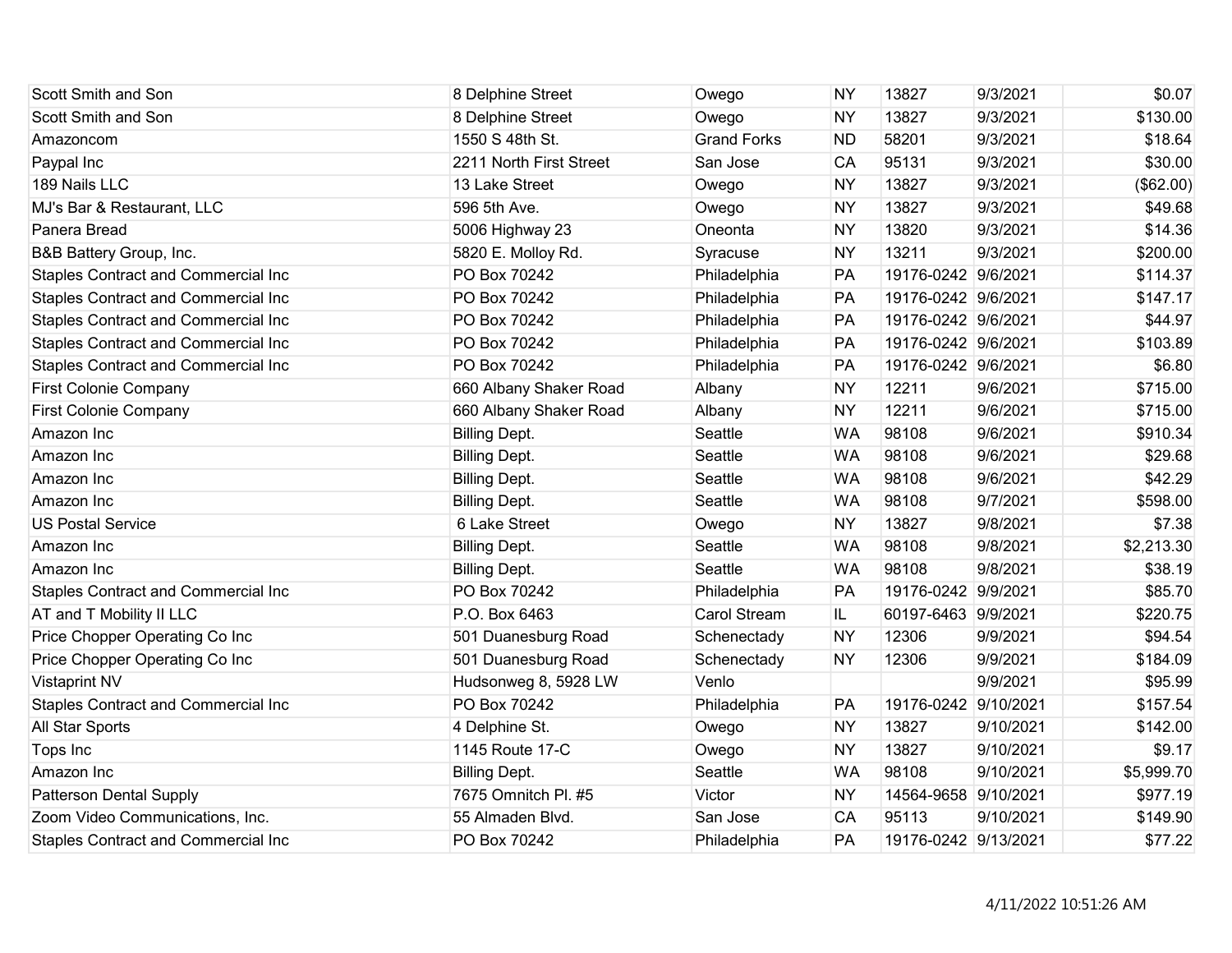| <b>Staples Contract and Commercial Inc</b> | PO Box 70242                  | Philadelphia        | PA        | 19176-0242 9/13/2021 |           | \$118.72   |
|--------------------------------------------|-------------------------------|---------------------|-----------|----------------------|-----------|------------|
| Staples Contract and Commercial Inc        | PO Box 70242                  | Philadelphia        | PA        | 19176-0242 9/13/2021 |           | \$106.99   |
| Staples Contract and Commercial Inc        | PO Box 70242                  | Philadelphia        | PA        | 19176-0242 9/13/2021 |           | \$42.93    |
| Staples Contract and Commercial Inc        | PO Box 70242                  | Philadelphia        | PA        | 19176-0242 9/13/2021 |           | \$120.47   |
| Staples Contract and Commercial Inc        | PO Box 70242                  | Philadelphia        | PA        | 19176-0242 9/13/2021 |           | \$22.68    |
| Staples Contract and Commercial Inc        | PO Box 70242                  | Philadelphia        | PA        | 19176-0242 9/13/2021 |           | (\$98.04)  |
| Staples Contract and Commercial Inc        | PO Box 70242                  | Philadelphia        | PA        | 19176-0242 9/13/2021 |           | \$8.32     |
| All State International Inc                | One Commerce Dr.              | Cranford            | <b>NJ</b> | 07016-3571 9/13/2021 |           | \$72.30    |
| Sanofi Pasteur Inc                         | 12458 Collections Center Dr.  | Chicago             | IL        | 60693                | 9/13/2021 | \$518.95   |
| Amazon Inc                                 | <b>Billing Dept.</b>          | Seattle             | <b>WA</b> | 98108                | 9/13/2021 | \$45.80    |
| Amazon Inc                                 | <b>Billing Dept.</b>          | Seattle             | <b>WA</b> | 98108                | 9/13/2021 | \$117.20   |
| Amazon Inc                                 | <b>Billing Dept.</b>          | Seattle             | <b>WA</b> | 98108                | 9/13/2021 | \$1,197.00 |
| Amazon Inc                                 | <b>Billing Dept.</b>          | Seattle             | <b>WA</b> | 98108                | 9/13/2021 | \$120.00   |
| Amazon Inc                                 | <b>Billing Dept.</b>          | Seattle             | <b>WA</b> | 98108                | 9/13/2021 | \$24.99    |
| Amazon Inc                                 | <b>Billing Dept.</b>          | Seattle             | <b>WA</b> | 98108                | 9/13/2021 | \$17.98    |
| Price Chopper Operating Co Inc             | 501 Duanesburg Road           | Schenectady         | <b>NY</b> | 12306                | 9/13/2021 | \$45.06    |
| Price Chopper Operating Co Inc             | 501 Duanesburg Road           | Schenectady         | <b>NY</b> | 12306                | 9/13/2021 | \$49.58    |
| Price Chopper Operating Co Inc             | 501 Duanesburg Road           | Schenectady         | <b>NY</b> | 12306                | 9/13/2021 | \$29.43    |
| <b>Community Shop</b>                      | 106 North Ave                 | Owego               | <b>NY</b> | 13827                | 9/13/2021 | \$8.84     |
| Adaptive Specialties, LLC                  | 470 Olde Worthington Road     | Westerville         | OH        | 43082                | 9/13/2021 | \$623.95   |
| <b>US Postal Service</b>                   | 6 Lake Street                 | Owego               | <b>NY</b> | 13827                | 9/14/2021 | \$26.35    |
| <b>B</b> and H Foto and Electronics        | P.O. Box 3032                 | New York            | <b>NY</b> | 10116-3032           | 9/14/2021 | \$1,339.00 |
| Price Chopper Operating Co Inc             | 501 Duanesburg Road           | Schenectady         | <b>NY</b> | 12306                | 9/14/2021 | \$6.03     |
| Food Warming Equipment Co., INC            | 1540 Carlemont Drive, Suite A | <b>Crystal Lake</b> | IL        | 60014                | 9/14/2021 | \$924.75   |
| Staples Contract and Commercial Inc        | PO Box 70242                  | Philadelphia        | PA        | 19176-0242 9/15/2021 |           | \$41.58    |
| Staples Contract and Commercial Inc        | PO Box 70242                  | Philadelphia        | PA        | 19176-0242 9/15/2021 |           | \$37.38    |
| Staples Contract and Commercial Inc        | PO Box 70242                  | Philadelphia        | PA        | 19176-0242 9/15/2021 |           | \$26.39    |
| Price Chopper Operating Co Inc             | 501 Duanesburg Road           | Schenectady         | <b>NY</b> | 12306                | 9/15/2021 | \$54.72    |
| City of Syracuse                           |                               | Syracuse            | <b>NY</b> | 13210                | 9/15/2021 | \$4.00     |
| Matthew Bender and Company Inc             | 9443 Springboro Pike          | Miamisburg          | OH        | 45342-4425 9/16/2021 |           | \$55.44    |
| Scott Smith and Son                        | 8 Delphine Street             | Owego               | <b>NY</b> | 13827                | 9/16/2021 | \$32.76    |
| <b>NYS Assessors Association</b>           | PO Box 5586                   | Cortland            | <b>NY</b> | 13045                | 9/16/2021 | \$348.00   |
| <b>United Parcel Service</b>               | P.O. Box 7247-0244            | Philadelphia        | PA        | 19170-0001           | 9/16/2021 | \$6.74     |
| <b>MDS MT LLC</b>                          | 100 E Onondaga St             | Syracuse            | <b>NY</b> | 13202-2618 9/16/2021 |           | \$144.00   |
|                                            |                               |                     |           |                      |           |            |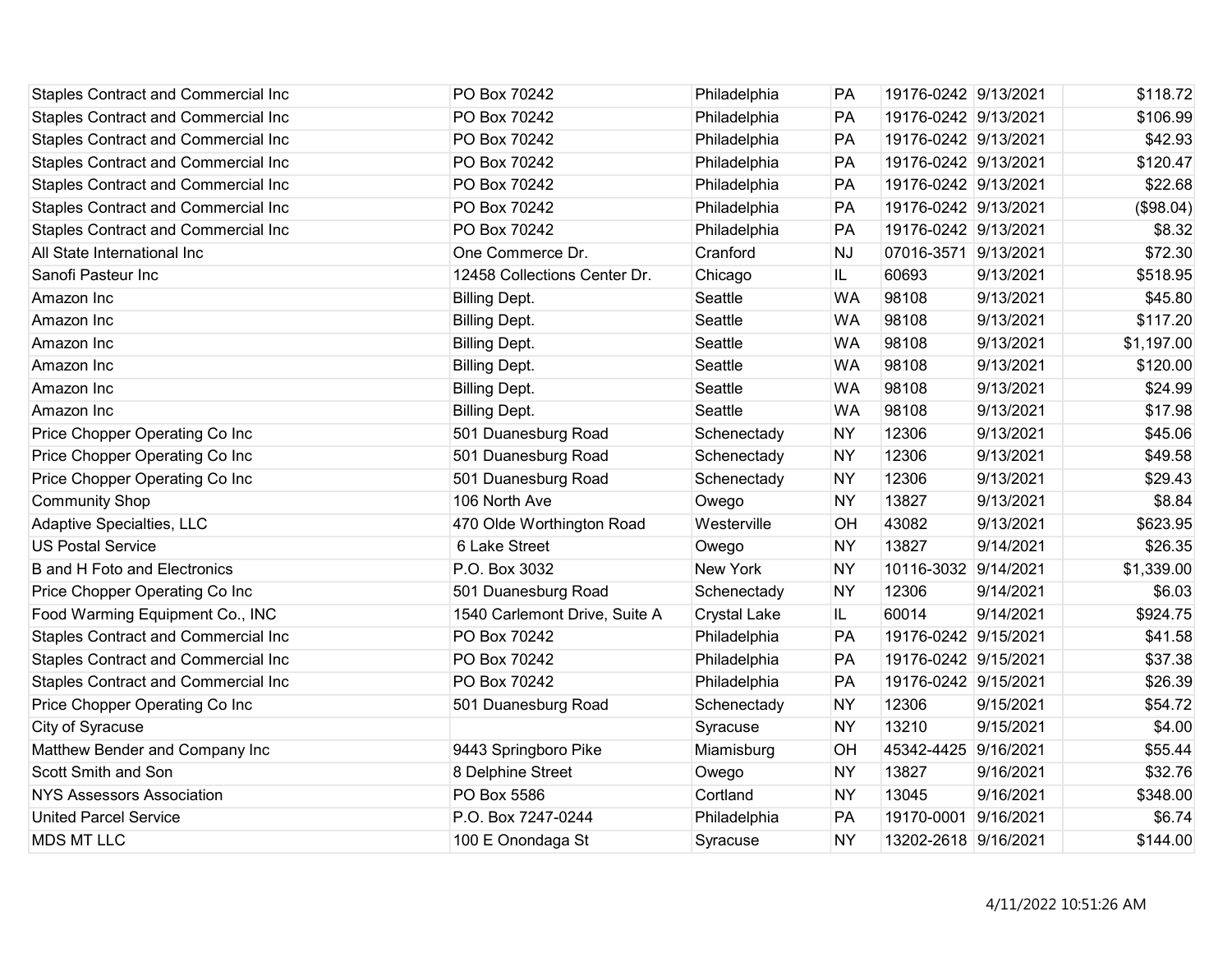| <b>MDS MT LLC</b>                          | 100 E Onondaga St        | Syracuse         | <b>NY</b> | 13202-2618 9/16/2021 |           | \$144.00   |
|--------------------------------------------|--------------------------|------------------|-----------|----------------------|-----------|------------|
| <b>AAA Park Marriott Syc Dwtn</b>          | 110 Harrison Place       | Syracuse         | <b>NY</b> | 13210                | 9/16/2021 | \$15.00    |
| <b>Staples Contract and Commercial Inc</b> | PO Box 70242             | Philadelphia     | PA        | 19176-0242 9/17/2021 |           | \$24.87    |
| Staples Contract and Commercial Inc        | PO Box 70242             | Philadelphia     | PA        | 19176-0242 9/17/2021 |           | \$34.31    |
| Fantasy Donuts Number 1 and 2 Inc          | 135 Park Street          | Owego            | <b>NY</b> | 13827                | 9/17/2021 | \$18.29    |
| Fantasy Donuts Number 1 and 2 Inc          | 135 Park Street          | Owego            | <b>NY</b> | 13827                | 9/17/2021 | \$75.00    |
| Wal Mart Stores Inc                        | 2405 Vestal Parkway E    | Vestal           | <b>NY</b> | 13850                | 9/17/2021 | \$100.00   |
| Price Chopper Operating Co Inc             | 501 Duanesburg Road      | Schenectady      | <b>NY</b> | 12306                | 9/17/2021 | \$183.17   |
| City of Syracuse                           |                          | Syracuse         | <b>NY</b> | 13210                | 9/17/2021 | \$48.00    |
| Staples Contract and Commercial Inc        | PO Box 70242             | Philadelphia     | PA        | 19176-0242 9/20/2021 |           | \$167.84   |
| Staples Contract and Commercial Inc        | PO Box 70242             | Philadelphia     | PA        | 19176-0242 9/20/2021 |           | \$178.36   |
| Staples Contract and Commercial Inc        | PO Box 70242             | Philadelphia     | PA        | 19176-0242 9/20/2021 |           | \$89.90    |
| <b>Staples Contract and Commercial Inc</b> | PO Box 70242             | Philadelphia     | PA        | 19176-0242 9/20/2021 |           | \$38.73    |
| Amazon Inc                                 | <b>Billing Dept.</b>     | Seattle          | <b>WA</b> | 98108                | 9/20/2021 | \$26.99    |
| Amazon Inc                                 | <b>Billing Dept.</b>     | Seattle          | <b>WA</b> | 98108                | 9/20/2021 | \$115.50   |
| Price Chopper Operating Co Inc             | 501 Duanesburg Road      | Schenectady      | <b>NY</b> | 12306                | 9/20/2021 | \$54.15    |
| Forensic Pieces, Inc.                      | 4400 Bayou Boulevard     | Pensacola        | <b>FL</b> | 32503                | 9/20/2021 | \$1,980.00 |
| <b>Exceeding Expectations</b>              | 500 Union Ave.           | Saratoga Springs | <b>NY</b> | 12866                | 9/20/2021 | \$112.50   |
| DeltaTrak, Inc                             | PO Box 4115              | Modesto          | <b>CA</b> | 95352                | 9/20/2021 | \$413.81   |
| Amazon Inc                                 | <b>Billing Dept.</b>     | Seattle          | <b>WA</b> | 98108                | 9/21/2021 | \$231.10   |
| Apple Inc                                  | 1 Infinite Loop          | Cupertino        | CA        | 95014                | 9/21/2021 | \$0.99     |
| 4imprint Inc                               | 25303 Network Place      | Chicago          | IL.       | 60673-1253 9/21/2021 |           | \$1,286.96 |
| Adobe Systems Inc                          | 345 Park Avenue          | San Jose         | CA        | 95110                | 9/21/2021 | \$14.99    |
| <b>Staples Contract and Commercial Inc</b> | PO Box 70242             | Philadelphia     | PA        | 19176-0242 9/22/2021 |           | \$65.65    |
| <b>GE Capital</b>                          | P.O. Box 6423333         | Pittsburgh       | PA        | 15264-2333 9/22/2021 |           | \$66.68    |
| Zoom Video Communications, Inc.            | 55 Almaden Blvd.         | San Jose         | CA        | 95113                | 9/22/2021 | \$149.90   |
| Insight Services, Inc                      | 20338 Progress Drive     | Strongsville     | OH        | 44149                | 9/22/2021 | \$339.50   |
| <b>Staples Contract and Commercial Inc</b> | PO Box 70242             | Philadelphia     | PA        | 19176-0242 9/23/2021 |           | \$22.97    |
| Staples Contract and Commercial Inc        | PO Box 70242             | Philadelphia     | PA        | 19176-0242 9/23/2021 |           | \$72.46    |
| <b>Staples Contract and Commercial Inc</b> | PO Box 70242             | Philadelphia     | PA        | 19176-0242 9/23/2021 |           | \$158.76   |
| <b>Staples Contract and Commercial Inc</b> | PO Box 70242             | Philadelphia     | PA        | 19176-0242 9/23/2021 |           | \$64.99    |
| <b>US Postal Service</b>                   | 6 Lake Street            | Owego            | <b>NY</b> | 13827                | 9/23/2021 | \$26.35    |
| Amsterdam Printng and Litho Corp           | 166 Wallins Corners Road | Amsterdam        | <b>NY</b> | 12010                | 9/23/2021 | \$181.24   |
| Amazon Inc                                 | <b>Billing Dept.</b>     | Seattle          | <b>WA</b> | 98108                | 9/23/2021 | \$111.08   |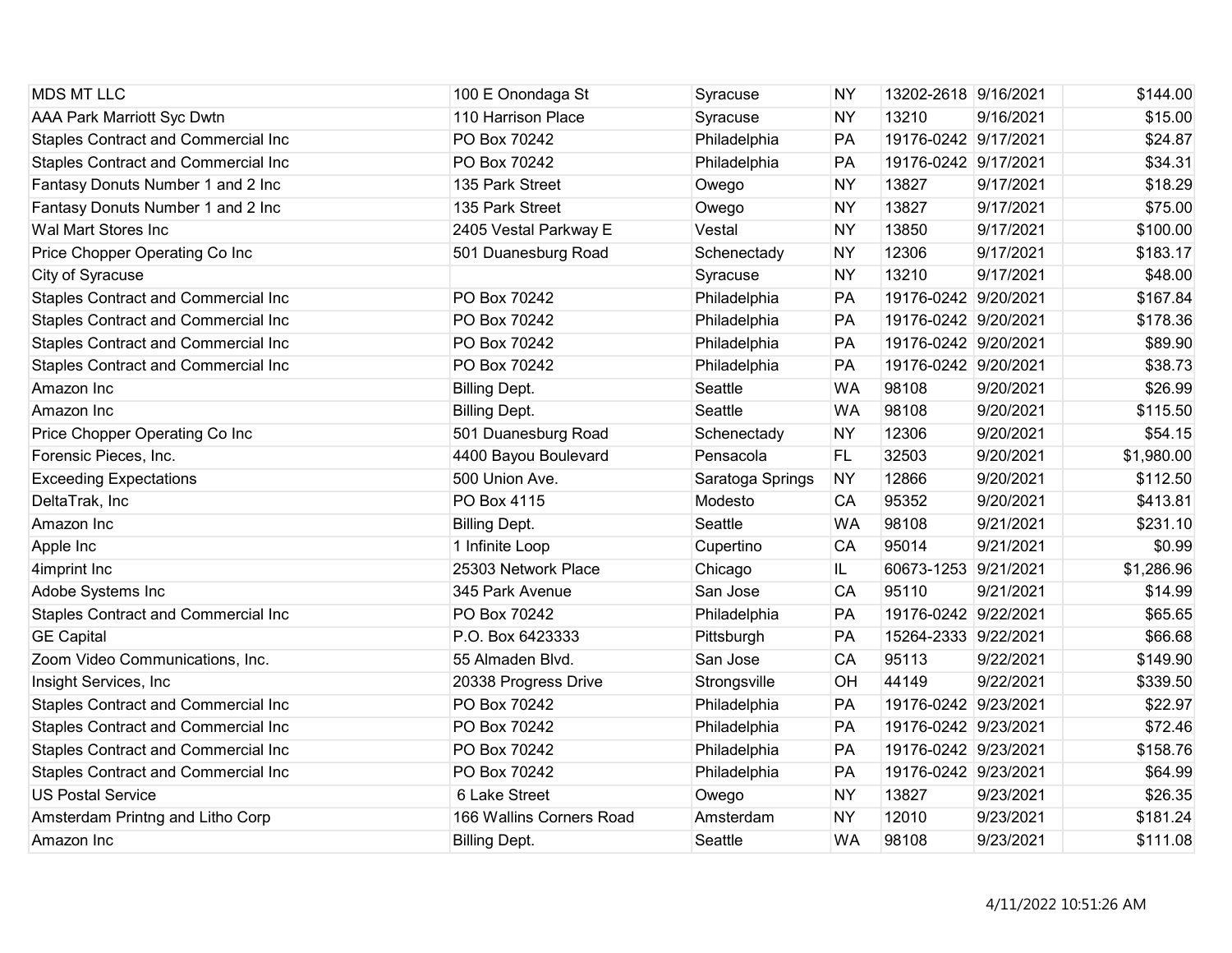| <b>Stamps</b>                              | 1990 E. Grand Avenue | El Segundo         | CA        | 90245                | 9/23/2021 | \$17.99   |
|--------------------------------------------|----------------------|--------------------|-----------|----------------------|-----------|-----------|
| <b>Staples Contract and Commercial Inc</b> | PO Box 70242         | Philadelphia       | PA        | 19176-0242 9/27/2021 |           | (\$47.52) |
| <b>Staples Contract and Commercial Inc</b> | PO Box 70242         | Philadelphia       | PA        | 19176-0242 9/27/2021 |           | (\$26.99) |
| <b>Marios Pizza</b>                        | 51 Fox Street        | Owego              | <b>NY</b> | 13827                | 9/27/2021 | \$72.33   |
| <b>US Postal Service</b>                   | 6 Lake Street        | Owego              | <b>NY</b> | 13827                | 9/27/2021 | \$9.05    |
| Amazoncom                                  | 1550 S 48th St.      | <b>Grand Forks</b> | <b>ND</b> | 58201                | 9/27/2021 | \$42.99   |
| Amazoncom                                  | 1550 S 48th St.      | <b>Grand Forks</b> | <b>ND</b> | 58201                | 9/27/2021 | \$15.98   |
| Amazon Inc                                 | <b>Billing Dept.</b> | Seattle            | <b>WA</b> | 98108                | 9/27/2021 | \$5.18    |
| Amazon Inc                                 | <b>Billing Dept.</b> | Seattle            | <b>WA</b> | 98108                | 9/27/2021 | \$778.00  |
| Amazon Inc                                 | <b>Billing Dept.</b> | Seattle            | <b>WA</b> | 98108                | 9/27/2021 | \$518.98  |
| <b>Gannett CNY Newspapers</b>              | P.O. Box 822802      | Philadelphia       | PA        | 19182-2802           | 9/27/2021 | \$25.00   |
| Price Chopper Operating Co Inc             | 501 Duanesburg Road  | Schenectady        | <b>NY</b> | 12306                | 9/27/2021 | \$70.97   |
| Price Chopper Operating Co Inc             | 501 Duanesburg Road  | Schenectady        | <b>NY</b> | 12306                | 9/27/2021 | \$9.24    |
| Price Chopper Operating Co Inc             | 501 Duanesburg Road  | Schenectady        | <b>NY</b> | 12306                | 9/27/2021 | \$378.03  |
| Dolgencorp LLC                             | 100 Mission Ridge    | Goodlettsville     | <b>TN</b> | 37072                | 9/27/2021 | \$30.24   |
| Zoom Video Communications, Inc.            | 55 Almaden Blvd.     | San Jose           | CA        | 95113                | 9/27/2021 | \$299.80  |
| Capital One, N.A.                          | PO Box 60506         | City of Industry   | CA        | 91716-0506 9/27/2021 |           | \$51.42   |
| Capital One, N.A.                          | PO Box 60506         | City of Industry   | <b>CA</b> | 91716-0506           | 9/27/2021 | \$41.49   |
| <b>US Postal Service</b>                   | 6 Lake Street        | Owego              | <b>NY</b> | 13827                | 9/28/2021 | \$4.00    |
| All Star Sports                            | 4 Delphine St.       | Owego              | <b>NY</b> | 13827                | 9/28/2021 | \$624.00  |
| Amazon Inc                                 | <b>Billing Dept.</b> | Seattle            | <b>WA</b> | 98108                | 9/28/2021 | \$22.46   |
| Amazon Inc                                 | <b>Billing Dept.</b> | Seattle            | <b>WA</b> | 98108                | 9/28/2021 | \$13.99   |
| <b>US Postal Service</b>                   | 6 Lake Street        | Owego              | <b>NY</b> | 13827                | 9/29/2021 | \$26.35   |
| <b>CVS Pharmacy</b>                        | 39 Park Street       | Owego              | <b>NY</b> | 13827                | 9/29/2021 | \$470.82  |
| Amazon Inc                                 | <b>Billing Dept.</b> | Seattle            | <b>WA</b> | 98108                | 9/29/2021 | \$38.96   |
| Amazon Inc                                 | <b>Billing Dept.</b> | Seattle            | <b>WA</b> | 98108                | 9/29/2021 | \$26.97   |
| Amazon Inc                                 | <b>Billing Dept.</b> | Seattle            | <b>WA</b> | 98108                | 9/29/2021 | \$119.97  |
| <b>IDEAL Industries, Inc.</b>              | 1375 Park Avenue     | Sycamore           | IL        | 60178                | 9/29/2021 | \$539.95  |
| <b>United Airlines</b>                     | 233 S. Wacker Drive  | Chicago            | IL        | 60606                | 9/29/2021 | \$23.06   |
| Staples Contract and Commercial Inc        | PO Box 70242         | Philadelphia       | PA        | 19176-0242 9/30/2021 |           | \$26.40   |
| Staples Contract and Commercial Inc        | PO Box 70242         | Philadelphia       | PA        | 19176-0242 9/30/2021 |           | \$7.96    |
| Staples Contract and Commercial Inc        | PO Box 70242         | Philadelphia       | PA        | 19176-0242 9/30/2021 |           | \$5.88    |
| <b>United Airlines</b>                     | 233 S. Wacker Drive  | Chicago            | IL        | 60606                | 9/30/2021 | \$354.80  |
| <b>United Airlines</b>                     | 233 S. Wacker Drive  | Chicago            | IL        | 60606                | 9/30/2021 | \$24.00   |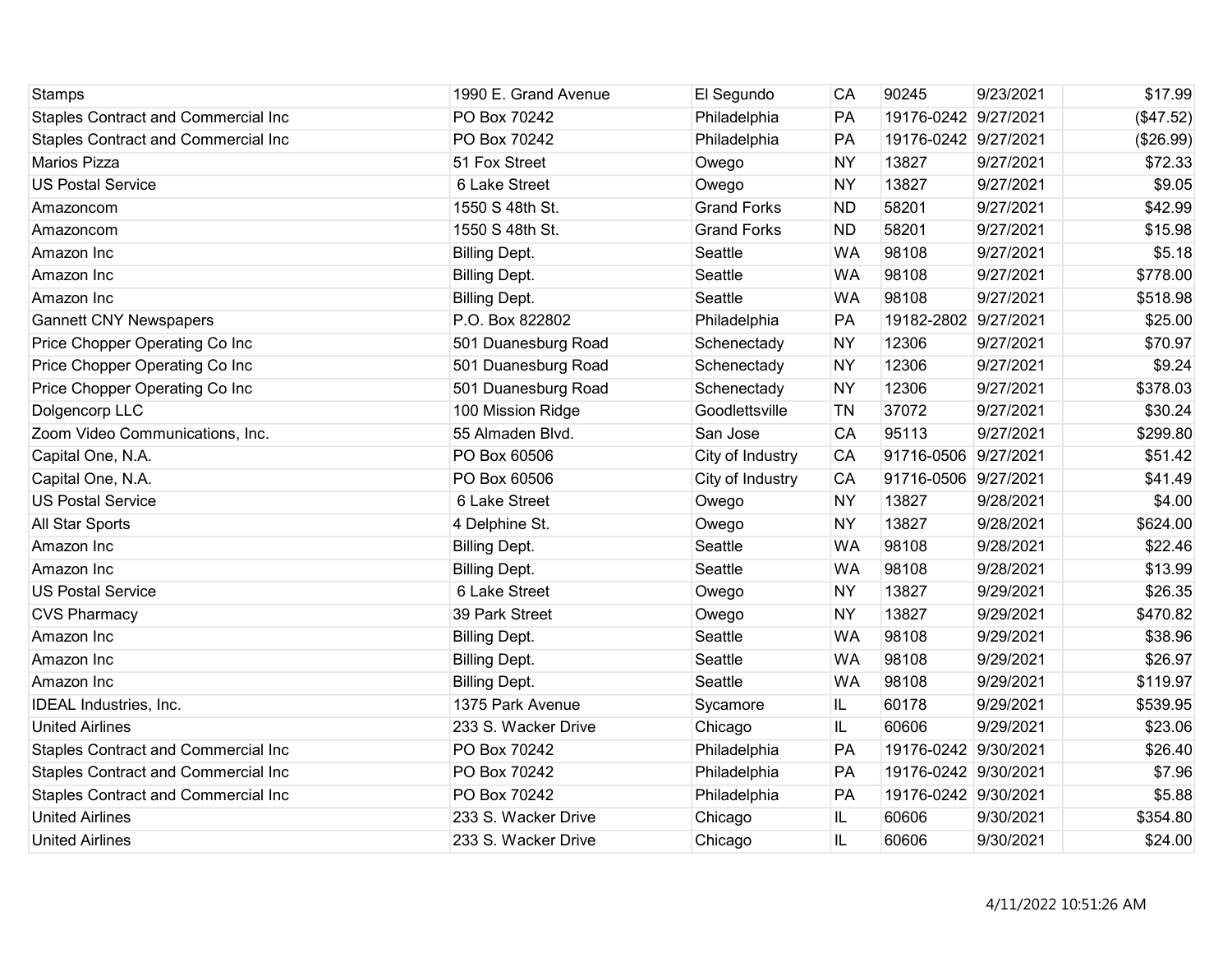| <b>United Airlines</b>                     | 233 S. Wacker Drive              | Chicago              | IL        | 60606                | 9/30/2021 | \$24.00    |
|--------------------------------------------|----------------------------------|----------------------|-----------|----------------------|-----------|------------|
| <b>Staples Contract and Commercial Inc</b> | PO Box 70242                     | Philadelphia         | PA        | 19176-0242 10/1/2021 |           | \$105.80   |
| <b>Staples Contract and Commercial Inc</b> | PO Box 70242                     | Philadelphia         | PA        | 19176-0242 10/1/2021 |           | \$10.92    |
| <b>Staples Contract and Commercial Inc</b> | PO Box 70242                     | Philadelphia         | PA        | 19176-0242 10/1/2021 |           | \$184.53   |
| <b>Staples Contract and Commercial Inc</b> | PO Box 70242                     | Philadelphia         | PA        | 19176-0242 10/1/2021 |           | \$27.91    |
| <b>National Medical Services Inc</b>       | PO Box 820090                    | Philadelphia         | PA        | 19182                | 10/1/2021 | \$75.00    |
| Verizon                                    | <b>Exception Processing Unit</b> | Menands              | <b>NY</b> | 12204-0001 10/1/2021 |           | \$785.12   |
| Canon USA Inc                              | C/O Canon Financial Services     | Chicago              | IL        | 60693-0149 10/1/2021 |           | \$1,513.21 |
| Canon USA Inc                              | C/O Canon Financial Services     | Chicago              | IL        | 60693-0149 10/1/2021 |           | \$1,619.20 |
| <b>Verizon Wireless</b>                    | P.O. Box 408                     | <b>Newark</b>        | <b>NJ</b> | 07101-0408 10/1/2021 |           | \$1,305.64 |
| <b>Verizon Wireless</b>                    | P.O. Box 408                     | Newark               | <b>NJ</b> | 07101-0408 10/1/2021 |           | \$7,686.24 |
| Amazon Inc                                 | <b>Billing Dept.</b>             | Seattle              | <b>WA</b> | 98108                | 10/1/2021 | \$29.60    |
| Amazon Inc                                 | <b>Billing Dept.</b>             | Seattle              | <b>WA</b> | 98108                | 10/1/2021 | \$27.90    |
| Amazon Inc                                 | <b>Billing Dept.</b>             | Seattle              | <b>WA</b> | 98108                | 10/1/2021 | \$51.00    |
| Dolgencorp LLC                             | 100 Mission Ridge                | Goodlettsville       | <b>TN</b> | 37072                | 10/1/2021 | \$28.80    |
| <b>Staples Contract and Commercial Inc</b> | PO Box 70242                     | Philadelphia         | PA        | 19176-0242 10/4/2021 |           | \$82.06    |
| Scott Smith and Son                        | 8 Delphine Street                | Owego                | <b>NY</b> | 13827                | 10/4/2021 | \$133.93   |
| Amazoncom                                  | 1550 S 48th St.                  | <b>Grand Forks</b>   | <b>ND</b> | 58201                | 10/4/2021 | \$26.98    |
| <b>Broome Co Bar Association</b>           | 53 Chenango Street               | Binghamton           | <b>NY</b> | 13901                | 10/4/2021 | \$100.00   |
| Amazon Inc                                 | <b>Billing Dept.</b>             | Seattle              | <b>WA</b> | 98108                | 10/4/2021 | \$33.23    |
| <b>BrainWeaver LLC</b>                     | 5114 Balcones Woods Dr           | Austin               | <b>TX</b> | 78759                | 10/4/2021 | \$229.90   |
| <b>Empire Access</b>                       | PO Box 349                       | Prattsburgh          | <b>NY</b> | 14873                | 10/4/2021 | \$2,720.70 |
| <b>NYS Assessors Association</b>           | PO Box 5586                      | Cortland             | <b>NY</b> | 13045                | 10/5/2021 | (\$348.00) |
| Fedex                                      | P.O. Box 371461                  | Pittsburgh           | PA        | 15250-7461           | 10/5/2021 | \$31.96    |
| Looseleaf Law Publications Inc             | Box 650042                       | <b>Fresh Meadows</b> | <b>NY</b> | 11365                | 10/5/2021 | \$45.85    |
| Amazoncom                                  | 1550 S 48th St.                  | <b>Grand Forks</b>   | <b>ND</b> | 58201                | 10/5/2021 | \$84.99    |
| Amazoncom                                  | 1550 S 48th St.                  | <b>Grand Forks</b>   | <b>ND</b> | 58201                | 10/5/2021 | \$3.67     |
| <b>CVS Pharmacy</b>                        | 39 Park Street                   | Owego                | <b>NY</b> | 13827                | 10/5/2021 | \$11.97    |
| Amazon Inc                                 | <b>Billing Dept.</b>             | Seattle              | <b>WA</b> | 98108                | 10/5/2021 | \$1,099.99 |
| Paypal Inc                                 | 2211 North First Street          | San Jose             | CA        | 95131                | 10/5/2021 | \$30.00    |
| Delta Air Lines Inc                        | 1030 Delta Blvd. Dept. 852       | Atlanta              | GA        | 30354-1989           | 10/5/2021 | \$877.40   |
| <b>Allianz Global Assistance</b>           | 9950 Mayland Drive               | Richmond             | <b>VA</b> | 23233                | 10/5/2021 | \$32.00    |
| Criteria Corp                              | 750 N. San Vincente Blvd.        | West Hollywood       | <b>CA</b> | 90069                | 10/5/2021 | \$1,800.00 |
| <b>Staples Contract and Commercial Inc</b> | PO Box 70242                     | Philadelphia         | PA        | 19176-0242 10/6/2021 |           | \$187.80   |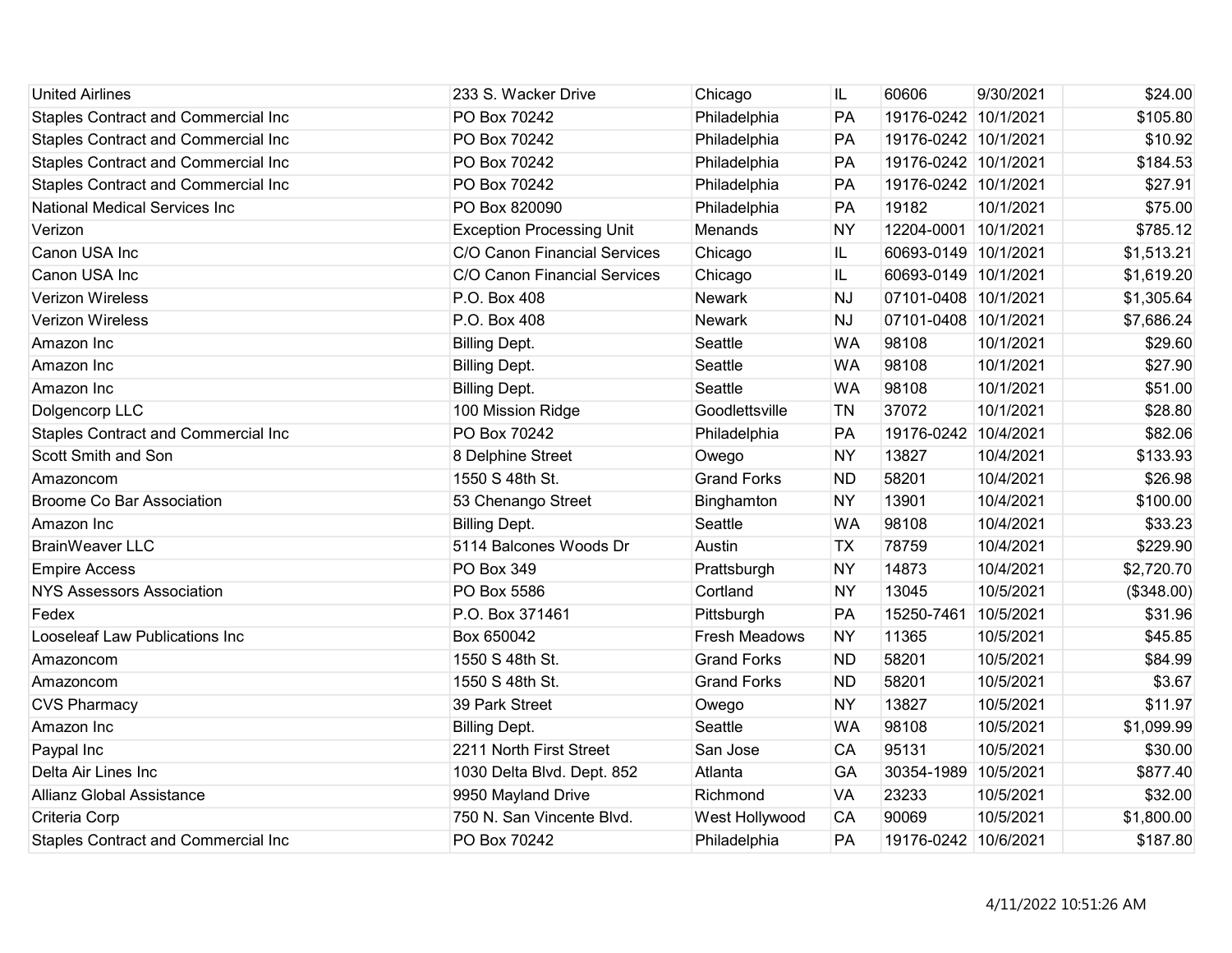| Thomson Legal Publishing Inc               | 155 Pfingsten Road       | Deerfield          | IL        | 60015                 | 10/6/2021  | \$898.90  |
|--------------------------------------------|--------------------------|--------------------|-----------|-----------------------|------------|-----------|
| Fedex                                      | P.O. Box 371461          | Pittsburgh         | PA        | 15250-7461            | 10/6/2021  | \$422.00  |
| Wal Mart Stores Inc                        | 2405 Vestal Parkway E    | Vestal             | <b>NY</b> | 13850                 | 10/6/2021  | \$50.00   |
| <b>CDW Government Inc</b>                  | 75 Remittance Drive      | Chicago            | IL.       | 60675-1515 10/6/2021  |            | \$140.93  |
| Price Chopper Operating Co Inc             | 501 Duanesburg Road      | Schenectady        | <b>NY</b> | 12306                 | 10/6/2021  | \$88.76   |
| Fox Valley Technical College               | 1825 N Bluemound Drive   | Appleton           | WI        | 54912-2277 10/6/2021  |            | \$39.00   |
| Staples Contract and Commercial Inc        | PO Box 70242             | Philadelphia       | PA        | 19176-0242 10/7/2021  |            | \$194.28  |
| <b>Staples Contract and Commercial Inc</b> | PO Box 70242             | Philadelphia       | PA        | 19176-0242 10/7/2021  |            | \$3.08    |
| Price Chopper Operating Co Inc             | 501 Duanesburg Road      | Schenectady        | <b>NY</b> | 12306                 | 10/7/2021  | \$54.19   |
| Price Chopper Operating Co Inc             | 501 Duanesburg Road      | Schenectady        | <b>NY</b> | 12306                 | 10/7/2021  | \$127.46  |
| <b>Hospital Connect Inc</b>                | 1499 SW 30th Ave         | Boynton Beach      | <b>FL</b> | 33426                 | 10/7/2021  | \$279.00  |
| Wendy's Restaurant                         | 170 5th Ave.             | Owego              | <b>NY</b> | 13827                 | 10/7/2021  | \$14.42   |
| <b>Staples Contract and Commercial Inc</b> | PO Box 70242             | Philadelphia       | PA        | 19176-0242 10/8/2021  |            | (\$3.00)  |
| <b>Staples Contract and Commercial Inc</b> | PO Box 70242             | Philadelphia       | PA        | 19176-0242 10/8/2021  |            | \$74.07   |
| <b>Staples Contract and Commercial Inc</b> | PO Box 70242             | Philadelphia       | PA        | 19176-0242 10/8/2021  |            | \$55.82   |
| Amazoncom                                  | 1550 S 48th St.          | <b>Grand Forks</b> | <b>ND</b> | 58201                 | 10/8/2021  | \$101.94  |
| Amazon Inc                                 | <b>Billing Dept.</b>     | Seattle            | <b>WA</b> | 98108                 | 10/8/2021  | \$40.21   |
| Tri Tech Forensics Inc                     | 8770 Trade Street        | Leland             | <b>NC</b> | 28451                 | 10/8/2021  | (\$11.34) |
| <b>NFNY Hotel Management LLC</b>           | 300 Third Street         | Niagara Falls      | <b>NY</b> | 14303                 | 10/8/2021  | \$803.00  |
| <b>Staples Contract and Commercial Inc</b> | PO Box 70242             | Philadelphia       | PA        | 19176-0242 10/11/2021 |            | \$151.20  |
| <b>Staples Contract and Commercial Inc</b> | PO Box 70242             | Philadelphia       | PA        | 19176-0242 10/11/2021 |            | \$41.58   |
| Staples Contract and Commercial Inc        | PO Box 70242             | Philadelphia       | PA        | 19176-0242 10/11/2021 |            | \$420.07  |
| <b>Staples Contract and Commercial Inc</b> | PO Box 70242             | Philadelphia       | PA        | 19176-0242 10/11/2021 |            | \$486.32  |
| <b>Staples Contract and Commercial Inc</b> | PO Box 70242             | Philadelphia       | PA        | 19176-0242 10/11/2021 |            | \$129.52  |
| <b>Staples Contract and Commercial Inc</b> | PO Box 70242             | Philadelphia       | PA        | 19176-0242 10/11/2021 |            | \$93.32   |
| Amazoncom                                  | 1550 S 48th St.          | <b>Grand Forks</b> | <b>ND</b> | 58201                 | 10/11/2021 | \$450.98  |
| Radisson Hotel Corning                     | 125 Denison Parkway East | Corning            | <b>NY</b> | 14830                 | 10/11/2021 | \$448.64  |
| Amazon Inc                                 | <b>Billing Dept.</b>     | Seattle            | <b>WA</b> | 98108                 | 10/11/2021 | \$230.38  |
| Amazon Inc                                 | <b>Billing Dept.</b>     | Seattle            | <b>WA</b> | 98108                 | 10/11/2021 | \$28.80   |
| Hampton Inn                                | 417 7th North Street     | Liverpool          | <b>NY</b> | 13088                 | 10/11/2021 | (\$11.52) |
| Hampton Inn                                | 417 7th North Street     | Liverpool          | <b>NY</b> | 13088                 | 10/11/2021 | \$107.52  |
| Price Chopper Operating Co Inc             | 501 Duanesburg Road      | Schenectady        | <b>NY</b> | 12306                 | 10/11/2021 | \$123.04  |
| Amazoncom                                  | 1550 S 48th St.          | <b>Grand Forks</b> | <b>ND</b> | 58201                 | 10/12/2021 | \$168.24  |
| Amazoncom                                  | 1550 S 48th St.          | <b>Grand Forks</b> | <b>ND</b> | 58201                 | 10/12/2021 | \$173.90  |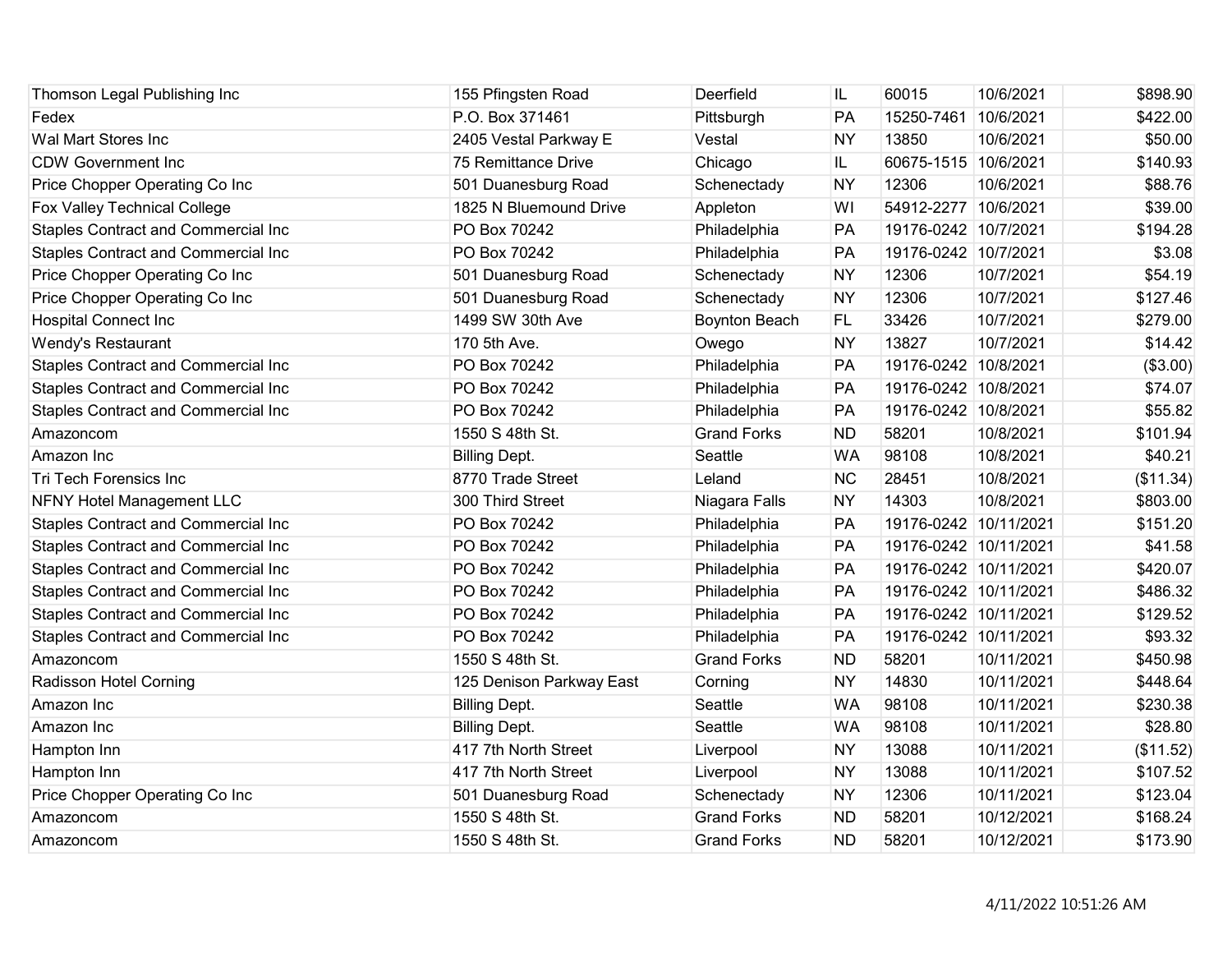| Amazon Inc                                  | <b>Billing Dept.</b>         | Seattle             | <b>WA</b> | 98108                 | 10/12/2021 | \$137.40   |
|---------------------------------------------|------------------------------|---------------------|-----------|-----------------------|------------|------------|
| <b>Staples Contract and Commercial Inc</b>  | PO Box 70242                 | Philadelphia        | PA        | 19176-0242 10/13/2021 |            | \$360.73   |
| <b>US Postal Service</b>                    | 6 Lake Street                | Owego               | <b>NY</b> | 13827                 | 10/13/2021 | \$36.14    |
| AT and T Mobility II LLC                    | P.O. Box 6463                | <b>Carol Stream</b> | IL.       | 60197-6463 10/13/2021 |            | \$220.75   |
| Greyhound Lines Inc                         | 350 North St. Paul Street    | Dallas              | <b>TX</b> | 75201                 | 10/13/2021 | \$267.99   |
| <b>Staples Contract and Commercial Inc</b>  | PO Box 70242                 | Philadelphia        | PA        | 19176-0242 10/14/2021 |            | \$268.35   |
| <b>Staples Contract and Commercial Inc</b>  | PO Box 70242                 | Philadelphia        | PA        | 19176-0242 10/14/2021 |            | \$37.38    |
| Amazon Inc                                  | <b>Billing Dept.</b>         | Seattle             | <b>WA</b> | 98108                 | 10/14/2021 | \$67.27    |
| Amazon Inc                                  | <b>Billing Dept.</b>         | Seattle             | <b>WA</b> | 98108                 | 10/14/2021 | \$2.97     |
| <b>Best Buy</b>                             | Attn.: Mike Schwartz-Logist. | Richfield           | <b>MN</b> | 55423-3645 10/14/2021 |            | \$1,369.98 |
| Hampton Inn                                 | 417 7th North Street         | Liverpool           | <b>NY</b> | 13088                 | 10/14/2021 | \$96.00    |
| Walgreens                                   | 153 Main Street              | Owego               | <b>NY</b> | 13827                 | 10/14/2021 | \$29.98    |
| <b>Staples Contract and Commercial Inc</b>  | PO Box 70242                 | Philadelphia        | PA        | 19176-0242 10/15/2021 |            | (\$39.86)  |
| <b>Staples Contract and Commercial Inc</b>  | PO Box 70242                 | Philadelphia        | PA        | 19176-0242 10/15/2021 |            | \$39.86    |
| All Star Sports                             | 4 Delphine St.               | Owego               | <b>NY</b> | 13827                 | 10/15/2021 | \$390.00   |
| <b>Staples Contract and Commercial Inc</b>  | PO Box 70242                 | Philadelphia        | PA        | 19176-0242 10/18/2021 |            | \$48.12    |
| Rogers Service Group Inc                    | 245 Clinton Street           | Binghamton          | <b>NY</b> | 13905                 | 10/18/2021 | \$33.74    |
| Amazoncom                                   | 1550 S 48th St.              | <b>Grand Forks</b>  | <b>ND</b> | 58201                 | 10/18/2021 | \$51.93    |
| Amazon Inc                                  | <b>Billing Dept.</b>         | Seattle             | <b>WA</b> | 98108                 | 10/18/2021 | \$15.88    |
| <b>Gannett CNY Newspapers</b>               | P.O. Box 822802              | Philadelphia        | PA        | 19182-2802 10/18/2021 |            | \$25.00    |
| <b>NYS Office of General Services</b>       | <b>Attn Cashier</b>          | Albany              | <b>NY</b> | 12220-0117 10/19/2021 |            | \$25.00    |
| <b>Dicks Sporting Goods</b>                 | 200 Industry Drive           | Pittsburgh          | <b>PA</b> | 15245                 | 10/19/2021 | \$269.97   |
| Wal Mart Stores Inc                         | 2405 Vestal Parkway E        | Vestal              | <b>NY</b> | 13850                 | 10/19/2021 | \$100.00   |
| Amazoncom                                   | 1550 S 48th St.              | <b>Grand Forks</b>  | <b>ND</b> | 58201                 | 10/19/2021 | \$260.00   |
| <b>Bondib Hotels Inc</b>                    | 40 Civic Center Plaza        | Poughkeepsie        | <b>NY</b> | 12601                 | 10/19/2021 | \$237.70   |
| Law Enforcement Risk Management Group, Inc. | 700 N. Carr Road, #595       | Plainfield          | IN        | 46168                 | 10/19/2021 | \$150.00   |
| <b>Staples Contract and Commercial Inc</b>  | PO Box 70242                 | Philadelphia        | PA        | 19176-0242 10/20/2021 |            | \$257.88   |
| <b>Staples Contract and Commercial Inc</b>  | PO Box 70242                 | Philadelphia        | PA        | 19176-0242 10/20/2021 |            | (\$12.84)  |
| <b>Staples Contract and Commercial Inc</b>  | PO Box 70242                 | Philadelphia        | PA        | 19176-0242 10/20/2021 |            | \$12.84    |
| <b>Global Industrial Equipment</b>          | Natl Order Processing Center | <b>Buford</b>       | GA        | 30515                 | 10/20/2021 | \$28.45    |
| Amazon Inc                                  | <b>Billing Dept.</b>         | Seattle             | <b>WA</b> | 98108                 | 10/20/2021 | \$381.01   |
| <b>Patterson Dental Supply</b>              | 7675 Omnitch Pl. #5          | Victor              | <b>NY</b> | 14564-9658 10/20/2021 |            | \$280.30   |
| <b>Patterson Dental Supply</b>              | 7675 Omnitch Pl. #5          | Victor              | <b>NY</b> | 14564-9658 10/20/2021 |            | \$827.81   |
| <b>Staples Contract and Commercial Inc</b>  | PO Box 70242                 | Philadelphia        | PA        | 19176-0242 10/21/2021 |            | \$29.99    |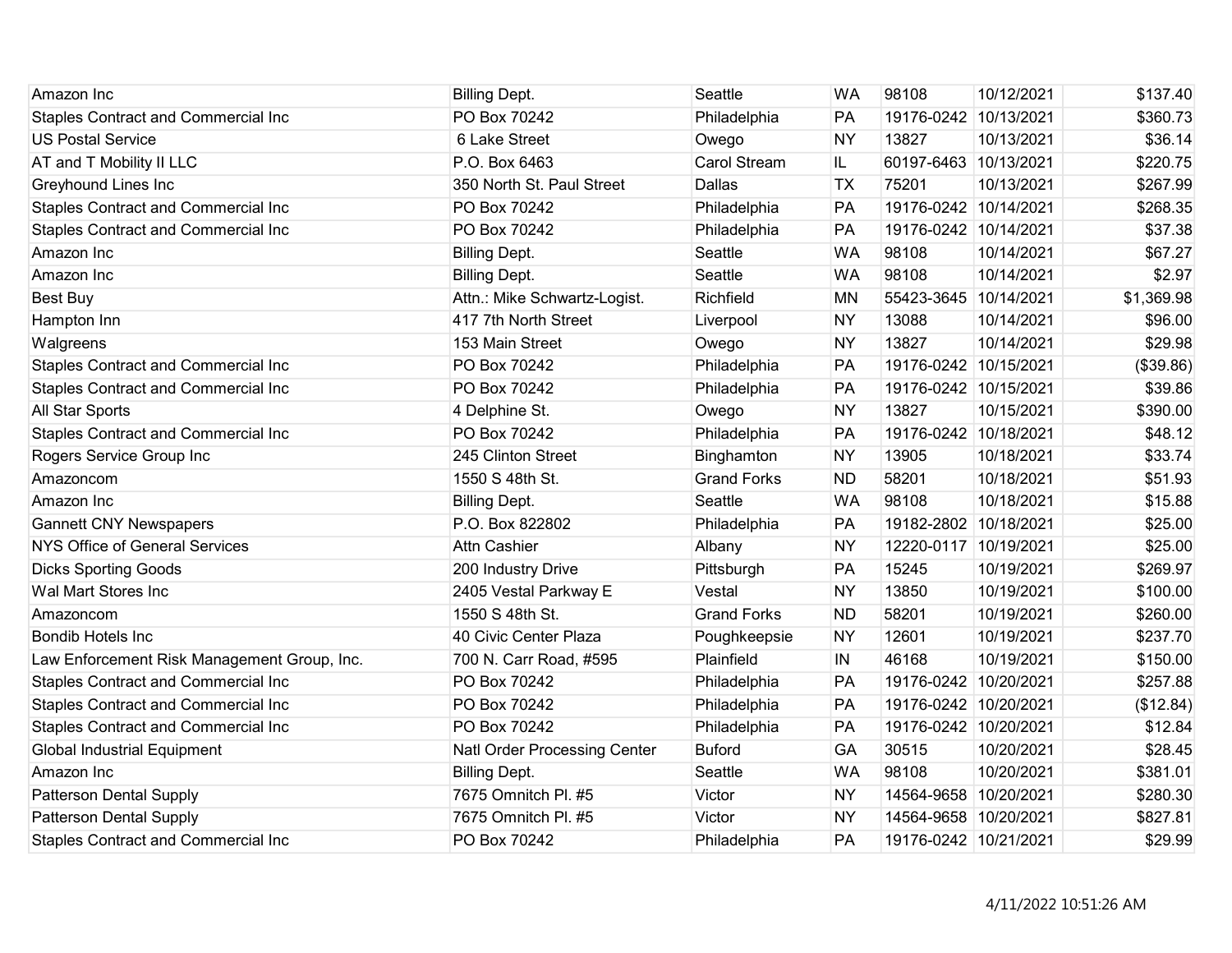| <b>Staples Contract and Commercial Inc</b> | PO Box 70242              | Philadelphia       | <b>PA</b> | 19176-0242 10/21/2021 |            | \$69.30    |
|--------------------------------------------|---------------------------|--------------------|-----------|-----------------------|------------|------------|
| <b>Staples Contract and Commercial Inc</b> | PO Box 70242              | Philadelphia       | PA        | 19176-0242 10/21/2021 |            | (\$39.86)  |
| Amazoncom                                  | 1550 S 48th St.           | <b>Grand Forks</b> | <b>ND</b> | 58201                 | 10/21/2021 | \$80.91    |
| Apple Inc                                  | 1 Infinite Loop           | Cupertino          | CA        | 95014                 | 10/21/2021 | \$0.99     |
| <b>Bondib Hotels Inc</b>                   | 40 Civic Center Plaza     | Poughkeepsie       | <b>NY</b> | 12601                 | 10/21/2021 | (\$25.70)  |
| Bondib Hotels Inc                          | 40 Civic Center Plaza     | Poughkeepsie       | <b>NY</b> | 12601                 | 10/21/2021 | \$212.00   |
| Adobe Systems Inc                          | 345 Park Avenue           | San Jose           | <b>CA</b> | 95110                 | 10/21/2021 | \$14.99    |
| B&B Battery Group, Inc.                    | 5820 E. Molloy Rd.        | Syracuse           | <b>NY</b> | 13211                 | 10/21/2021 | \$24.00    |
| <b>Staples Contract and Commercial Inc</b> | PO Box 70242              | Philadelphia       | PA        | 19176-0242 10/22/2021 |            | \$39.86    |
| Pitney Bowes Inc                           | P.O. Box 371896           | Pittsburgh         | PA        | 15250-7896 10/22/2021 |            | \$63.45    |
| Fantasy Donuts Number 1 and 2 Inc          | 135 Park Street           | Owego              | <b>NY</b> | 13827                 | 10/22/2021 | \$46.89    |
| <b>NYS Bar Association</b>                 | One Elk Street            | Albany             | <b>NY</b> | 12207                 | 10/22/2021 | \$100.00   |
| <b>NYS Bar Association</b>                 | One Elk Street            | Albany             | <b>NY</b> | 12207                 | 10/22/2021 | \$100.00   |
| American Legion Dept of NY                 | Attn: Anne Rounds         | Albany             | <b>NY</b> | 12207                 | 10/22/2021 | \$40.00    |
| Clayton Harbor Hotel LLC                   | 617 Dingen Street         | <b>Buffalo</b>     | <b>NY</b> | 14206                 | 10/22/2021 | (\$199.00) |
| Clayton Harbor Hotel LLC                   | 617 Dingen Street         | <b>Buffalo</b>     | <b>NY</b> | 14206                 | 10/22/2021 | (\$199.00) |
| Clayton Harbor Hotel LLC                   | 617 Dingen Street         | <b>Buffalo</b>     | <b>NY</b> | 14206                 | 10/22/2021 | \$199.00   |
| Clayton Harbor Hotel LLC                   | 617 Dingen Street         | <b>Buffalo</b>     | <b>NY</b> | 14206                 | 10/22/2021 | \$199.00   |
| Clayton Harbor Hotel LLC                   | 617 Dingen Street         | <b>Buffalo</b>     | <b>NY</b> | 14206                 | 10/22/2021 | \$595.00   |
| <b>Staples Contract and Commercial Inc</b> | PO Box 70242              | Philadelphia       | PA        | 19176-0242 10/25/2021 |            | \$578.10   |
| NYSAR3                                     | 1971 Western Avenue       | Albany             | <b>NY</b> | 12203                 | 10/25/2021 | \$70.00    |
| Amazoncom                                  | 1550 S 48th St.           | <b>Grand Forks</b> | <b>ND</b> | 58201                 | 10/25/2021 | \$51.99    |
| International Economic Development Council | 734 15th St. NW           | Washington         | DC        | 20005                 | 10/25/2021 | \$455.00   |
| <b>Courtyard Marriott Brighton</b>         | 33 Corporate Woods        | Rochester          | <b>NY</b> | 14623                 | 10/25/2021 | \$101.00   |
| Price Chopper Operating Co Inc             | 501 Duanesburg Road       | Schenectady        | <b>NY</b> | 12306                 | 10/25/2021 | \$54.16    |
| <b>Crystal City Apothecary LLC</b>         | 443 Cayuta Avenue         | Waverly            | <b>NY</b> | 14892                 | 10/25/2021 | \$69.97    |
| Dolgencorp LLC                             | 100 Mission Ridge         | Goodlettsville     | <b>TN</b> | 37072                 | 10/25/2021 | \$34.00    |
| New York Farm Bureau, Inc.                 | 159 Wolf Road             | Albany             | <b>NY</b> | 12205                 | 10/25/2021 | \$99.00    |
| Veeder Hospitality Management LLC          | 86 Congress Street        | Saratoga Springs   | <b>NY</b> | 12866                 | 10/25/2021 | \$116.00   |
| Adaptive Specialties, LLC                  | 470 Olde Worthington Road | Westerville        | OH        | 43082                 | 10/25/2021 | \$270.00   |
| Joey's Restaurant                          | 6594 Thompson Rd.         | Syracuse           | <b>NY</b> | 13206                 | 10/25/2021 | \$27.00    |
| <b>Exceeding Expectations</b>              | 500 Union Ave.            | Saratoga Springs   | <b>NY</b> | 12866                 | 10/26/2021 | \$112.50   |
| Thomson Legal Publishing Inc               | 155 Pfingsten Road        | Deerfield          | IL.       | 60015                 | 10/27/2021 | \$898.90   |
| Fantasy Donuts Number 1 and 2 Inc          | 135 Park Street           | Owego              | <b>NY</b> | 13827                 | 10/27/2021 | \$68.05    |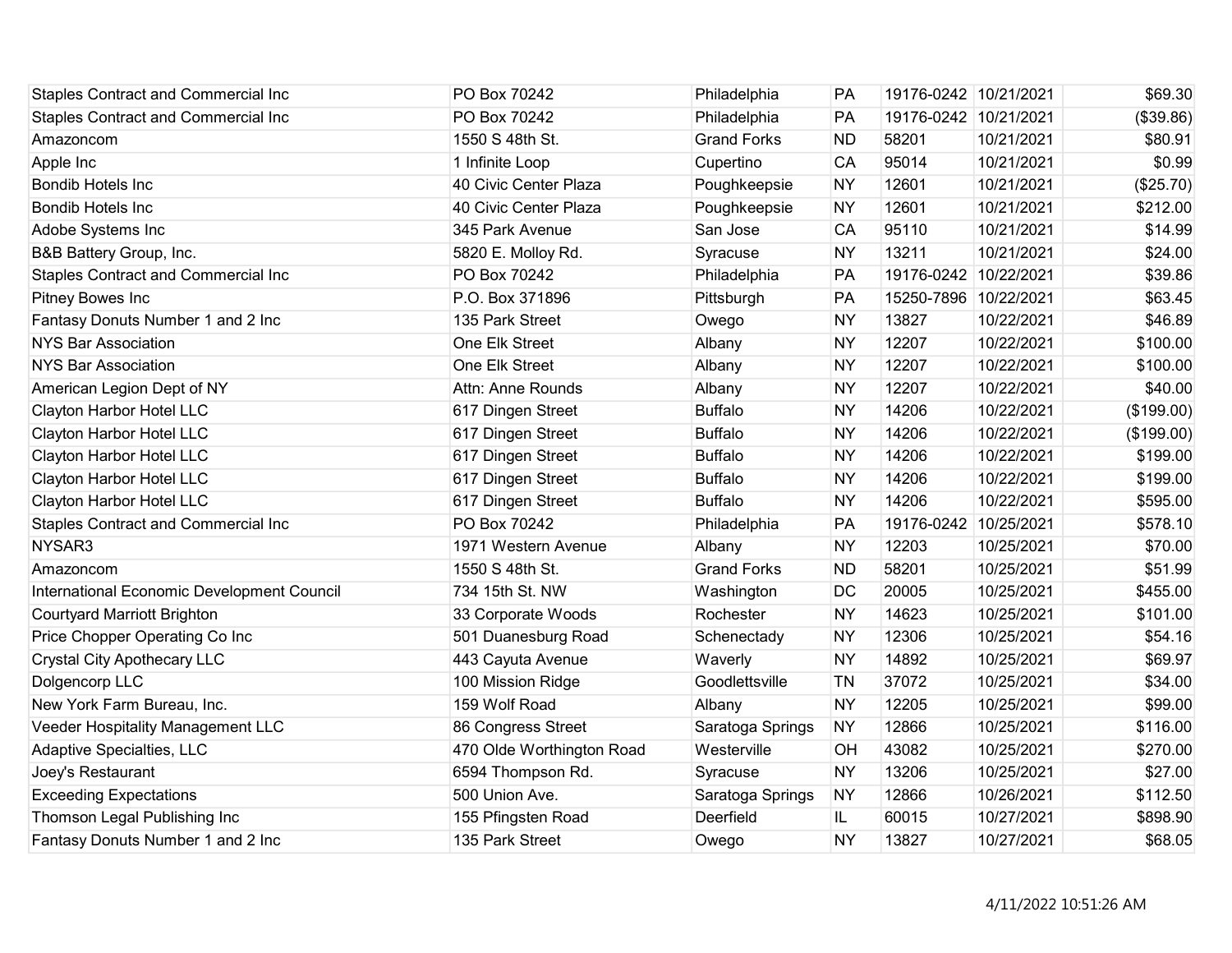| <b>Patterson Dental Supply</b>             | 7675 Omnitch Pl. #5              | Victor             | <b>NY</b> | 14564-9658 10/27/2021 |            | \$278.45     |
|--------------------------------------------|----------------------------------|--------------------|-----------|-----------------------|------------|--------------|
| Veeder Hospitality Management LLC          | 86 Congress Street               | Saratoga Springs   | <b>NY</b> | 12866                 | 10/27/2021 | (\$116.00)   |
| <b>Hilton Garden Inn Nanuet</b>            | 270 West Route 59                | Nanuet             | <b>NY</b> | 10954                 | 10/27/2021 | \$234.00     |
| Staples Contract and Commercial Inc        | PO Box 70242                     | Philadelphia       | PA        | 19176-0242 10/28/2021 |            | (\$39.86)    |
| Amazoncom                                  | 1550 S 48th St.                  | <b>Grand Forks</b> | <b>ND</b> | 58201                 | 10/28/2021 | \$122.94     |
| Price Chopper Operating Co Inc             | 501 Duanesburg Road              | Schenectady        | <b>NY</b> | 12306                 | 10/28/2021 | \$42.53      |
| <b>TSmith Enterprises</b>                  | 38 West Ave.                     | Owego              | <b>NY</b> | 13827                 | 10/28/2021 | \$18.97      |
| <b>CVS Pharmacy</b>                        | 39 Park Street                   | Owego              | <b>NY</b> | 13827                 | 10/29/2021 | \$97.47      |
| <b>CVS Pharmacy</b>                        | 39 Park Street                   | Owego              | <b>NY</b> | 13827                 | 10/29/2021 | \$105.27     |
| <b>Stamps</b>                              | 1990 E. Grand Avenue             | El Segundo         | CA        | 90245                 | 10/29/2021 | \$17.99      |
| <b>Staples Contract and Commercial Inc</b> | PO Box 70242                     | Philadelphia       | PA        | 19176-0242 11/1/2021  |            | \$11.24      |
| Staples Contract and Commercial Inc        | PO Box 70242                     | Philadelphia       | PA        | 19176-0242 11/1/2021  |            | \$5.55       |
| <b>Staples Contract and Commercial Inc</b> | PO Box 70242                     | Philadelphia       | PA        | 19176-0242 11/1/2021  |            | \$225.13     |
| <b>CVS Pharmacy</b>                        | 39 Park Street                   | Owego              | <b>NY</b> | 13827                 | 11/1/2021  | (\$105.27)   |
| Amazon Inc                                 | <b>Billing Dept.</b>             | Seattle            | <b>WA</b> | 98108                 | 11/1/2021  | (\$1,099.99) |
| <b>NYS Defenders Association</b>           | 194 Washington Ave.              | Albany             | <b>NY</b> | 12210-2314 11/1/2021  |            | \$25.00      |
| <b>NYS Defenders Association</b>           | 194 Washington Ave.              | Albany             | <b>NY</b> | 12210-2314 11/1/2021  |            | \$25.00      |
| <b>CVS Pharmacy</b>                        | 39 Park Street                   | Owego              | <b>NY</b> | 13827                 | 11/2/2021  | \$71.97      |
| Amazon Inc                                 | <b>Billing Dept.</b>             | Seattle            | <b>WA</b> | 98108                 | 11/2/2021  | \$385.00     |
| <b>Staples Contract and Commercial Inc</b> | PO Box 70242                     | Philadelphia       | PA        | 19176-0242 11/3/2021  |            | \$76.09      |
| Staples Contract and Commercial Inc        | PO Box 70242                     | Philadelphia       | PA        | 19176-0242 11/3/2021  |            | \$158.04     |
| Staples Contract and Commercial Inc        | PO Box 70242                     | Philadelphia       | PA        | 19176-0242 11/3/2021  |            | \$37.53      |
| Scott Smith and Son                        | 8 Delphine Street                | Owego              | <b>NY</b> | 13827                 | 11/3/2021  | \$133.07     |
| All Star Sports                            | 4 Delphine St.                   | Owego              | <b>NY</b> | 13827                 | 11/3/2021  | \$102.00     |
| Amazoncom                                  | 1550 S 48th St.                  | <b>Grand Forks</b> | <b>ND</b> | 58201                 | 11/3/2021  | \$0.25       |
| Canon USA Inc                              | C/O Canon Financial Services     | Chicago            | IL        | 60693-0149 11/3/2021  |            | \$1,455.19   |
| Price Chopper Operating Co Inc             | 501 Duanesburg Road              | Schenectady        | <b>NY</b> | 12306                 | 11/3/2021  | \$30.53      |
| 4imprint Inc                               | 25303 Network Place              | Chicago            | IL        | 60673-1253 11/3/2021  |            | \$237.99     |
| Paypal Inc                                 | 2211 North First Street          | San Jose           | CA        | 95131                 | 11/3/2021  | \$30.00      |
| <b>Empire Access</b>                       | <b>PO Box 349</b>                | Prattsburgh        | <b>NY</b> | 14873                 | 11/3/2021  | \$2,759.59   |
| <b>Staples Contract and Commercial Inc</b> | PO Box 70242                     | Philadelphia       | PA        | 19176-0242 11/4/2021  |            | \$179.41     |
| <b>Home Central</b>                        | 151 Central Avenue               | Owego              | <b>NY</b> | 13827                 | 11/4/2021  | \$94.32      |
| Scott Smith and Son                        | 8 Delphine Street                | Owego              | <b>NY</b> | 13827                 | 11/4/2021  | \$49.03      |
| Verizon                                    | <b>Exception Processing Unit</b> | Menands            | <b>NY</b> | 12204-0001 11/4/2021  |            | \$1.82       |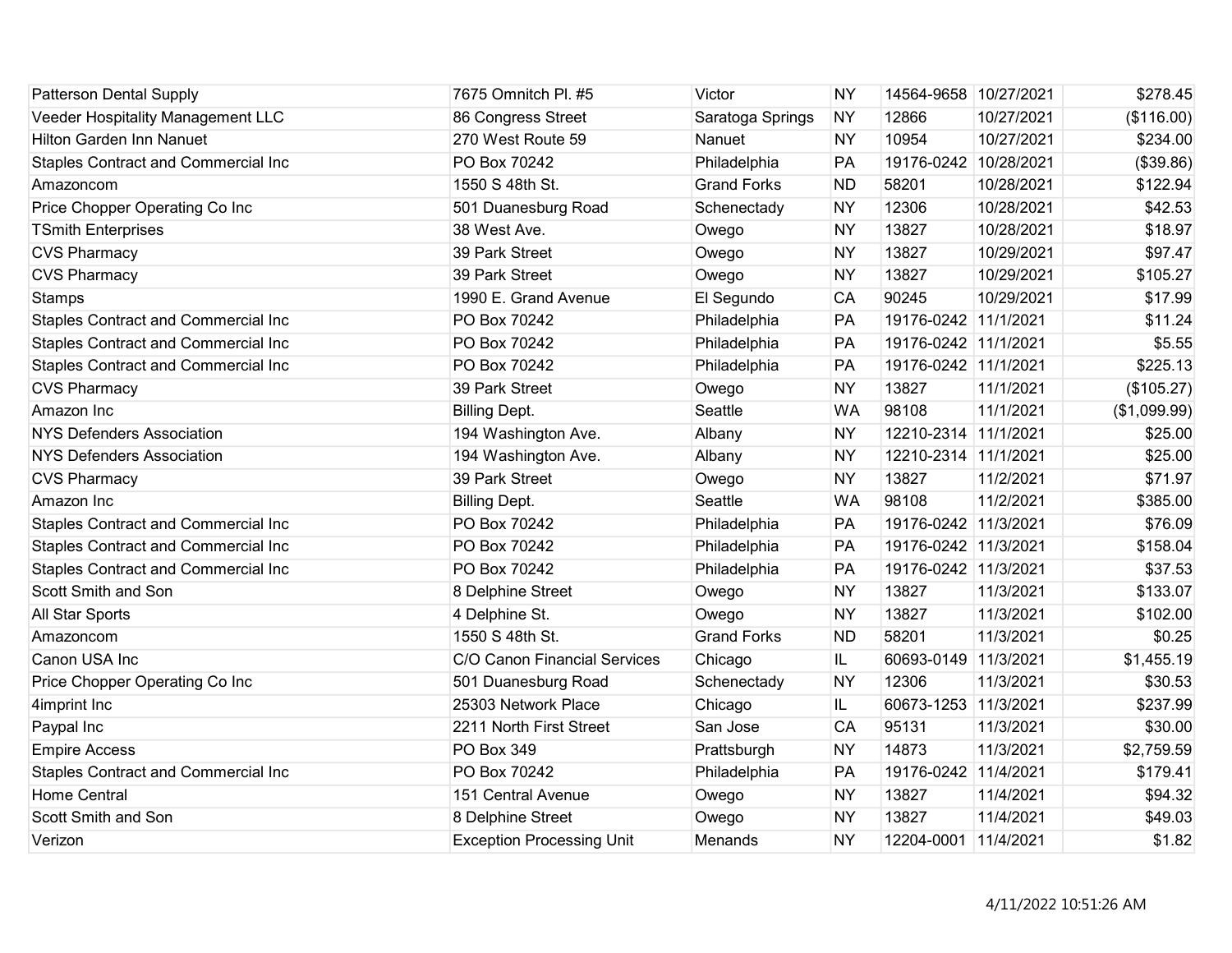| Verizon                                      | <b>Exception Processing Unit</b> | Menands                  | <b>NY</b> | 12204-0001 11/4/2021  |            | \$781.80   |
|----------------------------------------------|----------------------------------|--------------------------|-----------|-----------------------|------------|------------|
| <b>Verizon Wireless</b>                      | P.O. Box 408                     | <b>Newark</b>            | <b>NJ</b> | 07101-0408 11/4/2021  |            | \$634.30   |
| Verizon Wireless                             | P.O. Box 408                     | <b>Newark</b>            | <b>NJ</b> | 07101-0408 11/4/2021  |            | \$4,271.56 |
| Amazon Inc                                   | <b>Billing Dept.</b>             | Seattle                  | <b>WA</b> | 98108                 | 11/4/2021  | \$17.99    |
| Amazon Inc                                   | <b>Billing Dept.</b>             | Seattle                  | <b>WA</b> | 98108                 | 11/4/2021  | \$45.49    |
| Amazon Inc                                   | <b>Billing Dept.</b>             | Seattle                  | <b>WA</b> | 98108                 | 11/4/2021  | \$115.78   |
| Twin Tiers Drug Testing, LLC                 | P.O. Box 193                     | Owego                    | <b>NY</b> | 13827                 | 11/4/2021  | \$60.00    |
| Twin Tiers Drug Testing, LLC                 | P.O. Box 193                     | Owego                    | <b>NY</b> | 13827                 | 11/4/2021  | \$300.00   |
| Rogers Service Group Inc                     | 245 Clinton Street               | Binghamton               | <b>NY</b> | 13905                 | 11/5/2021  | \$16.87    |
| Culligan Deer Run Bottled Water Co Inc       | P.O. Box 90                      | Endicott                 | <b>NY</b> | 13761                 | 11/5/2021  | \$50.96    |
| Price Chopper Operating Co Inc               | 501 Duanesburg Road              | Schenectady              | <b>NY</b> | 12306                 | 11/5/2021  | \$90.50    |
| <b>Staples Contract and Commercial Inc</b>   | PO Box 70242                     | Philadelphia             | PA        | 19176-0242 11/8/2021  |            | \$398.69   |
| <b>Staples Contract and Commercial Inc</b>   | PO Box 70242                     | Philadelphia             | PA        | 19176-0242 11/8/2021  |            | \$69.30    |
| Staples Contract and Commercial Inc          | PO Box 70242                     | Philadelphia             | PA        | 19176-0242 11/8/2021  |            | \$187.65   |
| <b>Staples Contract and Commercial Inc</b>   | PO Box 70242                     | Philadelphia             | PA        | 19176-0242 11/8/2021  |            | \$80.40    |
| Scott Smith and Son                          | 8 Delphine Street                | Owego                    | <b>NY</b> | 13827                 | 11/8/2021  | \$17.77    |
| Verizon                                      | <b>Exception Processing Unit</b> | Menands                  | <b>NY</b> | 12204-0001 11/8/2021  |            | \$271.62   |
| Amazoncom                                    | 1550 S 48th St.                  | <b>Grand Forks</b>       | <b>ND</b> | 58201                 | 11/8/2021  | \$59.97    |
| Price Chopper Operating Co Inc               | 501 Duanesburg Road              | Schenectady              | <b>NY</b> | 12306                 | 11/8/2021  | \$8.87     |
| Bureau of Economic Analysis Dept of Commerce | 1441 L Street, NW, BE-17         | Washington               | DC        | 20230                 | 11/8/2021  | \$275.00   |
| Realvnc Limited                              | Betjeman House                   | Cambridge                |           | CB <sub>2</sub> 1LQ   | 11/8/2021  | \$141.40   |
| Amazoncom                                    | 1550 S 48th St.                  | <b>Grand Forks</b>       | <b>ND</b> | 58201                 | 11/9/2021  | \$17.60    |
| <b>Empire Access</b>                         | PO Box 349                       | Prattsburgh              | <b>NY</b> | 14873                 | 11/9/2021  | \$2,764.30 |
| Staples Contract and Commercial Inc          | PO Box 70242                     | Philadelphia             | PA        | 19176-0242 11/10/2021 |            | \$158.70   |
| Price Chopper Operating Co Inc               | 501 Duanesburg Road              | Schenectady              | <b>NY</b> | 12306                 | 11/10/2021 | \$60.19    |
| Shared Hope International                    | PO Box 1907                      | Vancouver                | <b>WA</b> | 98668-1907 11/10/2021 |            | \$150.00   |
| Staples Contract and Commercial Inc          | PO Box 70242                     | Philadelphia             | PA        | 19176-0242 11/11/2021 |            | (\$12.84)  |
| E3 Diagnostics Inc                           | 3333 N. Kennicott Avenue         | <b>Arlington Heights</b> | IL.       | 60004-1429 11/11/2021 |            | \$260.00   |
| Staples Contract and Commercial Inc          | PO Box 70242                     | Philadelphia             | PA        | 19176-0242 11/12/2021 |            | (\$5.55)   |
| Amazoncom                                    | 1550 S 48th St.                  | <b>Grand Forks</b>       | <b>ND</b> | 58201                 | 11/12/2021 | \$92.25    |
| Price Chopper Operating Co Inc               | 501 Duanesburg Road              | Schenectady              | <b>NY</b> | 12306                 | 11/12/2021 | \$70.07    |
| Staples Contract and Commercial Inc          | PO Box 70242                     | Philadelphia             | PA        | 19176-0242 11/15/2021 |            | (\$257.88) |
| <b>Staples Contract and Commercial Inc</b>   | PO Box 70242                     | Philadelphia             | PA        | 19176-0242 11/15/2021 |            | \$91.13    |
| <b>Staples Contract and Commercial Inc</b>   | PO Box 70242                     | Philadelphia             | PA        | 19176-0242 11/15/2021 |            | \$100.90   |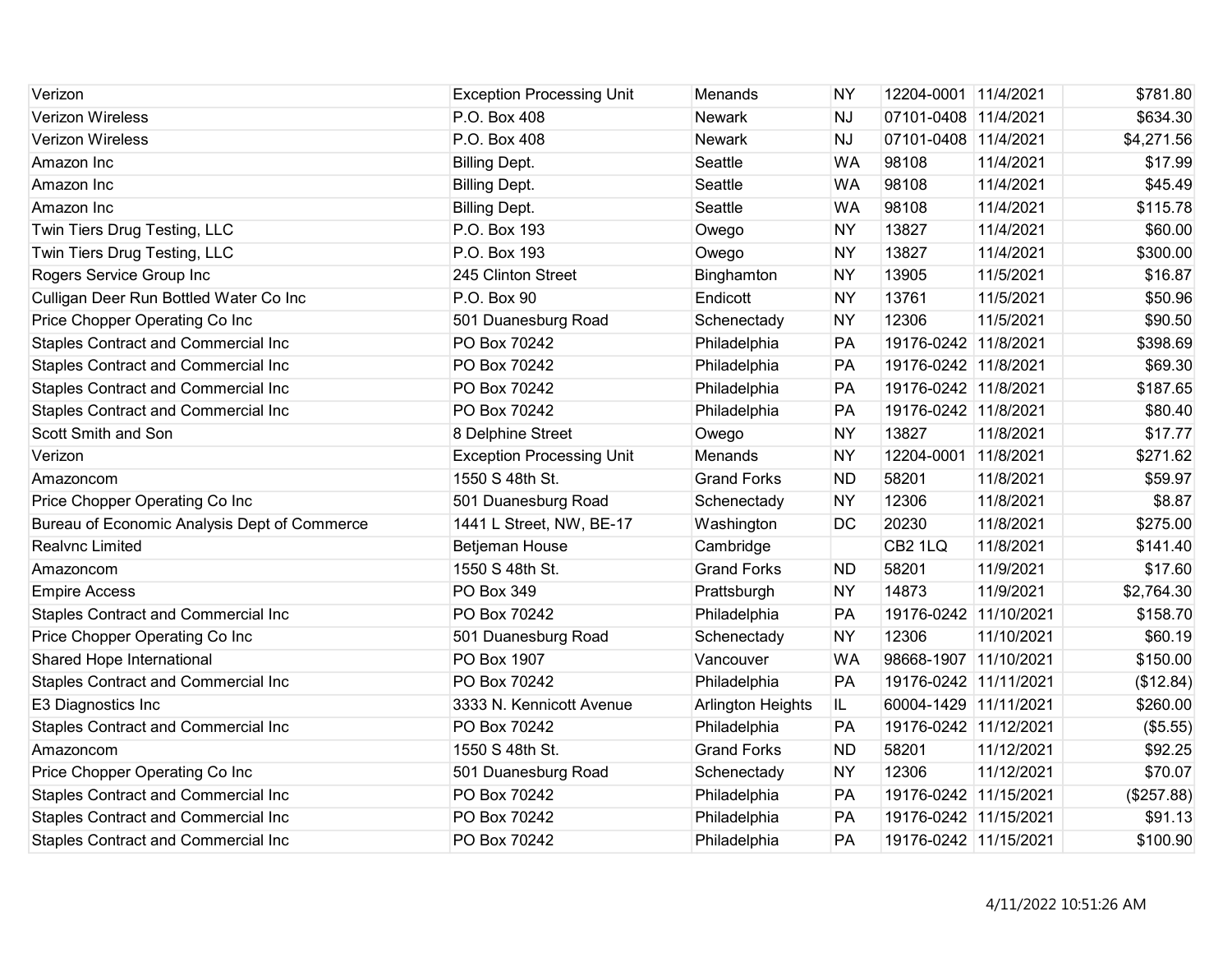| <b>Staples Contract and Commercial Inc</b> | PO Box 70242           | Philadelphia         | PA        | 19176-0242 11/15/2021 |            | \$48.60    |
|--------------------------------------------|------------------------|----------------------|-----------|-----------------------|------------|------------|
| Looseleaf Law Publications Inc             | Box 650042             | <b>Fresh Meadows</b> | <b>NY</b> | 11365                 | 11/15/2021 | \$189.50   |
| <b>NYS Defenders Association</b>           | 194 Washington Ave.    | Albany               | <b>NY</b> | 12210-2314 11/15/2021 |            | \$25.00    |
| <b>McDonald's Restaurant</b>               | 29 Hickories Park Road | Owego                | <b>NY</b> | 13827                 | 11/15/2021 | \$12.29    |
| AmVet Office Supplies, LLC                 | 121-A Quail St.        | Albany               | <b>NY</b> | 12206                 | 11/15/2021 | \$1,572.28 |
| Wal Mart Stores Inc                        | 2405 Vestal Parkway E  | Vestal               | <b>NY</b> | 13850                 | 11/16/2021 | \$150.00   |
| Staples Contract and Commercial Inc        | PO Box 70242           | Philadelphia         | PA        | 19176-0242 11/17/2021 |            | \$257.88   |
| Staples Contract and Commercial Inc        | PO Box 70242           | Philadelphia         | PA        | 19176-0242 11/17/2021 |            | \$12.84    |
| <b>US Postal Service</b>                   | 6 Lake Street          | Owego                | <b>NY</b> | 13827                 | 11/17/2021 | \$7.38     |
| Price Chopper Operating Co Inc             | 501 Duanesburg Road    | Schenectady          | <b>NY</b> | 12306                 | 11/17/2021 | \$42.15    |
| <b>NYS Defenders Association</b>           | 194 Washington Ave.    | Albany               | <b>NY</b> | 12210-2314 11/17/2021 |            | \$25.00    |
| Staples Contract and Commercial Inc        | PO Box 70242           | Philadelphia         | PA        | 19176-0242 11/18/2021 |            | \$76.09    |
| Staples Contract and Commercial Inc        | PO Box 70242           | Philadelphia         | PA        | 19176-0242 11/18/2021 |            | \$441.00   |
| <b>US Postal Service</b>                   | 6 Lake Street          | Owego                | <b>NY</b> | 13827                 | 11/18/2021 | \$17.10    |
| <b>NYS Bar Association</b>                 | One Elk Street         | Albany               | <b>NY</b> | 12207                 | 11/18/2021 | \$275.00   |
| Amazon Inc                                 | <b>Billing Dept.</b>   | Seattle              | <b>WA</b> | 98108                 | 11/18/2021 | \$5.19     |
| <b>Hospital Connect Inc</b>                | 1499 SW 30th Ave       | Boynton Beach        | FL.       | 33426                 | 11/18/2021 | \$279.00   |
| Fantasy Donuts Number 1 and 2 Inc          | 135 Park Street        | Owego                | <b>NY</b> | 13827                 | 11/19/2021 | \$45.28    |
| Amazon Inc                                 | <b>Billing Dept.</b>   | Seattle              | <b>WA</b> | 98108                 | 11/19/2021 | \$51.96    |
| Amazon Inc                                 | <b>Billing Dept.</b>   | Seattle              | <b>WA</b> | 98108                 | 11/19/2021 | \$2,798.81 |
| The ArtCraft Group, Inc.                   | 1270 Glen Avenue       | Moorestown           | <b>NJ</b> | 08057                 | 11/19/2021 | \$322.96   |
| Crowne Plaza Saddle Brook                  | 50 Kenny Place         | Saddle Brook         | <b>NJ</b> | 07663                 | 11/19/2021 | \$137.54   |
| Staples Contract and Commercial Inc        | PO Box 70242           | Philadelphia         | PA        | 19176-0242 11/22/2021 |            | \$11.10    |
| Staples Contract and Commercial Inc        | PO Box 70242           | Philadelphia         | PA        | 19176-0242 11/22/2021 |            | \$21.19    |
| Staples Contract and Commercial Inc        | PO Box 70242           | Philadelphia         | PA        | 19176-0242 11/22/2021 |            | \$695.15   |
| Staples Contract and Commercial Inc        | PO Box 70242           | Philadelphia         | PA        | 19176-0242 11/22/2021 |            | \$462.78   |
| Staples Contract and Commercial Inc        | PO Box 70242           | Philadelphia         | PA        | 19176-0242 11/22/2021 |            | \$182.36   |
| Staples Contract and Commercial Inc        | PO Box 70242           | Philadelphia         | PA        | 19176-0242 11/22/2021 |            | \$17.32    |
| Staples Contract and Commercial Inc        | PO Box 70242           | Philadelphia         | PA        | 19176-0242 11/22/2021 |            | (\$37.53)  |
| Verizon Wireless                           | P.O. Box 408           | <b>Newark</b>        | <b>NJ</b> | 07101-0408 11/22/2021 |            | \$781.49   |
| Verizon Wireless                           | P.O. Box 408           | <b>Newark</b>        | <b>NJ</b> | 07101-0408 11/22/2021 |            | \$646.36   |
| <b>Verizon Wireless</b>                    | P.O. Box 408           | <b>Newark</b>        | <b>NJ</b> | 07101-0408 11/22/2021 |            | \$4,235.56 |
| <b>Gannett CNY Newspapers</b>              | P.O. Box 822802        | Philadelphia         | PA        | 19182-2802 11/22/2021 |            | \$30.00    |
| Price Chopper Operating Co Inc             | 501 Duanesburg Road    | Schenectady          | <b>NY</b> | 12306                 | 11/22/2021 | \$70.99    |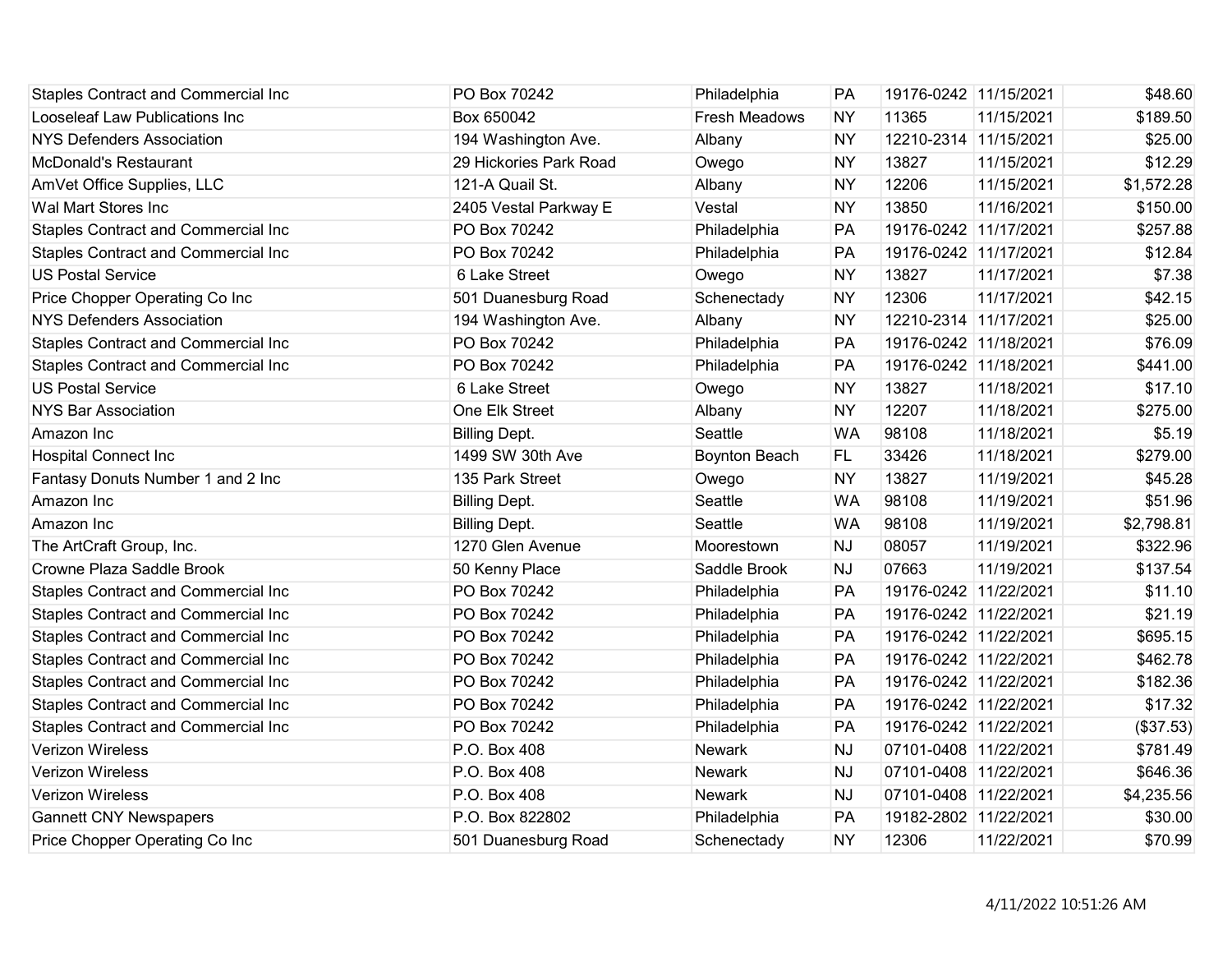| Price Chopper Operating Co Inc                 | 501 Duanesburg Road    | Schenectady        | <b>NY</b> | 12306                 | 11/22/2021 | \$56.29    |
|------------------------------------------------|------------------------|--------------------|-----------|-----------------------|------------|------------|
| Price Chopper Operating Co Inc                 | 501 Duanesburg Road    | Schenectady        | <b>NY</b> | 12306                 | 11/22/2021 | \$7.65     |
| Apple Inc                                      | 1 Infinite Loop        | Cupertino          | CA        | 95014                 | 11/22/2021 | \$0.99     |
| Adobe Systems Inc                              | 345 Park Avenue        | San Jose           | CA        | 95110                 | 11/22/2021 | \$14.99    |
| <b>Exceeding Expectations</b>                  | 500 Union Ave.         | Saratoga Springs   | <b>NY</b> | 12866                 | 11/22/2021 | \$112.50   |
| Stamps                                         | 1990 E. Grand Avenue   | El Segundo         | CA        | 90245                 | 11/23/2021 | \$17.99    |
| Staples Contract and Commercial Inc            | PO Box 70242           | Philadelphia       | PA        | 19176-0242 11/24/2021 |            | \$140.59   |
| Staples Contract and Commercial Inc            | PO Box 70242           | Philadelphia       | PA        | 19176-0242 11/24/2021 |            | \$72.70    |
| Staples Contract and Commercial Inc            | PO Box 70242           | Philadelphia       | PA        | 19176-0242 11/24/2021 |            | \$55.28    |
| Staples Contract and Commercial Inc            | PO Box 70242           | Philadelphia       | PA        | 19176-0242 11/24/2021 |            | \$230.15   |
| Staples Contract and Commercial Inc            | PO Box 70242           | Philadelphia       | PA        | 19176-0242 11/24/2021 |            | \$70.26    |
| <b>CVS Pharmacy</b>                            | 39 Park Street         | Owego              | <b>NY</b> | 13827                 | 11/24/2021 | \$223.44   |
| <b>NFPA</b>                                    | P.O. Box 9689          | Manchester         | <b>NH</b> | 03108-9689 11/24/2021 |            | \$129.45   |
| Staples Contract and Commercial Inc            | PO Box 70242           | Philadelphia       | PA        | 19176-0242 11/26/2021 |            | (\$12.84)  |
| <b>Staples Contract and Commercial Inc</b>     | PO Box 70242           | Philadelphia       | PA        | 19176-0242 11/26/2021 |            | \$23.99    |
| Staples Contract and Commercial Inc            | PO Box 70242           | Philadelphia       | PA        | 19176-0242 11/26/2021 |            | \$16.09    |
| Staples Contract and Commercial Inc            | PO Box 70242           | Philadelphia       | PA        | 19176-0242 11/26/2021 |            | \$15.54    |
| <b>Staples Contract and Commercial Inc</b>     | PO Box 70242           | Philadelphia       | PA        | 19176-0242 11/26/2021 |            | \$19.61    |
| Ye Olde Country Florist                        | 86 Main Street         | Owego              | <b>NY</b> | 13827                 | 11/26/2021 | \$75.00    |
| Dolgencorp LLC                                 | 100 Mission Ridge      | Goodlettsville     | <b>TN</b> | 37072                 | 11/26/2021 | \$26.15    |
| Staples Contract and Commercial Inc            | PO Box 70242           | Philadelphia       | PA        | 19176-0242 11/29/2021 |            | (\$578.10) |
| Staples Contract and Commercial Inc            | PO Box 70242           | Philadelphia       | PA        | 19176-0242 11/29/2021 |            | (\$69.30)  |
| Staples Contract and Commercial Inc            | PO Box 70242           | Philadelphia       | PA        | 19176-0242 11/29/2021 |            | (\$158.70) |
| Amazon Inc                                     | <b>Billing Dept.</b>   | Seattle            | <b>WA</b> | 98108                 | 11/29/2021 | \$21.98    |
| FW Webb Company                                | 160 Middlesex Turnpike | <b>Bedford</b>     | <b>MA</b> | 01730                 | 11/30/2021 | \$549.96   |
| Revival Animal Health & Great Companions, Inc. | 1700 Albany Place SE   | <b>Orange City</b> | IA        | 51041                 | 11/30/2021 | \$1,381.04 |
| Staples Contract and Commercial Inc            | PO Box 70242           | Philadelphia       | PA        | 19176-0242 12/1/2021  |            | \$256.25   |
| Staples Contract and Commercial Inc            | PO Box 70242           | Philadelphia       | PA        | 19176-0242 12/1/2021  |            | \$6.32     |
| <b>Staples Contract and Commercial Inc</b>     | PO Box 70242           | Philadelphia       | PA        | 19176-0242 12/1/2021  |            | \$37.53    |
| <b>Staples Contract and Commercial Inc</b>     | PO Box 70242           | Philadelphia       | PA        | 19176-0242 12/1/2021  |            | \$24.85    |
| <b>Marios Pizza</b>                            | 51 Fox Street          | Owego              | <b>NY</b> | 13827                 | 12/1/2021  | \$20.00    |
| Fantasy Donuts Number 1 and 2 Inc              | 135 Park Street        | Owego              | <b>NY</b> | 13827                 | 12/1/2021  | \$20.00    |
| <b>Patterson Dental Supply</b>                 | 7675 Omnitch Pl. #5    | Victor             | <b>NY</b> | 14564-9658 12/1/2021  |            | \$323.15   |
| <b>Patterson Dental Supply</b>                 | 7675 Omnitch Pl. #5    | Victor             | <b>NY</b> | 14564-9658 12/1/2021  |            | \$964.06   |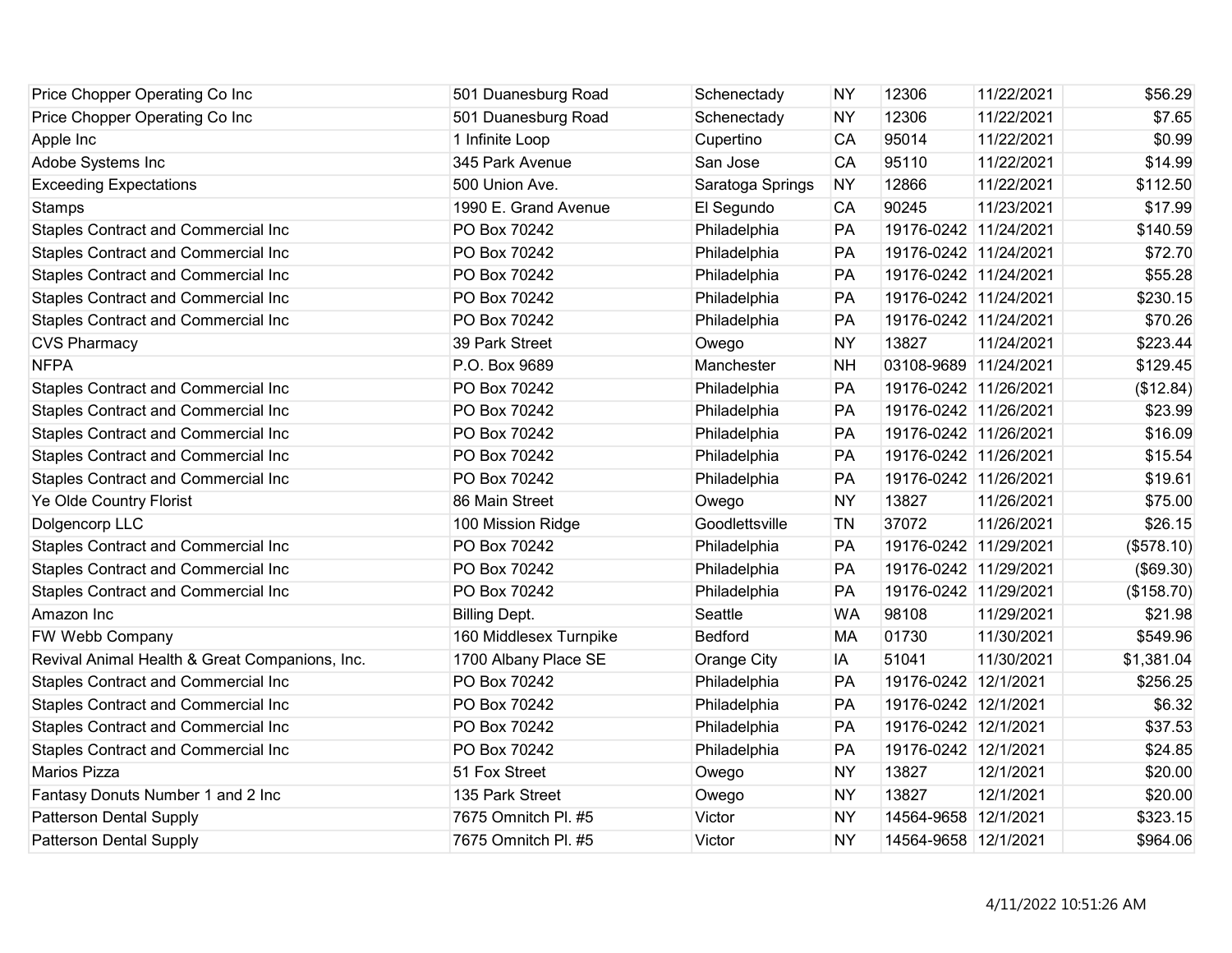| 189 Nails LLC                              | 13 Lake Street             | Owego               | <b>NY</b> | 13827                | 12/1/2021 | \$20.00    |
|--------------------------------------------|----------------------------|---------------------|-----------|----------------------|-----------|------------|
| Marshall Machinery Inc.                    | 348 Bethel School Rd.      | Honesdale           | PA        | 18431                | 12/1/2021 | \$37.55    |
| Staples Contract and Commercial Inc        | PO Box 70242               | Philadelphia        | PA        | 19176-0242 12/2/2021 |           | (\$70.54)  |
| Staples Contract and Commercial Inc        | PO Box 70242               | Philadelphia        | PA        | 19176-0242 12/2/2021 |           | \$25.62    |
| Staples Contract and Commercial Inc        | PO Box 70242               | Philadelphia        | PA        | 19176-0242 12/2/2021 |           | \$2.98     |
| Original Italian Pizza Rest                | 25 Lake Street             | Owego               | <b>NY</b> | 13827                | 12/2/2021 | \$20.00    |
| Amazoncom                                  | 1550 S 48th St.            | <b>Grand Forks</b>  | <b>ND</b> | 58201                | 12/2/2021 | \$292.35   |
| Price Chopper Operating Co Inc             | 501 Duanesburg Road        | Schenectady         | <b>NY</b> | 12306                | 12/2/2021 | \$20.00    |
| 189 Nails LLC                              | 13 Lake Street             | Owego               | <b>NY</b> | 13827                | 12/2/2021 | \$174.00   |
| Forest Hill Merchants, LLC                 | 1532 Forest Hill Road      | Apalachin           | <b>NY</b> | 13732                | 12/2/2021 | \$20.00    |
| Twin Tiers Drug Testing, LLC               | P.O. Box 193               | Owego               | <b>NY</b> | 13827                | 12/2/2021 | \$420.00   |
| Staples Contract and Commercial Inc        | PO Box 70242               | Philadelphia        | PA        | 19176-0242 12/3/2021 |           | \$21.19    |
| Staples Contract and Commercial Inc        | PO Box 70242               | Philadelphia        | PA        | 19176-0242 12/3/2021 |           | \$385.15   |
| Scott Smith and Son                        | 8 Delphine Street          | Owego               | <b>NY</b> | 13827                | 12/3/2021 | \$75.82    |
| Pitney Bowes Inc                           | P.O. Box 371896            | Pittsburgh          | PA        | 15250-7896 12/3/2021 |           | \$190.36   |
| <b>Guthrie Clinic Ltd</b>                  | <b>Guthrie Square</b>      | Sayre               | PA        | 18840                | 12/3/2021 | \$90.00    |
| <b>Guthrie Clinic Ltd</b>                  | <b>Guthrie Square</b>      | Sayre               | PA        | 18840                | 12/3/2021 | \$351.20   |
| Amazon Inc                                 | <b>Billing Dept.</b>       | Seattle             | <b>WA</b> | 98108                | 12/3/2021 | \$124.95   |
| Amazon Inc                                 | <b>Billing Dept.</b>       | Seattle             | <b>WA</b> | 98108                | 12/3/2021 | \$0.27     |
| Language Line Services                     | P.O. Box 202564            | Dallas              | <b>TX</b> | 75320-2564 12/3/2021 |           | \$161.95   |
| Paypal Inc                                 | 2211 North First Street    | San Jose            | CA        | 95131                | 12/3/2021 | \$30.00    |
| Stamps                                     | 1990 E. Grand Avenue       | El Segundo          | CA        | 90245                | 12/3/2021 | \$340.00   |
| <b>Desert Distributing LLC</b>             | 8776 E. Shea Blvd #106-552 | Scottsdale          | <b>AZ</b> | 85260                | 12/3/2021 | \$95.94    |
| VDO Communications, LLC                    | 308 Hunters Hollow         | <b>Bossier City</b> | LA        | 71111                | 12/3/2021 | \$1,287.81 |
| Staples Contract and Commercial Inc        | PO Box 70242               | Philadelphia        | PA        | 19176-0242 12/6/2021 |           | \$278.56   |
| Staples Contract and Commercial Inc        | PO Box 70242               | Philadelphia        | PA        | 19176-0242 12/6/2021 |           | \$251.80   |
| Staples Contract and Commercial Inc        | PO Box 70242               | Philadelphia        | PA        | 19176-0242 12/6/2021 |           | \$140.59   |
| <b>Staples Contract and Commercial Inc</b> | PO Box 70242               | Philadelphia        | PA        | 19176-0242 12/6/2021 |           | \$405.38   |
| Staples Contract and Commercial Inc        | PO Box 70242               | Philadelphia        | PA        | 19176-0242 12/6/2021 |           | \$97.57    |
| Staples Contract and Commercial Inc        | PO Box 70242               | Philadelphia        | PA        | 19176-0242 12/6/2021 |           | \$397.08   |
| Staples Contract and Commercial Inc        | PO Box 70242               | Philadelphia        | PA        | 19176-0242 12/6/2021 |           | \$314.77   |
| <b>Staples Contract and Commercial Inc</b> | PO Box 70242               | Philadelphia        | PA        | 19176-0242 12/6/2021 |           | \$26.45    |
| Staples Contract and Commercial Inc        | PO Box 70242               | Philadelphia        | PA        | 19176-0242 12/6/2021 |           | \$18.98    |
| <b>Staples Contract and Commercial Inc</b> | PO Box 70242               | Philadelphia        | PA        | 19176-0242 12/6/2021 |           | \$52.95    |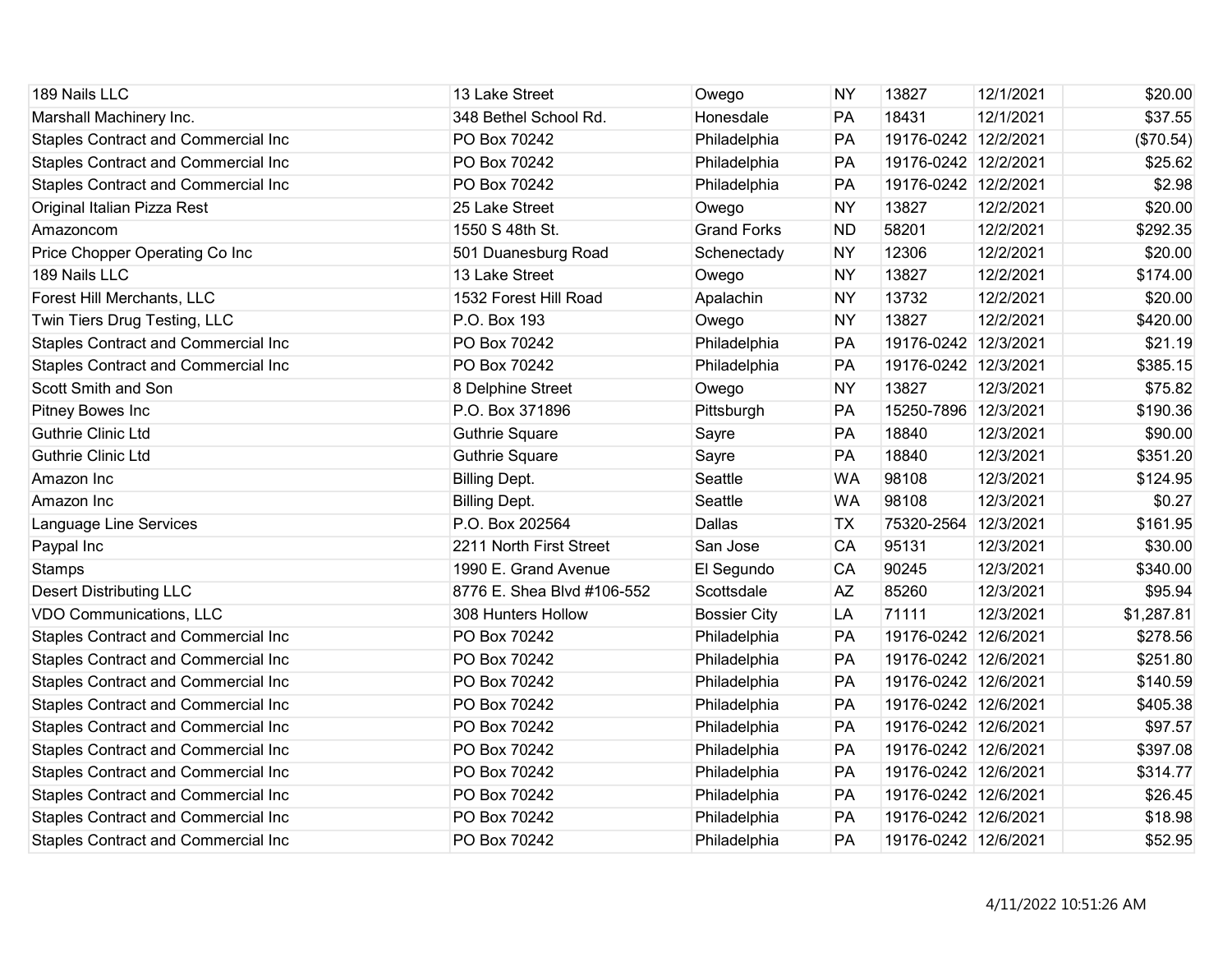| <b>Staples Contract and Commercial Inc</b>   | PO Box 70242         | Philadelphia        | PA        | 19176-0242 12/6/2021  |           | \$344.11 |
|----------------------------------------------|----------------------|---------------------|-----------|-----------------------|-----------|----------|
| <b>Staples Contract and Commercial Inc</b>   | PO Box 70242         | Philadelphia        | PA        | 19176-0242 12/6/2021  |           | \$64.78  |
| Staples Contract and Commercial Inc          | PO Box 70242         | Philadelphia        | PA        | 19176-0242 12/6/2021  |           | \$129.84 |
| Lourdes Memorial Hospital                    | 169 Riverside Drive  | Binghamton          | <b>NY</b> | 13905                 | 12/6/2021 | \$400.00 |
| Amazoncom                                    | 1550 S 48th St.      | <b>Grand Forks</b>  | <b>ND</b> | 58201                 | 12/6/2021 | \$26.61  |
| Amazoncom                                    | 1550 S 48th St.      | <b>Grand Forks</b>  | <b>ND</b> | 58201                 | 12/6/2021 | \$47.50  |
| Amazoncom                                    | 1550 S 48th St.      | <b>Grand Forks</b>  | <b>ND</b> | 58201                 | 12/6/2021 | \$23.96  |
| Amazoncom                                    | 1550 S 48th St.      | <b>Grand Forks</b>  | <b>ND</b> | 58201                 | 12/6/2021 | \$49.00  |
| Amazoncom                                    | 1550 S 48th St.      | <b>Grand Forks</b>  | <b>ND</b> | 58201                 | 12/6/2021 | \$30.98  |
| <b>CDW Government Inc</b>                    | 75 Remittance Drive  | Chicago             | IL        | 60675-1515 12/6/2021  |           | \$950.00 |
| Hampton Inn                                  | 417 7th North Street | Liverpool           | <b>NY</b> | 13088                 | 12/6/2021 | \$112.00 |
| NYS Floodplain and Stormwater Managers Assoc | P.O. Box 1673        | Albany              | <b>NY</b> | 12201-1673 12/6/2021  |           | \$20.00  |
| <b>Constant Contact Inc</b>                  | 1601 Trapelo Road    | Waltham             | <b>MA</b> | 02451                 | 12/6/2021 | \$378.00 |
| Pitney Bowes Inc                             | P.O. Box 371896      | Pittsburgh          | PA        | 15250-7896 12/7/2021  |           | \$190.36 |
| Rogers Service Group Inc                     | 245 Clinton Street   | Binghamton          | <b>NY</b> | 13905                 | 12/7/2021 | \$16.87  |
| Smilemakers                                  | 425 Sha Lane         | Spartanburg         | SC        | 29034                 | 12/7/2021 | \$130.45 |
| Amazon Inc                                   | <b>Billing Dept.</b> | Seattle             | <b>WA</b> | 98108                 | 12/7/2021 | \$77.98  |
| Staples Contract and Commercial Inc          | PO Box 70242         | Philadelphia        | PA        | 19176-0242 12/8/2021  |           | \$15.77  |
| Staples Contract and Commercial Inc          | PO Box 70242         | Philadelphia        | PA        | 19176-0242 12/8/2021  |           | \$11.31  |
| Staples Contract and Commercial Inc          | PO Box 70242         | Philadelphia        | PA        | 19176-0242 12/8/2021  |           | \$79.74  |
| <b>Staples Contract and Commercial Inc</b>   | PO Box 70242         | Philadelphia        | PA        | 19176-0242 12/8/2021  |           | \$49.84  |
| AT and T Mobility II LLC                     | P.O. Box 6463        | <b>Carol Stream</b> | IL.       | 60197-6463 12/8/2021  |           | \$220.55 |
| Amazoncom                                    | 1550 S 48th St.      | <b>Grand Forks</b>  | <b>ND</b> | 58201                 | 12/8/2021 | \$34.99  |
| Amazoncom                                    | 1550 S 48th St.      | <b>Grand Forks</b>  | <b>ND</b> | 58201                 | 12/8/2021 | \$11.98  |
| <b>Staples Contract and Commercial Inc</b>   | PO Box 70242         | Philadelphia        | PA        | 19176-0242 12/9/2021  |           | \$75.06  |
| Staples Contract and Commercial Inc          | PO Box 70242         | Philadelphia        | PA        | 19176-0242 12/9/2021  |           | \$461.51 |
| <b>NYS Office of General Services</b>        | <b>Attn Cashier</b>  | Albany              | <b>NY</b> | 12220-0117 12/9/2021  |           | \$297.00 |
| Amazoncom                                    | 1550 S 48th St.      | <b>Grand Forks</b>  | <b>ND</b> | 58201                 | 12/9/2021 | \$277.69 |
| Amazoncom                                    | 1550 S 48th St.      | <b>Grand Forks</b>  | <b>ND</b> | 58201                 | 12/9/2021 | \$71.98  |
| Southpaw Enterprises                         | P.O. Box 1047        | Dayton              | OH        | 45401                 | 12/9/2021 | \$261.06 |
| Venngage Inc                                 | 1140 Dovercourt Road | Toronto             | ON        | M6H2X9                | 12/9/2021 | \$472.68 |
| Capital One, N.A.                            | PO Box 60506         | City of Industry    | CA        | 91716-0506 12/9/2021  |           | \$69.96  |
| Staples Contract and Commercial Inc          | PO Box 70242         | Philadelphia        | PA        | 19176-0242 12/10/2021 |           | \$197.47 |
| <b>Staples Contract and Commercial Inc</b>   | PO Box 70242         | Philadelphia        | PA        | 19176-0242 12/10/2021 |           | \$72.50  |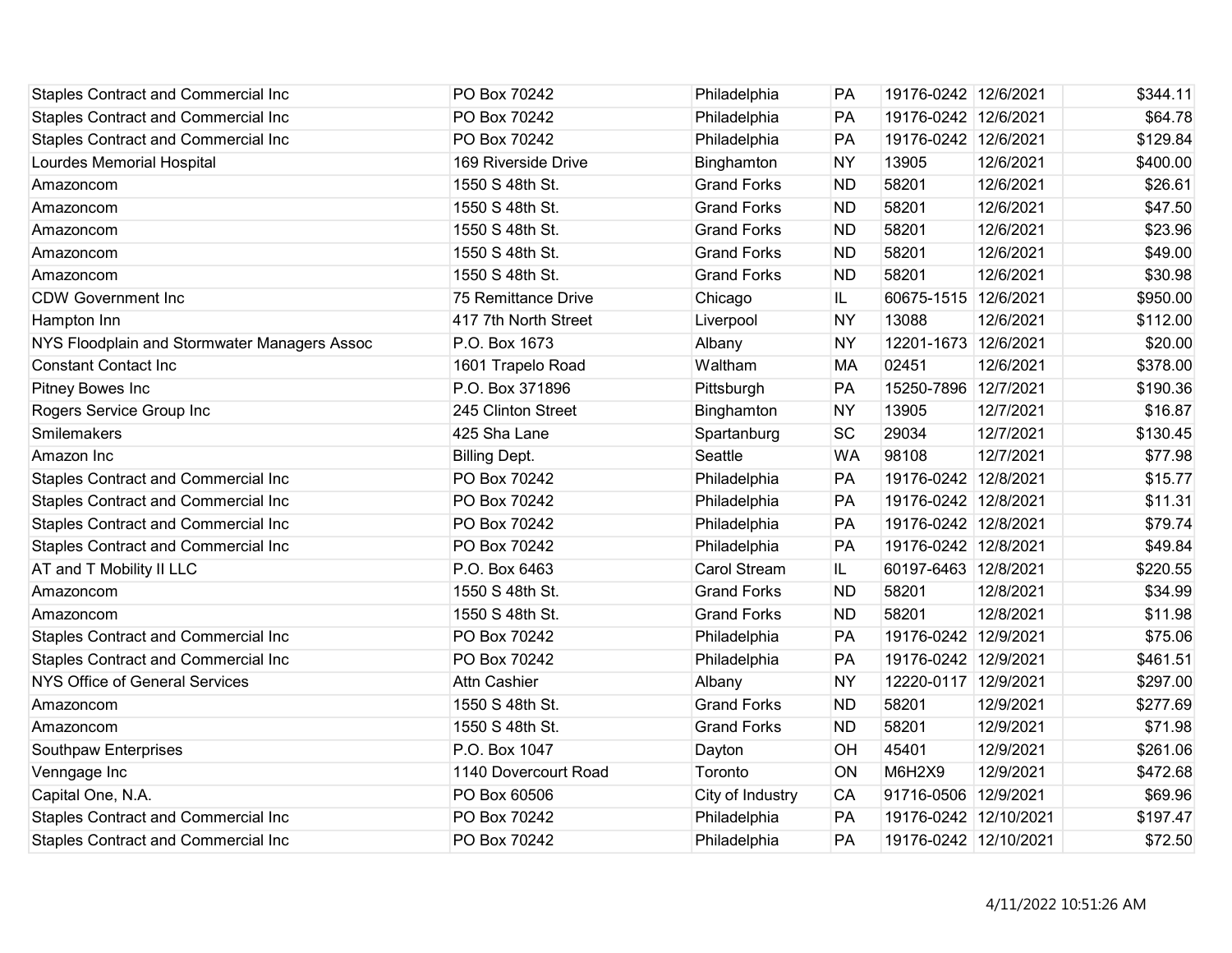| Amazoncom                                  | 1550 S 48th St.              | <b>Grand Forks</b> | <b>ND</b> | 58201                 | 12/10/2021 | \$146.99   |
|--------------------------------------------|------------------------------|--------------------|-----------|-----------------------|------------|------------|
| Amazoncom                                  | 1550 S 48th St.              | <b>Grand Forks</b> | <b>ND</b> | 58201                 | 12/10/2021 | \$199.99   |
| <b>CDW Government Inc</b>                  | 75 Remittance Drive          | Chicago            | IL.       | 60675-1515 12/10/2021 |            | \$737.33   |
| Amazon Inc                                 | <b>Billing Dept.</b>         | Seattle            | <b>WA</b> | 98108                 | 12/10/2021 | (\$24.99)  |
| <b>Patterson Dental Supply</b>             | 7675 Omnitch Pl. #5          | Victor             | <b>NY</b> | 14564-9658 12/10/2021 |            | \$1,205.91 |
| <b>Staples Contract and Commercial Inc</b> | PO Box 70242                 | Philadelphia       | PA        | 19176-0242 12/13/2021 |            | \$160.48   |
| <b>Staples Contract and Commercial Inc</b> | PO Box 70242                 | Philadelphia       | PA        | 19176-0242 12/13/2021 |            | \$13.88    |
| <b>Staples Contract and Commercial Inc</b> | PO Box 70242                 | Philadelphia       | PA        | 19176-0242 12/13/2021 |            | \$5.88     |
| <b>Staples Contract and Commercial Inc</b> | PO Box 70242                 | Philadelphia       | PA        | 19176-0242 12/13/2021 |            | \$161.00   |
| <b>Staples Contract and Commercial Inc</b> | PO Box 70242                 | Philadelphia       | PA        | 19176-0242 12/13/2021 |            | \$208.64   |
| <b>Staples Contract and Commercial Inc</b> | PO Box 70242                 | Philadelphia       | PA        | 19176-0242 12/13/2021 |            | \$253.36   |
| <b>Staples Contract and Commercial Inc</b> | PO Box 70242                 | Philadelphia       | PA        | 19176-0242 12/13/2021 |            | \$41.64    |
| <b>Staples Contract and Commercial Inc</b> | PO Box 70242                 | Philadelphia       | PA        | 19176-0242 12/13/2021 |            | \$65.08    |
| <b>Staples Contract and Commercial Inc</b> | PO Box 70242                 | Philadelphia       | PA        | 19176-0242 12/13/2021 |            | \$22.99    |
| <b>Staples Contract and Commercial Inc</b> | PO Box 70242                 | Philadelphia       | PA        | 19176-0242 12/13/2021 |            | \$37.53    |
| <b>Staples Contract and Commercial Inc</b> | PO Box 70242                 | Philadelphia       | PA        | 19176-0242 12/13/2021 |            | \$9.85     |
| <b>Staples Contract and Commercial Inc</b> | PO Box 70242                 | Philadelphia       | PA        | 19176-0242 12/13/2021 |            | \$130.82   |
| <b>Staples Contract and Commercial Inc</b> | PO Box 70242                 | Philadelphia       | PA        | 19176-0242 12/13/2021 |            | \$9.02     |
| <b>US Postal Service</b>                   | 6 Lake Street                | Owego              | <b>NY</b> | 13827                 | 12/13/2021 | \$24.60    |
| Amazoncom                                  | 1550 S 48th St.              | <b>Grand Forks</b> | <b>ND</b> | 58201                 | 12/13/2021 | \$48.50    |
| <b>Verizon Wireless</b>                    | P.O. Box 408                 | <b>Newark</b>      | <b>NJ</b> | 07101-0408 12/13/2021 |            | \$49.99    |
| <b>Verizon Wireless</b>                    | P.O. Box 408                 | Newark             | <b>NJ</b> | 07101-0408 12/13/2021 |            | \$49.99    |
| <b>Verizon Wireless</b>                    | P.O. Box 408                 | <b>Newark</b>      | <b>NJ</b> | 07101-0408 12/13/2021 |            | \$49.99    |
| Amazon Inc                                 | <b>Billing Dept.</b>         | Seattle            | <b>WA</b> | 98108                 | 12/13/2021 | \$119.96   |
| Amazon Inc                                 | <b>Billing Dept.</b>         | Seattle            | <b>WA</b> | 98108                 | 12/13/2021 | \$49.95    |
| Amazon Inc                                 | <b>Billing Dept.</b>         | Seattle            | <b>WA</b> | 98108                 | 12/13/2021 | \$9.99     |
| Best Buy                                   | Attn.: Mike Schwartz-Logist. | Richfield          | <b>MN</b> | 55423-3645 12/13/2021 |            | \$69.99    |
| <b>Realvnc Limited</b>                     | Betjeman House               | Cambridge          |           | CB2 1LQ               | 12/13/2021 | \$1,720.81 |
| American Society of Safety Professionals   | 50 N. Northwest Highway      | Park Ridge         | IL.       | 60068                 | 12/13/2021 | \$284.35   |
| Timothy L. Ford                            | 6346 Morning Glory Rd.       | Mechanicsville     | <b>VA</b> | 23111                 | 12/13/2021 | \$192.73   |
| Amazoncom                                  | 1550 S 48th St.              | <b>Grand Forks</b> | <b>ND</b> | 58201                 | 12/14/2021 | \$74.94    |
| <b>Verizon Wireless</b>                    | P.O. Box 408                 | Newark             | <b>NJ</b> | 07101-0408 12/14/2021 |            | \$49.99    |
| <b>Verizon Wireless</b>                    | P.O. Box 408                 | <b>Newark</b>      | <b>NJ</b> | 07101-0408 12/14/2021 |            | \$49.99    |
| <b>Verizon Wireless</b>                    | P.O. Box 408                 | <b>Newark</b>      | <b>NJ</b> | 07101-0408 12/14/2021 |            | \$49.99    |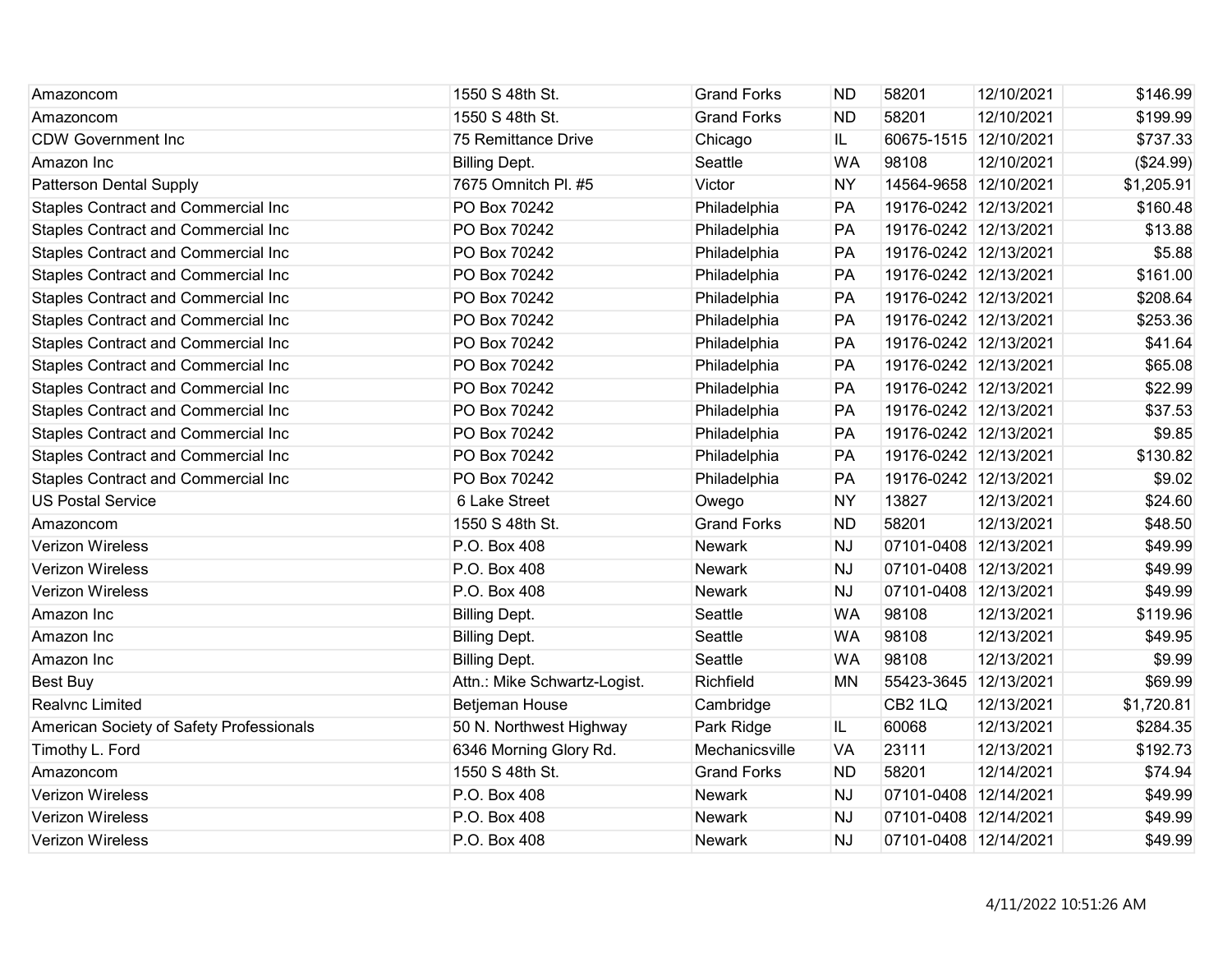| Paypal Inc                                 | 2211 North First Street   | San Jose            | CA        | 95131                 | 12/14/2021 | \$169.00   |
|--------------------------------------------|---------------------------|---------------------|-----------|-----------------------|------------|------------|
| Paypal Inc                                 | 2211 North First Street   | San Jose            | CA        | 95131                 | 12/14/2021 | \$250.00   |
| Premier Biotech Inc                        | P.O. Box 7429             | <b>Carol Stream</b> | IL.       | 60197-7429 12/14/2021 |            | \$225.00   |
| <b>Vistaprint NV</b>                       | Hudsonweg 8, 5928 LW      | Venlo               |           |                       | 12/14/2021 | \$58.99    |
| Adobe Systems Inc                          | 345 Park Avenue           | San Jose            | CA        | 95110                 | 12/14/2021 | \$179.88   |
| Wal Mart Stores Inc                        | 2405 Vestal Parkway E     | Vestal              | <b>NY</b> | 13850                 | 12/15/2021 | \$145.00   |
| <b>Full Control Network Inc.</b>           | 14400 College Blvd.       | Lenexa              | KS        | 66215                 | 12/15/2021 | \$7.15     |
| Staples Contract and Commercial Inc        | PO Box 70242              | Philadelphia        | PA        | 19176-0242 12/16/2021 |            | \$0.89     |
| Staples Contract and Commercial Inc        | PO Box 70242              | Philadelphia        | PA        | 19176-0242 12/16/2021 |            | \$36.95    |
| <b>Staples Contract and Commercial Inc</b> | PO Box 70242              | Philadelphia        | PA        | 19176-0242 12/16/2021 |            | \$31.37    |
| Amazoncom                                  | 1550 S 48th St.           | <b>Grand Forks</b>  | <b>ND</b> | 58201                 | 12/16/2021 | \$34.95    |
| <b>Vistaprint NV</b>                       | Hudsonweg 8, 5928 LW      | Venlo               |           |                       | 12/16/2021 | \$61.99    |
| Staples Contract and Commercial Inc        | PO Box 70242              | Philadelphia        | PA        | 19176-0242 12/17/2021 |            | \$866.46   |
| Staples Contract and Commercial Inc        | PO Box 70242              | Philadelphia        | PA        | 19176-0242 12/17/2021 |            | \$116.98   |
| Staples Contract and Commercial Inc        | PO Box 70242              | Philadelphia        | PA        | 19176-0242 12/17/2021 |            | \$54.98    |
| Staples Contract and Commercial Inc        | PO Box 70242              | Philadelphia        | PA        | 19176-0242 12/17/2021 |            | \$19.58    |
| Staples Contract and Commercial Inc        | PO Box 70242              | Philadelphia        | PA        | 19176-0242 12/17/2021 |            | \$221.78   |
| Staples Contract and Commercial Inc        | PO Box 70242              | Philadelphia        | PA        | 19176-0242 12/17/2021 |            | (\$140.59) |
| Staples Contract and Commercial Inc        | PO Box 70242              | Philadelphia        | PA        | 19176-0242 12/17/2021 |            | (\$55.28)  |
| Amazoncom                                  | 1550 S 48th St.           | <b>Grand Forks</b>  | <b>ND</b> | 58201                 | 12/17/2021 | \$17.78    |
| Amazoncom                                  | 1550 S 48th St.           | <b>Grand Forks</b>  | <b>ND</b> | 58201                 | 12/17/2021 | \$26.97    |
| Amazon Inc                                 | <b>Billing Dept.</b>      | Seattle             | <b>WA</b> | 98108                 | 12/17/2021 | \$15.98    |
| Culligan Deer Run Bottled Water Co Inc     | P.O. Box 90               | Endicott            | <b>NY</b> | 13761                 | 12/17/2021 | \$10.95    |
| <b>TFD Unlimited LLC</b>                   | PO Box 1873               | Fairview Heights    | IL.       | 62208                 | 12/17/2021 | \$41.25    |
| AJ Tek Corporation                         | 2275 Upper Middle Rd East | Oakville            | ON        | L6H 0C3               | 12/17/2021 | \$60.60    |
| American Association of Notaries, Inc.     | 7438 Park Place Blvd.     | Houston             | <b>TX</b> | 77087                 | 12/17/2021 | \$68.80    |
| Staples Contract and Commercial Inc        | PO Box 70242              | Philadelphia        | PA        | 19176-0242 12/20/2021 |            | \$40.60    |
| Staples Contract and Commercial Inc        | PO Box 70242              | Philadelphia        | PA        | 19176-0242 12/20/2021 |            | \$16.67    |
| Staples Contract and Commercial Inc        | PO Box 70242              | Philadelphia        | PA        | 19176-0242 12/20/2021 |            | \$42.99    |
| Staples Contract and Commercial Inc        | PO Box 70242              | Philadelphia        | PA        | 19176-0242 12/20/2021 |            | \$173.70   |
| Staples Contract and Commercial Inc        | PO Box 70242              | Philadelphia        | PA        | 19176-0242 12/20/2021 |            | \$59.60    |
| <b>Staples Contract and Commercial Inc</b> | PO Box 70242              | Philadelphia        | PA        | 19176-0242 12/20/2021 |            | \$320.46   |
| Staples Contract and Commercial Inc        | PO Box 70242              | Philadelphia        | PA        | 19176-0242 12/20/2021 |            | \$207.57   |
| <b>Staples Contract and Commercial Inc</b> | PO Box 70242              | Philadelphia        | PA        | 19176-0242 12/20/2021 |            | \$15.78    |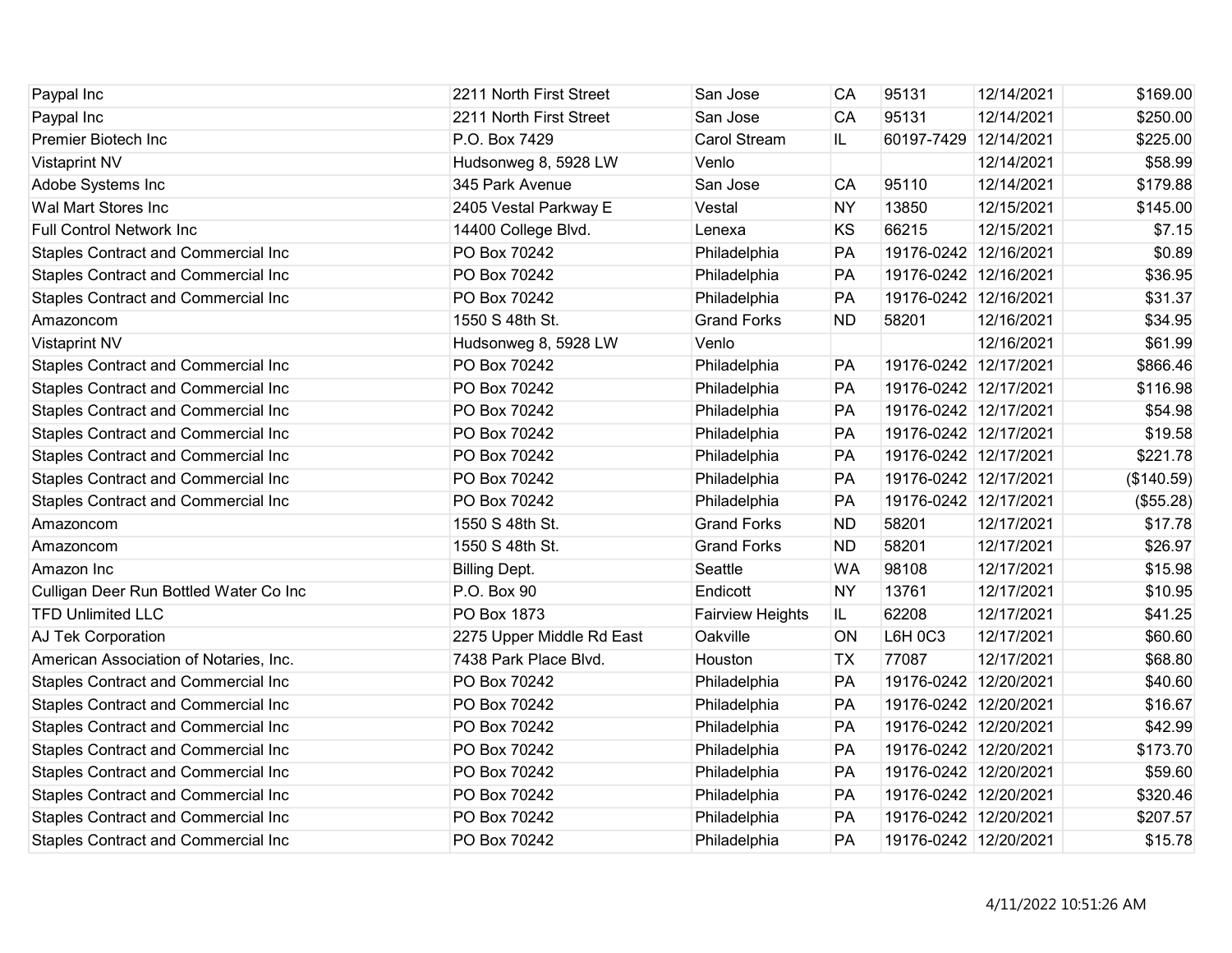| AT and T Mobility II LLC                   | P.O. Box 6463                    | <b>Carol Stream</b> | IL.       | 60197-6463 12/20/2021 |            | \$225.70   |
|--------------------------------------------|----------------------------------|---------------------|-----------|-----------------------|------------|------------|
| Amazon Inc                                 | <b>Billing Dept.</b>             | Seattle             | <b>WA</b> | 98108                 | 12/20/2021 | \$628.78   |
| Canon USA Inc                              | C/O Canon Financial Services     | Chicago             | IL.       | 60693-0149 12/21/2021 |            | \$933.02   |
| Apple Inc                                  | 1 Infinite Loop                  | Cupertino           | CA        | 95014                 | 12/21/2021 | \$0.99     |
| Adobe Systems Inc                          | 345 Park Avenue                  | San Jose            | CA        | 95110                 | 12/21/2021 | \$14.99    |
| <b>Empire Access</b>                       | <b>PO Box 349</b>                | Prattsburgh         | <b>NY</b> | 14873                 | 12/21/2021 | \$2,725.72 |
| Verizon                                    | <b>Exception Processing Unit</b> | Menands             | <b>NY</b> | 12204-0001 12/22/2021 |            | \$71.12    |
| Verizon                                    | <b>Exception Processing Unit</b> | Menands             | <b>NY</b> | 12204-0001 12/22/2021 |            | \$781.08   |
| Amazoncom                                  | 1550 S 48th St.                  | <b>Grand Forks</b>  | <b>ND</b> | 58201                 | 12/22/2021 | \$34.99    |
| Verizon                                    | P.O. Box 4820                    | Trenton             | <b>NJ</b> | 08650-4820 12/22/2021 |            | \$646.36   |
| Verizon                                    | P.O. Box 4820                    | Trenton             | <b>NJ</b> | 08650-4820 12/22/2021 |            | \$4,113.38 |
| <b>Gannett CNY Newspapers</b>              | P.O. Box 822802                  | Philadelphia        | PA        | 19182-2802 12/22/2021 |            | \$25.00    |
| <b>Patterson Dental Supply</b>             | 7675 Omnitch Pl. #5              | Victor              | <b>NY</b> | 14564-9658 12/22/2021 |            | \$298.15   |
| Staples Contract and Commercial Inc        | PO Box 70242                     | Philadelphia        | PA        | 19176-0242 12/23/2021 |            | \$10.97    |
| Staples Contract and Commercial Inc        | PO Box 70242                     | Philadelphia        | PA        | 19176-0242 12/23/2021 |            | \$7.96     |
| Amazoncom                                  | 1550 S 48th St.                  | <b>Grand Forks</b>  | <b>ND</b> | 58201                 | 12/23/2021 | \$47.96    |
| Canon USA Inc                              | C/O Canon Financial Services     | Chicago             | IL        | 60693-0149 12/23/2021 |            | \$1,298.76 |
| <b>Stamps</b>                              | 1990 E. Grand Avenue             | El Segundo          | CA        | 90245                 | 12/23/2021 | \$17.99    |
| Realvnc Limited                            | Betjeman House                   | Cambridge           |           | CB <sub>2</sub> 1LQ   | 12/23/2021 | (\$140.00) |
| Capital One, N.A.                          | PO Box 60506                     | City of Industry    | <b>CA</b> | 91716-0506 12/23/2021 |            | \$51.18    |
| KitchenSource.com                          | 500 Bic Drive                    | Milford             | <b>CT</b> | 06461                 | 12/23/2021 | \$26.49    |
| Staples Contract and Commercial Inc        | PO Box 70242                     | Philadelphia        | PA        | 19176-0242 12/24/2021 |            | \$66.54    |
| <b>Staples Contract and Commercial Inc</b> | PO Box 70242                     | Philadelphia        | PA        | 19176-0242 12/24/2021 |            | \$262.54   |
| <b>Staples Contract and Commercial Inc</b> | PO Box 70242                     | Philadelphia        | PA        | 19176-0242 12/24/2021 |            | \$36.80    |
| Staples Contract and Commercial Inc        | PO Box 70242                     | Philadelphia        | PA        | 19176-0242 12/27/2021 |            | ( \$42.99) |
| <b>Staples Contract and Commercial Inc</b> | PO Box 70242                     | Philadelphia        | PA        | 19176-0242 12/27/2021 |            | \$166.64   |
| <b>Staples Contract and Commercial Inc</b> | PO Box 70242                     | Philadelphia        | PA        | 19176-0242 12/27/2021 |            | \$5.88     |
| <b>Bound Tree Medical LLC</b>              | 2144 Reliable Parkway            | Chicago             | IL        | 60686-0021 12/27/2021 |            | \$500.03   |
| Amazon Inc                                 | <b>Billing Dept.</b>             | Seattle             | <b>WA</b> | 98108                 | 12/28/2021 | \$294.98   |
| <b>Staples Contract and Commercial Inc</b> | PO Box 70242                     | Philadelphia        | PA        | 19176-0242 12/29/2021 |            | \$24.99    |
| Staples Contract and Commercial Inc        | PO Box 70242                     | Philadelphia        | PA        | 19176-0242 12/29/2021 |            | \$230.96   |
| <b>US Postal Service</b>                   | 6 Lake Street                    | Owego               | <b>NY</b> | 13827                 | 12/29/2021 | \$94.80    |
| All Star Sports                            | 4 Delphine St.                   | Owego               | <b>NY</b> | 13827                 | 12/29/2021 | \$42.00    |
| Amazon Inc                                 | <b>Billing Dept.</b>             | Seattle             | <b>WA</b> | 98108                 | 12/29/2021 | \$999.00   |